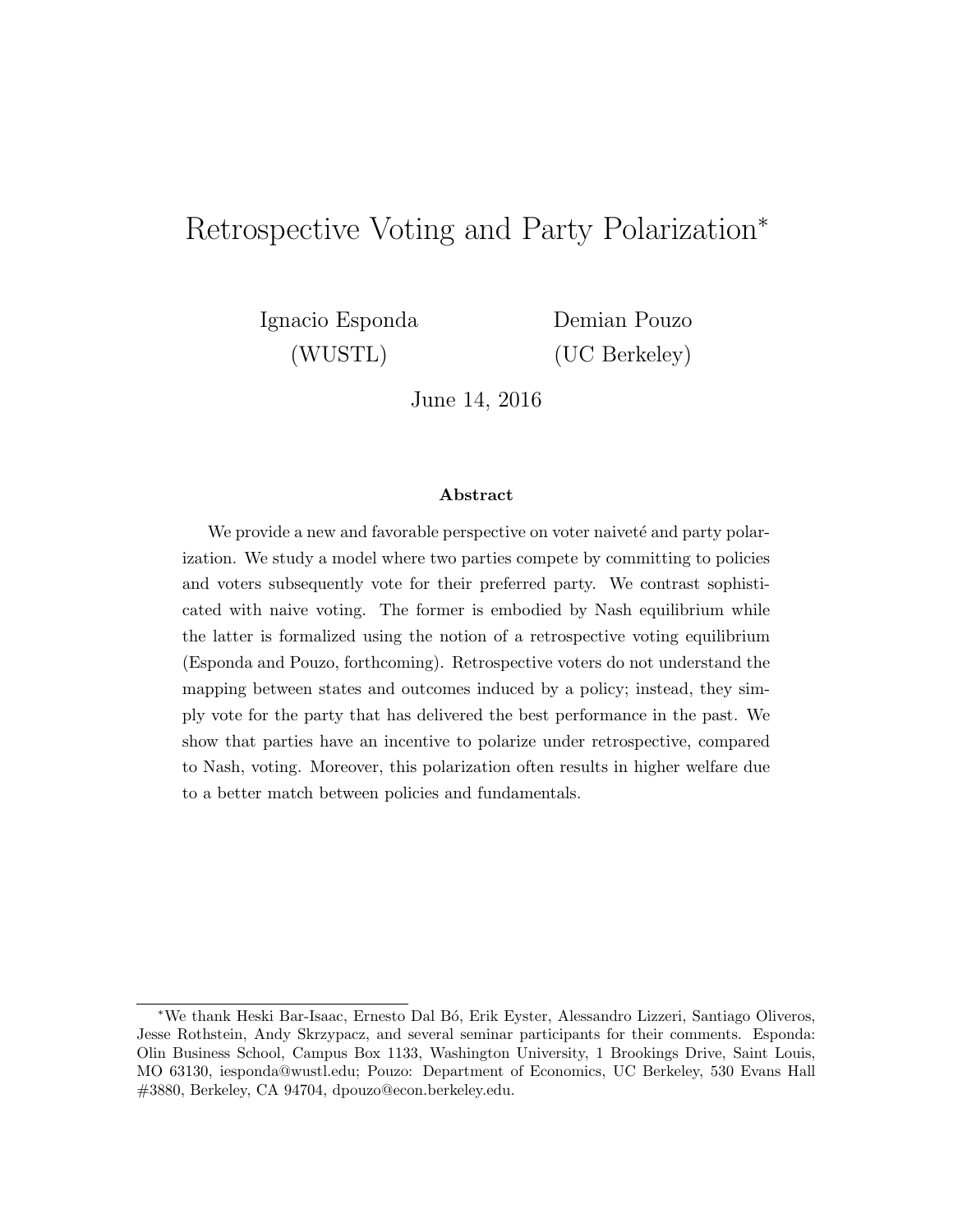# Contents

| 1 Introduction                                     | $\mathbf{1}$   |  |
|----------------------------------------------------|----------------|--|
| 2 Illustrative example                             | $\mathbf{5}$   |  |
| 3 The setup                                        | $8\phantom{1}$ |  |
| 4 Voting equilibria with exogenous policies<br>4.1 | 13<br>13<br>14 |  |
| 5 Endogenous policies and polarization             | 21             |  |
| <b>6</b> Discussion and extensions                 | 25             |  |
| 7 Conclusion                                       | 29             |  |
| References                                         |                |  |
| Appendix A                                         |                |  |
| Appendix B                                         |                |  |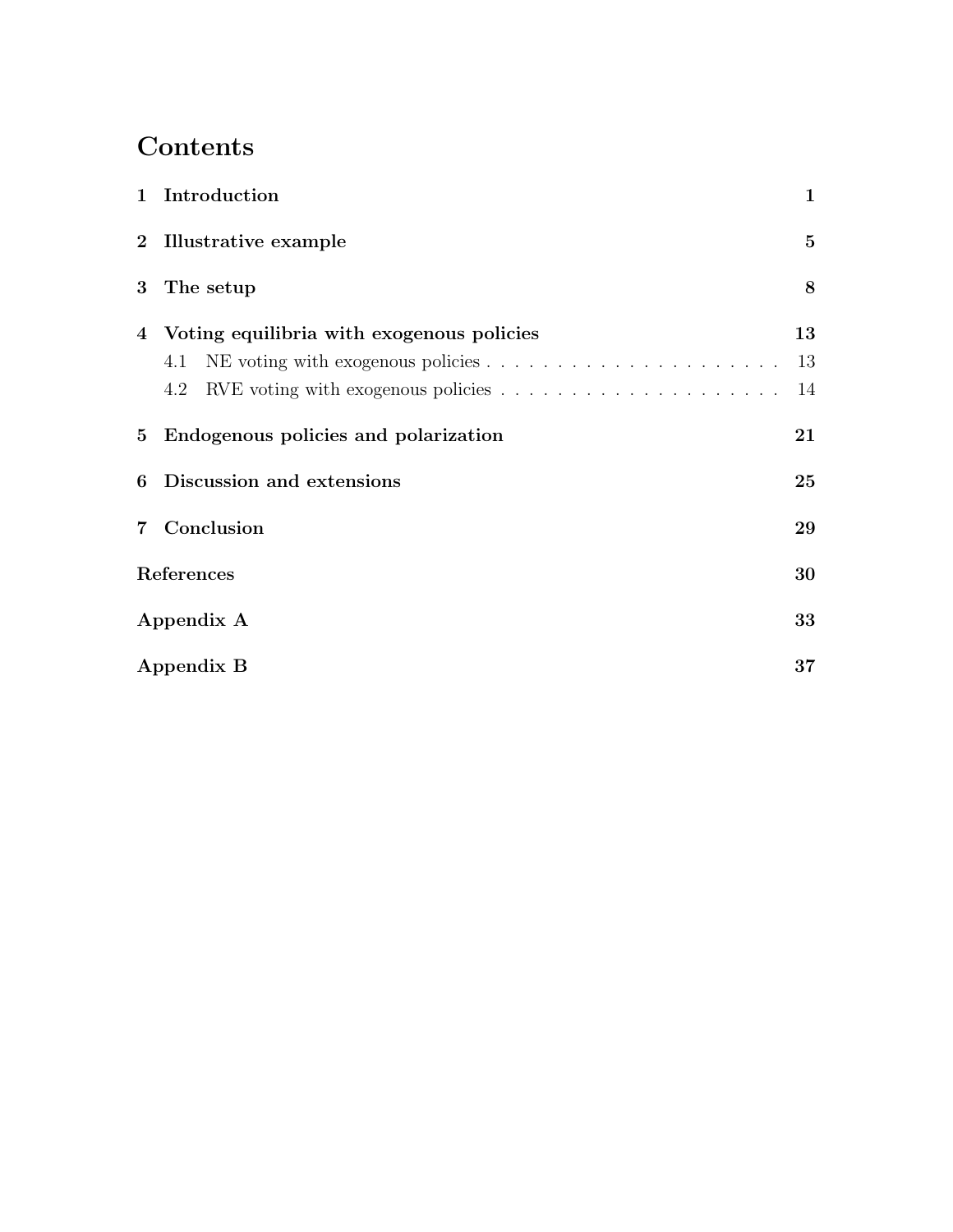# 1 Introduction

There are two stylized facts in political environments that are often perceived to result in adverse policies. The first is that voters are not very sophisticated. The empirical evidence suggests that voters are often poorly informed and have little understanding of ideology and policy (e.g., Delli Carpini and Keeter (1997) and Converse (2000)). Consistent with the evidence, political scientists often view voters as boundedly rational individuals who vote "retrospectively" and reward or punish politicians and their parties based on their past performance. The second fact is that parties are often (and sometimes increasingly) polarized, both in the U.S. (McCarty et al., 2006) and around the world (Benoit et al., 2006).

Voter naiveté is often viewed as a detriment to a healthy democracy. If voters do not understand policy and are not well informed, the argument goes, how can elections aggregate information and yield desirable outcomes? Similarly, polarization is also viewed as leading to dysfunctional politics and bad policies.

We do not question that there are many negative aspects of voter naiveté and party polarization. The objective in this paper, however, is to point out two key elements that are missing from the analysis. The first element is that the policies available to voters are endogenously selected by the parties or candidates. So, while it is true that naive voters make worse choices than sophisticated voters for a *fixed* set of policies, less is known about the parties' incentives to offer different policies to naive and sophisticated voters. The second element is that optimal policies are often state contingent, and so the question is not about polarization per se but rather if there is an adequate match between policies and states. For example, a liberal economic policy is often preferred during recessions and a conservative policy during booms. The fact that these two polarized policies are available may make us better off than if we just had a neutral policy at all times.

To study these missing elements, we consider a simple model of two-party competition. In the first stage, the parties,  $Left$  and  $Right$ , commit to certain policies. In the simplest version of the model, the  $Left$  party can choose a Left or a Neutral policy and the Right party can choose a Right or a Neutral policy. The Left and Right policies represent polarized policies, while the Neutral policy represents a convergent platform at the center of the political spectrum. The restriction on the policy space captures an environment with two well-defined and ideologically opposed parties. Our objective is not to understand the origins of this political environment, but rather to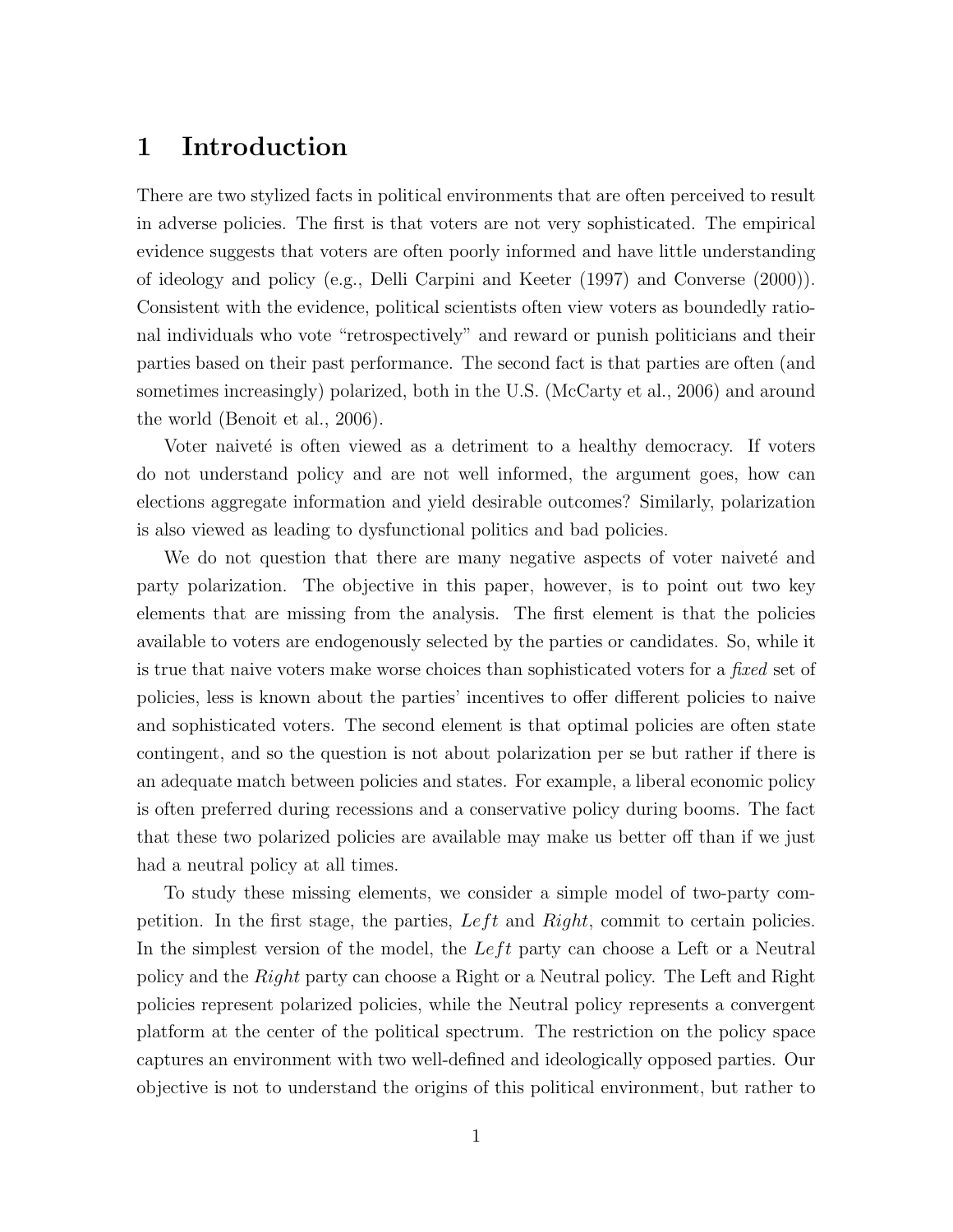understand if parties that are ideologically constrained have incentives to choose more or less polarized policies.

The best policies depend on the state of the world, with the Left policy being best in left states, the Neutral policy best in center states, and the Right policy in right states. This assumption captures the point we made above that the desirability of a policy often depends on the state of the world. To illustrate, suppose that the state of the economy ranges from recession to boom. The Left policy represents expansionary fiscal policy while the Right policy is contractionary. The Left (i.e., expansionary) policy does best in a recession but hurts in a boom, while the opposite is true for the Right (i.e., contractionary) policy. There is also a Neutral, hands-off policy that neither helps nor hurts the economy.

In the second stage, after parties commit to policies, a large number of voters observe these commitments, receive private information about the state of the world, and subsequently cast their vote. The party with a majority of votes wins the election, and we assume that parties want to maximize their chance of winning the election and have no preference over the polarized vs. neutral policies.

We contrast two different assumptions regarding voting behavior: sophisticated and naive voting. Sophisticated voting is embodied by the notion of Nash equilibrium (NE). In our setting, this type of sophistication requires that voters vote for the best party conditional on their private information and conditional on the (negligible) event that they are pivotal, given the strategies followed by the entire electorate. We view this benchmark case not necessarily as realistic but rather as embodying the notion of perfect sophistication.

Naive voting, on the other hand, may be modeled in different ways. Our objective is to capture the behavior of voters who do not understand policy (i.e., do not understand the mapping between states and outcomes implied by different policies) but who nevertheless want to select the best party or policy and use past, observed performance to predict future performance. In an earlier paper (Esponda and Pouzo, forthcoming), we formalized this type of behavior via an equilibrium notion that we called retrospective voting equilibrium (RVE). In this paper, we apply RVE to model the behavior of naive voters.<sup>1</sup>

<sup>1</sup>An RVE was inspired by Downs' (1957) view of retrospective voting as a way to predict how parties will perform in the future rather than as a way to simply punish or reward the party for past performance; see also Key (1966) and Fiorina (1981). This view is different from the principalagent perspective started by Barro (1973) and Ferejohn (1986), which studies elections as incentive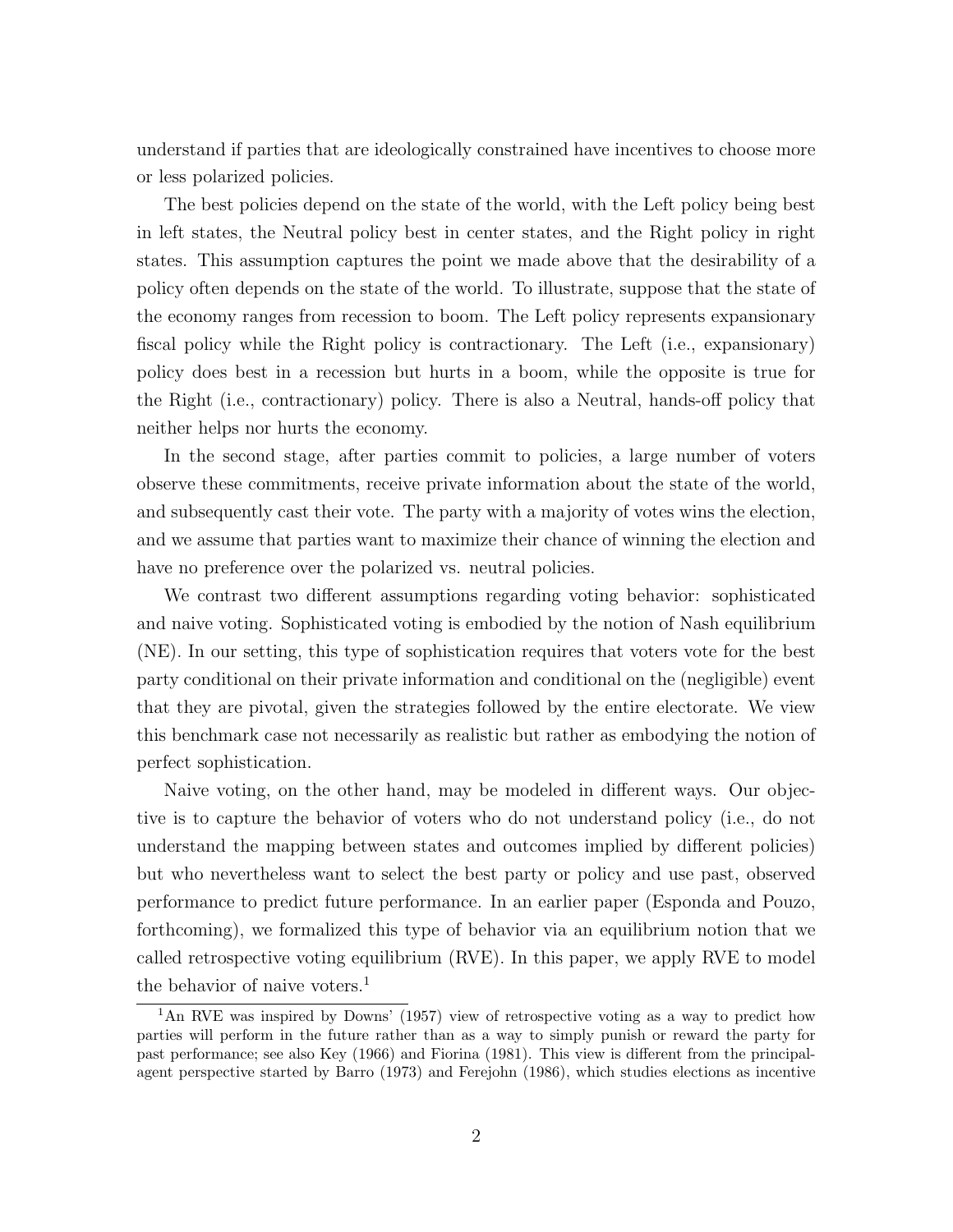To put the model in perspective, note that, in the special case where voters do not observe private information, our model collapses to a Downsian model of two-party competition where the payoff from policies is random. Even an infinitesimal amount of private information is enough to deliver new results. The reason is that the presence of private information implies a specific match between policies and states, an issue that is not present in the standard Downsian model. For example, suppose that one signal is indicative of recession and another of boom, and that the  $Left$  party chooses a Left, expansionary policy and the Right party chooses a Right, contractionary one. If voters are more likely to vote for the  $Left$  party after observing a recessionary signal (which will be true in equilibrium, under both  $NE$  and  $RVE$ ), then the Left party will be more likely to be elected in states where expansionary policies are more likely to be beneficial. Thus, signals about the state of the world, even if their precision is almost negligible, will affect the matching of policies with states.

We find that, when voters play NE, the policy choices of the parties converge to the Neutral policy. The logic behind this result is similar to the standard convergence result (Downs, 1957). The idea is that polarization hurts the chances of a party not only in states that are in the opposite extreme of the policy but also in intermediate states. Thus, the parties end up converging to a common, Neutral policy.

When voters play RVE, however, they evaluate parties based on observed, not counterfactual, performance, and the standard logic no longer applies. A party has an incentive to choose relatively extreme policies that work well in those states in which it is elected into office, since those are the states that retrospective voters use to evaluate its performance. In the previous example, under RVE voting, the  $Left$ party chooses an expansionary policy and tends to be elected during recessions and the Right party chooses a contractionary policy and tends to be elected during booms. The intuition is that deviations to the middle are not profitable because they would lead to lower observed performance. The incentive to polarize that we identify under RVE often leads to a better match between states and policies, and, consequently, to higher welfare, compared to NE, under which implemented policies do not respond to fundamentals.

These results provide both a novel and favorable perspective on voter naiveté and polarization. The main insight, while new in this political context, is analogous to the standard idea of specialization or division of labor. Parties specialize in certain policies

mechanisms to hold politicians accountable.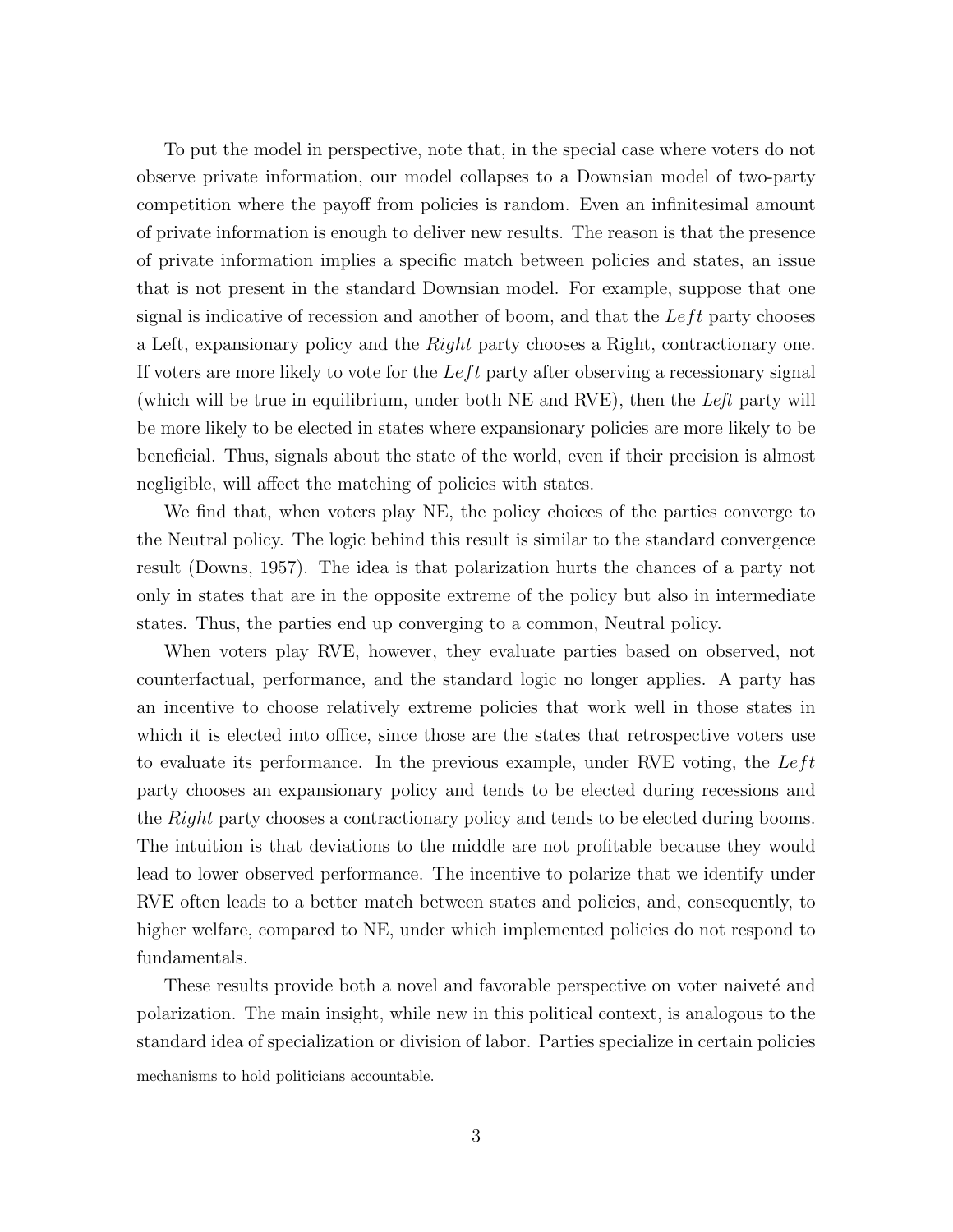and they are elected into office when these policies tend to be best. The findings also highlight that the presence of a boundedly rational electorate with little understanding of the counterfactual effect of unobserved policies can be more of a blessing than a curse.

One general implication of these results is that, in order to evaluate the functioning of an electoral system, it is misleading to focus exclusively on whether voters are sophisticated or well informed and to ignore the incentives of the parties. When policies are exogenous, it is not surprising that NE voting is more efficient compared to boundedly-rational RVE voting. But, when the parties' incentives to choose policies are taken into account, a simple retrospective voting heuristic may lead to higher welfare than sophisticated voting.

Our paper is part of a large literature that, motivated by the empirical evidence on polarization, relaxes the assumptions of the Downsian framework to explain nonconvergent policies. One of the earliest and most common auxiliary assumptions to explain polarization is that candidates are policy motivated and are uncertain about median voter preferences (Wittman (1977), Calvert (1985)). Other auxiliary assumptions include: the threat of entry by a third party (Palfrey, 1984), the effect of executive-legislative compromise (Alesina and Rosenthal, 2000), lack of policy commitment (Osborne and Slivinski (1996), Besley and Coate (1997)), candidates with "valence" attributes, (Aragones and Palfrey (2002), Gul and Pesendorfer (2009), Kartik and McAfee (2007)), differentiation in the presence of multiple constituencies (Eyster and Kittsteiner, 2007), and convex voter preferences (Kamada and Kojima, 2014).

There are two main features that distinguish our paper from this literature: (1) we relax the assumption of rationality; and (2) we allow the performance of policies to depend on the state of the world. Both relaxing rationality and allowing for state-contingent payoffs are important features of real-life elections that are currently neglected in the previous literature.<sup>2</sup> Of course, the mechanism highlighted in the paper does not preclude any of these other motives for polarization, and we view our work as complementary to this other literature.

Our paper is also related to a growing political economy literature that relaxes the assumption of voter rationality. Spiegler (2013) studies a dynamic model of reforms in

<sup>2</sup>McMurray (2015) also allows for state contingent policies. He studies a pure common value setting and shows that Nash voting leads to convergent policies when parties can commit and are office-motivated, which is inefficient because policies do not match the state.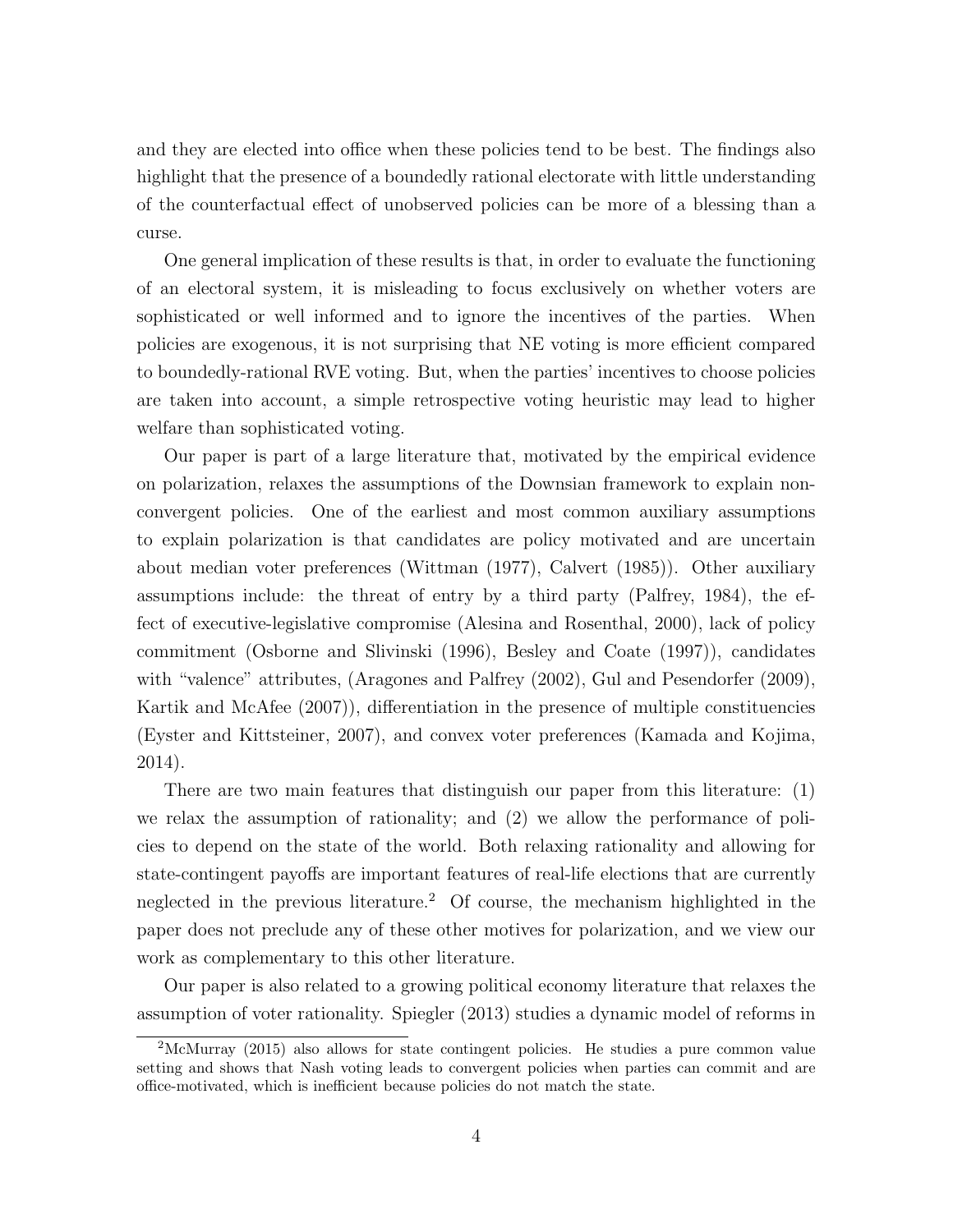which an infinite sequence of policy makers care about the public evaluation of their interventions. The public follows a simple attribution rule and (mistakenly) attributes changes in outcomes to the most recent intervention. Levy and Razin (2015) study a setting where voters have two correlated pieces of private information but naive voters fail to account for their correlation. They find that correlation neglect might lead to higher welfare under fixed policies and to less polarized policies when parties choose policies. Lizzeri and Yariv (2015) and Bisin et al. (2015) highlight potentially harmful effects of paternalistic policies. They study models with time inconsistent voters and show how political forces driven by these behavioral voters induce outcomes that are different to those preferred by a benevolent social planner.

In the next section, we use a simple example to illustrate the intuition behind our main results. In Section 3, we present the formal model. We characterize voting behavior (both under NE and RVE assumptions) for fixed policies in Section 4, and we solve for the equilibrium policies chosen by the parties in Section 5. In Section 6, we discuss alternative assumptions and extensions. We conclude in Section 7.

### 2 Illustrative example

There are three policies, Left, Neutral, and Right, and three equally likely corresponding regions of states, the left, center, and right regions. Voters are all identical and their payoffs are described in Figure 1. In particular, Left is best for states in the left region, Neutral is best for states in the center, and Right is best for states in the right region.

There are two political parties,  $Left$  and  $Right$ , and each party simultaneously commits to a policy that is consistent with their platform but varies in the degree of polarization. The Left party can choose Left or Neutral, and the  $Right$  party can choose Right or Neutral. The parties make their choices without knowing the state of the world. If the parties make the same, Neutral choice, then they are elected with equal probability.

After the parties make their choices, a large number of voters receive private signals about the state of the world and must cast their votes in a majority election. For simplicity, we assume in this discussion that the informativeness of these signals is negligible. We contrast two types of behavioral assumptions on voting behavior: Nash equilibrium (NE) and retrospective voting equilibrium (RVE). In particular, we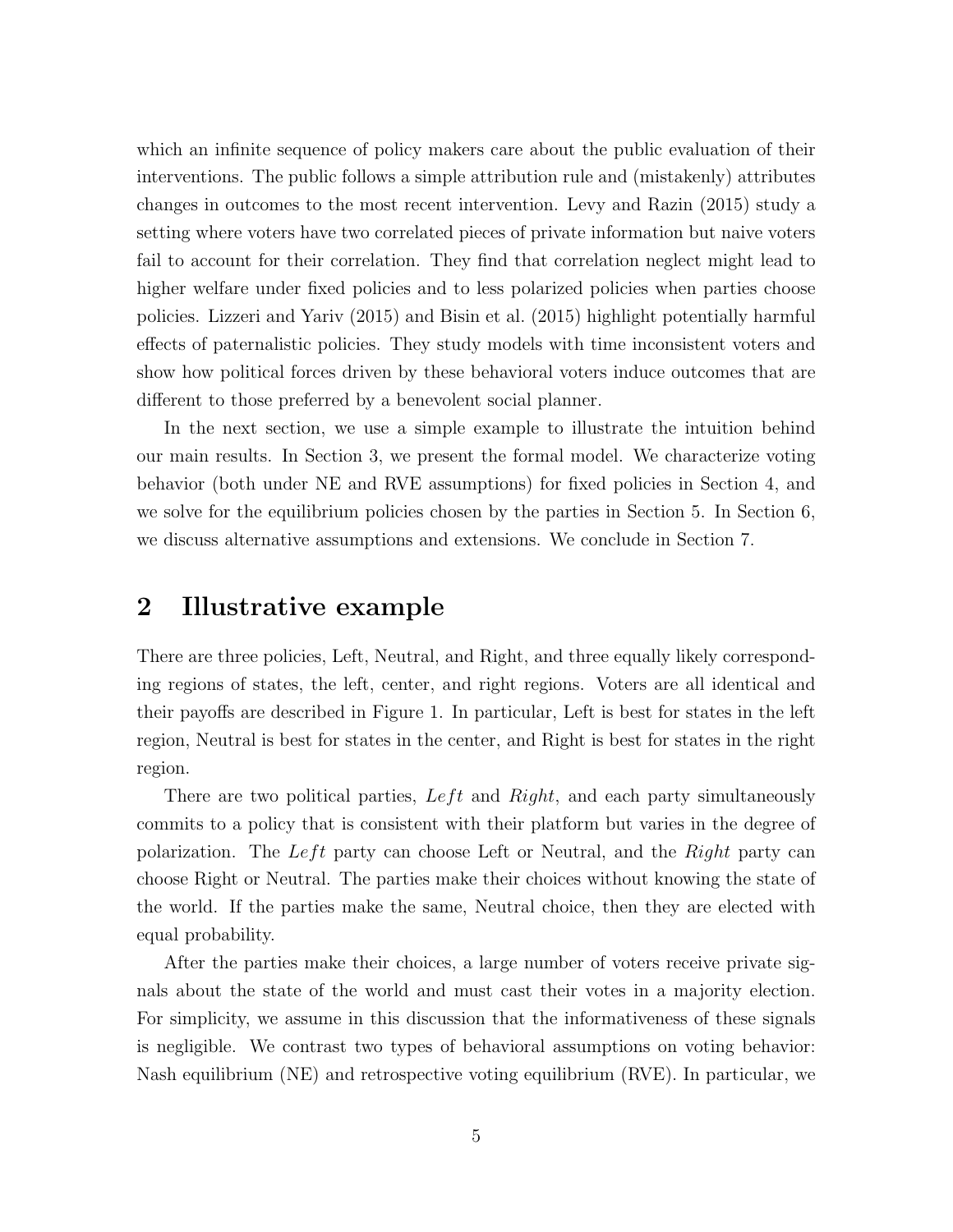|         | left         | center | right  |
|---------|--------------|--------|--------|
|         | states       | states | states |
| Left    | ı            | $-1/2$ | -1     |
| Neutral | $\mathbf{I}$ | . .    | $\Box$ |
| Right   | -1           | $-1/2$ |        |

Figure 1: Illustrative example

compare the Nash equilibrium strategies of the parties under each of these two voting assumptions.

Consider first NE voting. Suppose that the Left party chooses Left and the  $Right$ party chooses Right. Feddersen and Pesendorfer (1997) show that, as the number of voters goes to infinity, NE voting is characterized by full information equivalence. This means that the NE outcome of the election is asymptotically identical to the outcome that arises in a model where all voters observe the realization of the state. Thus, the Left party will win in the left states and the  $Right$  party will win in the right states. Each party, however, would do better with a unilateral deviation to the Neutral policy. For example, the Left party could switch to the Neutral policy and win in both the left and center states. We will show that this incentive to move to the middle of the political spectrum implies, under natural assumptions, policy convergence under NE.

Consider next RVE voting, a solution concept developed by Esponda and Pouzo (forthcoming) and motivated by the evidence that voters make choices based on observed performance, without trying to assess counterfactual performance or without having a sophisticated understanding of policy.<sup>3</sup> If both parties choose the Neutral policy, then they tie in all states. But consider what happens, say, if the  $Left$  party deviates to the Left policy. Even a negligible amount of private information implies that the proportion of people voting for the *Right* party is lowest in the left states and highest in the right states. Therefore, there is a cutoff state such that, for states below the cutoff, the proportion of votes for  $Right$  is below 50% and the Left party wins and, for states above the cutoff, the proportion is over 50% and the Right party

<sup>&</sup>lt;sup>3</sup>The idea that voters do not try to correct for unobserved counterfactuals is consistent with the empirical findings of Achen and Bartels (2004), Leigh (2009), and Wolfers (2007), who find that voters punish politicians for events that are outside of their control. Healy and Malhotra (2010) find that punishment is related to the politician's response to these events. Our model allows voters to be fairly sophisticated and to condition their learning on private signals, such as campaign platforms, media reports, and economic indicators. In a lab experiment, Esponda and Vespa (2015) show that subjects fail to account for selection. See Esponda and Pouzo (forthcoming) for further discussion of the evidence.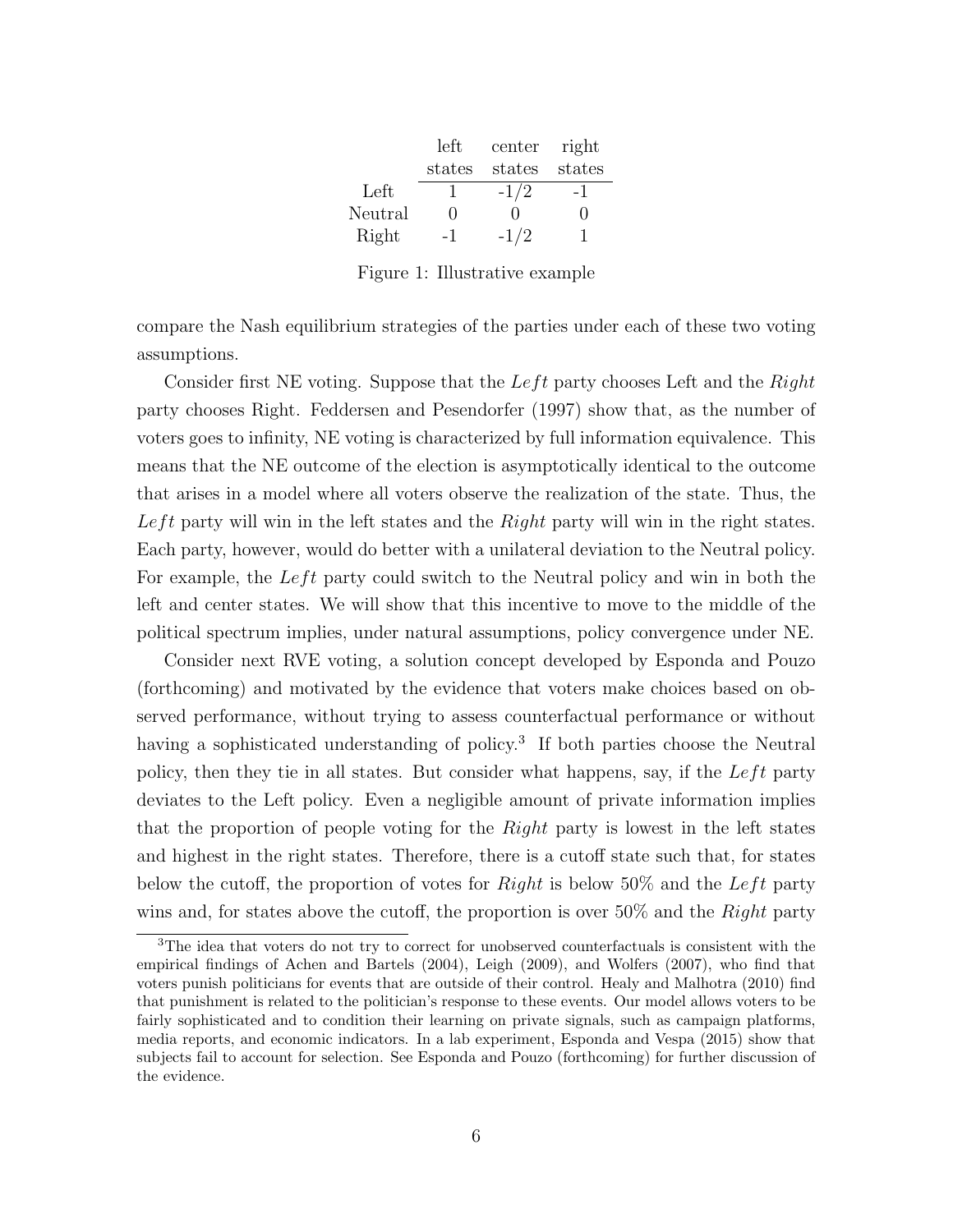wins.

It is not too difficult to see that the cutoff state must be in the right region if the Left party deviates to the Left policy and the  $Right$  party chooses the Neutral policy; thus, polarization helps the  $Left$  party win in both left and center states with probability 1. To see this point, it is essential to recall that a retrospective voter is someone who votes for the alternative with highest observed performance. In an equilibrium where both alternatives are elected with positive probability, it must then be the case that the observed performance of both parties is equalized in expectation; otherwise, voters would always prefer one party over the other. In the context of the current example, equalized performances means that it is not possible for the  $Left$ party (with its Left policy) to be elected in the left states and for the Right party (with its Neutral policy) to be elected in the center and right states. If such were the election outcome, then retrospective voters would observe a payoff of 1 every time the Left party is elected and a payoff of 0 every time the Right party is elected, and they would all want to vote for Left. Similarly, it cannot be the case that the Left party is elected only in the left and center states. If that were the case, voters would observe an expected payoff of  $\frac{1}{2} \cdot 1 + \frac{1}{2} \cdot (-1/2) = 1/4$ , which is still greater than the payoff from the Right party. So it must be that the cutoff state lies in the right region.

Finally, the example also illustrates that incentives to polarize are not necessarily a bad thing in this environment. Voters are in expectation better off when the  $Left$ party chooses the Left policy and wins in the left states and the *Right* party chooses the Right policy and wins in the right states (the payoffs are 1, -1/2, and 1 in the left, center, and right states of the world, respectively, for an expected payoff of 1/2) compared the case where both parties follow the Neutral policy (and the payoff is zero in all states).

This simple example shows that parties have an incentive to move to the middle under NE voting and an incentive to polarize under RVE voting. Note also that the restrictions on the policy space, which prevented parties from crossing platforms, played no role in the intuition above. The role of these restrictions will be to rule out other RVE equilibria, e.g., equilibria where both parties choose the Left policy. As discussed in Section 6, these other equilibria can also be ruled out by assuming that there is a reputation cost of crossing platforms. The goal of the next sections is to formalize these ideas in a general setting.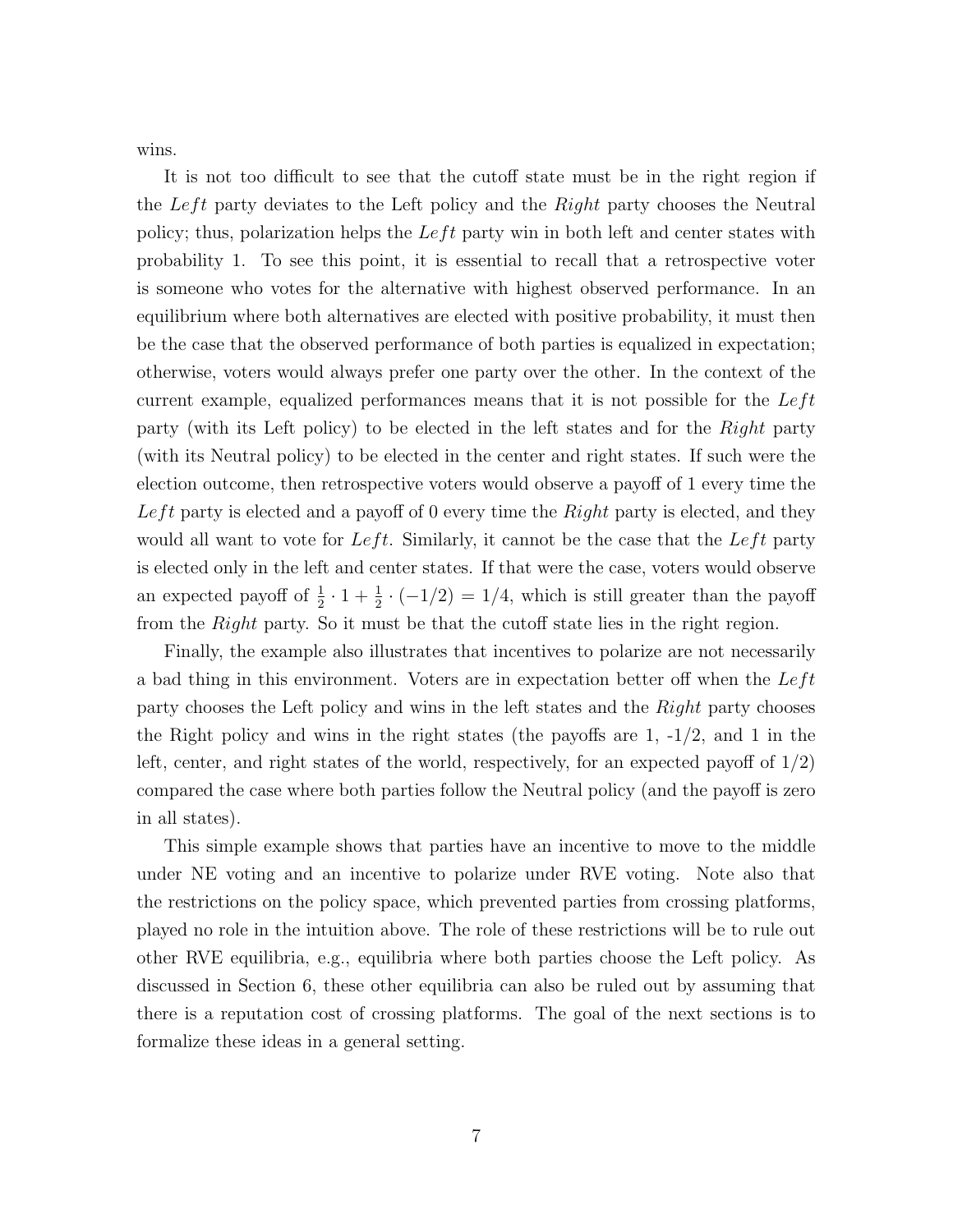# 3 The setup

There are two parties, Left and Right, and three policies,  $x \in \{L, N, R\}$ , where L stands for the Left policy,  $R$  for the Right policy, and  $N$  is a Neutral policy. We refer to policies  $L$  and  $R$  as *polarized policies*. Each party can choose either the Neutral policy or the polarized policy that accords with its ideology  $(L$  for the Left party and R for the Right party). Given this restriction, the objective of each party is to maximize its probability of winning the election.

The timing of the game is as follows:

- 1. The Left and Right parties simultaneously propose a policy  $x_{Left} \in \{L, N\}$  and  $x_{Right} \in \{N, R\}$ , respectively. We order the policies by assuming that  $L < N <$ R.
- 2. The state of the world  $\omega \in \Omega = [-1, 1]$  is drawn according to a probability distribution with cdf G.
- 3. Voters observe the proposed policies, but not the state of the world. Conditional on a state  $W = \omega$ , each voter independently observes a private signal  $S = s \in$  ${s<sub>L</sub>, s<sub>R</sub>}$  with probability  $q(s | \omega)$ . Each voter then simultaneously casts her vote for party  $Left$  or  $Right$ .
- 4. The party with a majority of votes wins the election and implements its proposed policy.
- 5. Each voter receives payoff  $u(x, \omega)$ , where  $x_j \in \{R, N, L\}$  is the policy of the winning party  $j \in \{Left, Right\}$  and  $\omega \in \Omega$  is the realized state.

We focus on voting equilibria in large elections, i.e., in the limit as the number of voters goes to infinity. Voters vote according to one of two solution concepts, Nash equilibrium voting (NE voting) or retrospective equilibrium voting (RVE voting), and we contrast the implications of these different solution concepts.

Under NE voting, voters vote for the party that is best conditional on their own private information and any information that can be inferred from the event that they are pivotal; these inferences are required to be correct and depend on the strategies of all other voters. As shown by Feddersen and Pesendorfer (1997), NE voting in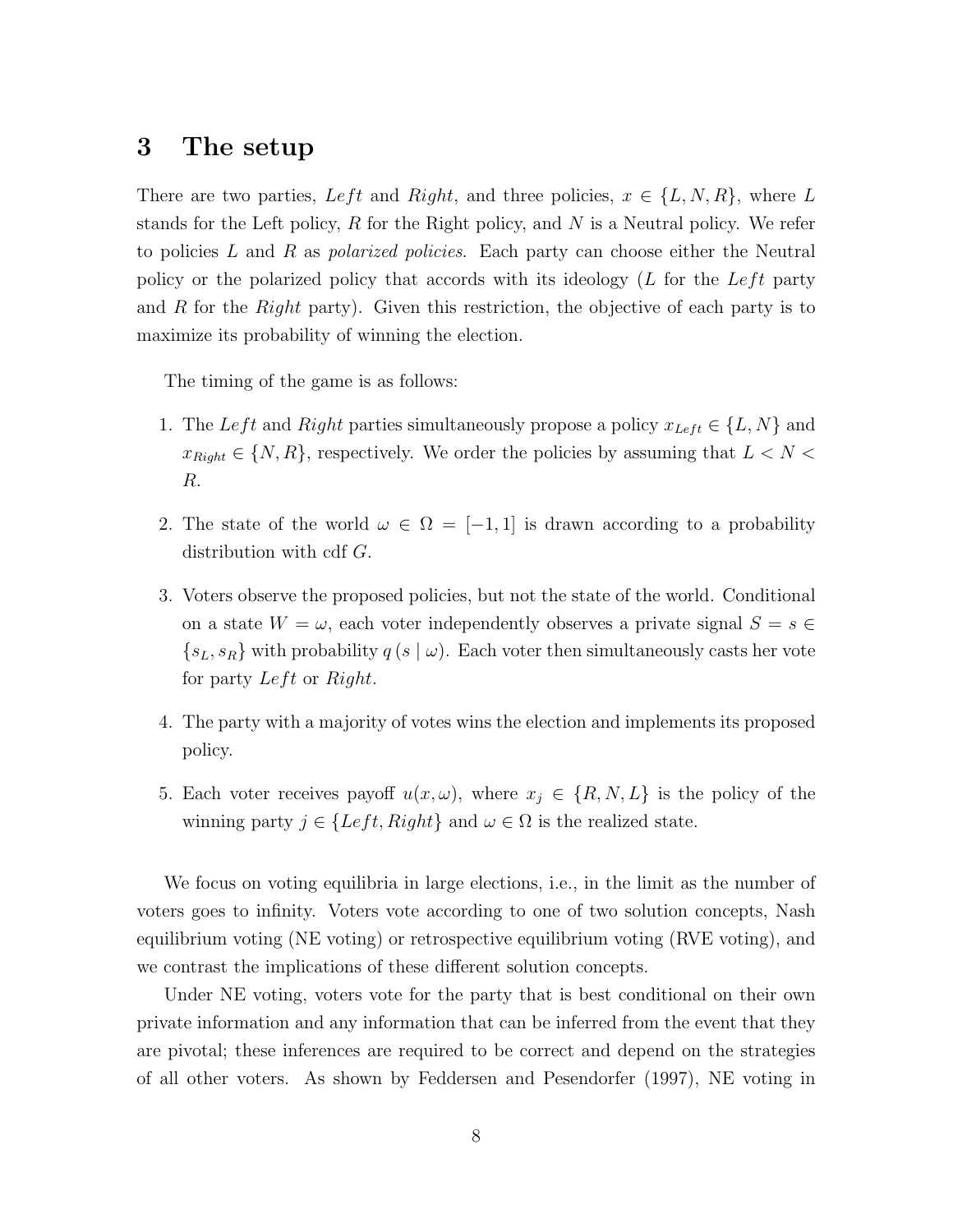an election with a large number of voters is characterized by full information equivalence, meaning that, as the number of voters goes to infinity, the NE voting outcome corresponds to the outcome of an election where voters know the state of the world.<sup>4</sup>

RVE, on the other hand, is a solution concept introduced in an earlier paper (Esponda and Pouzo, forthcoming), where it was shown to characterize the steadystate behavior of a large number of voters who update their beliefs about the performance of the parties based on their past *observed* performance.

For the special case in which both parties choose the same, Neutral policy, the monotone assumptions on the primitives used to characterize NE and RVE do not hold. We assume that, if both parties choose the Neutral policy, then the Right party wins in states  $\omega > 0$  and the Left party wins in states  $\omega < 0$ .

We make the following assumptions on the primitives.

**A1.** (Technical) (i)  $u(L, \cdot)$ ,  $u(R, \cdot)$ , and  $u(N, \cdot)$  are all bounded and continuously differentiable in  $\Omega$ ; (ii) G has a density function g, where  $\inf_{w \in \Omega} g(\omega) > 0$ ; (iii) there exists  $d > 0$  such that  $q(s | \omega) > d$  for all  $s \in \{s_R, s_L\}$  and  $\omega \in \Omega$ ; (iv)  $q(s | \cdot)$  is continuous for all  $s \in \{s_R, s_L\}.$ 

**A2.** (MLRP) For all  $\omega' > \omega$ :

$$
\frac{q(s_R|\omega')}{q(s_R|\omega)} > \frac{q(s_L|\omega')}{q(s_L|\omega)}.
$$

**A3.** (Monotone policies) (i)  $u(L, \cdot)$  is decreasing,  $u(R, \cdot)$  is increasing, and  $u(N, \cdot)$ is constant. We normalize payoffs by letting  $u(N, \omega) = 0$  for all  $\omega \in \Omega$ ; (ii)  $u(L, 0) < 0$ and  $u(R, 0) < 0$ .

A4. (Potential value of polarization)

$$
E[u(L, W) | W < 0, S = s_R] > 0
$$
\n
$$
E[u(R, W) | W > 0, S = s_L] > 0
$$

Assumption A1 collects some technical assumptions, A2 is the standard monotone likelihood ratio assumption, and A3 is a monotonicity assumption on preferences. These assumptions are used to characterize NE and RVE voting behavior in large

<sup>&</sup>lt;sup>4</sup>This result was proven for the case where voters are assumed to play a *symmetric* Nash equilibrium, a restriction that we also make in this paper.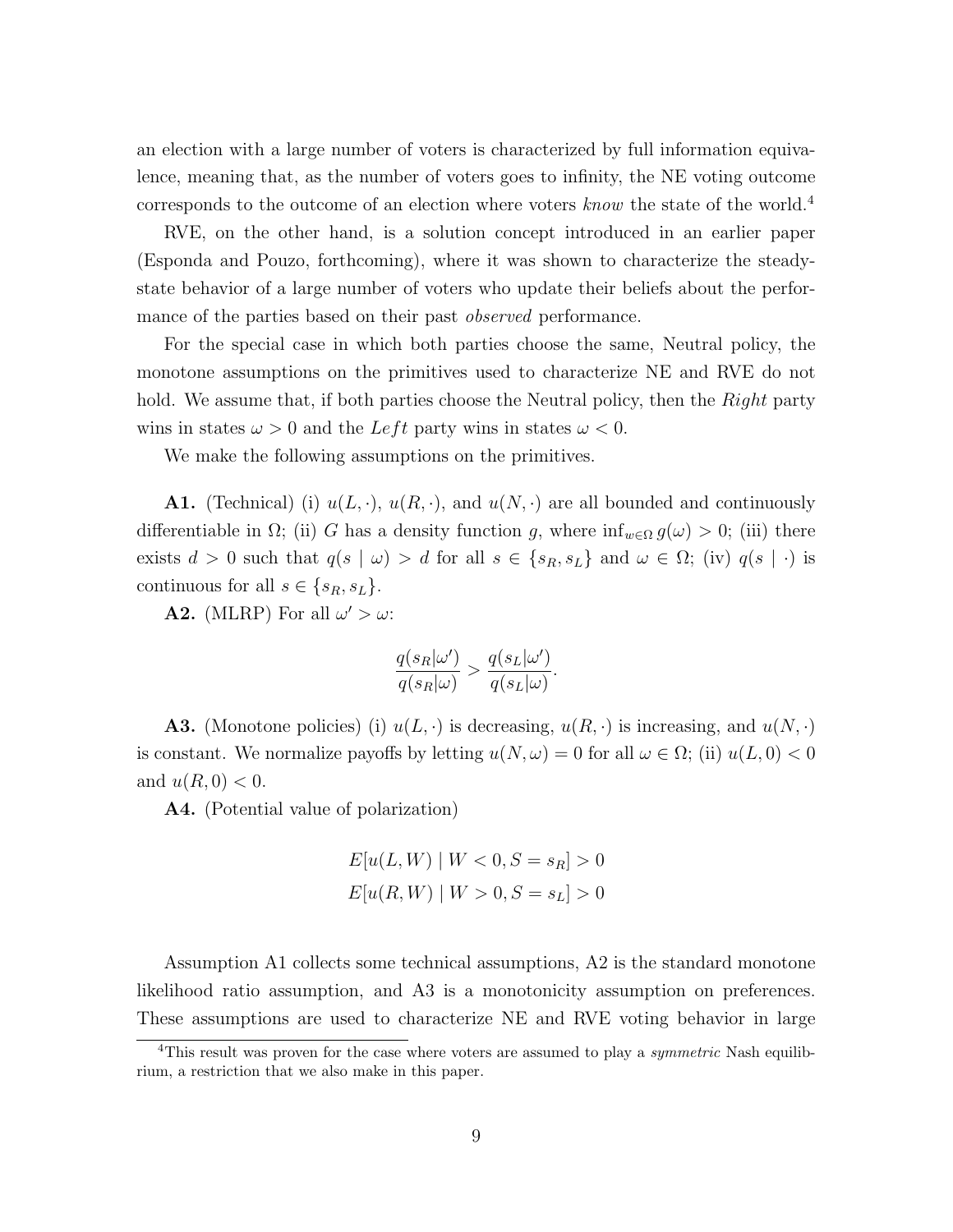

Figure 2: Payoffs from Left, Neutral, and Right policies. The figure shows that policies divide the state space into three regions: policy Left is best for  $\omega < \omega^{NE}(L, N) < 0$ , Neutral is best for  $\omega^{NE}(L, N) < \omega < \omega^{NE}(N, R)$ , and Right is best for  $\omega > \omega^{NE}(N,R) > 0.$ 

elections when the parties choose different policies. Assumption A3 and the assumption that the utility functions are continuous imply that the Neutral policy is best in those states of the world that are close to the center, i.e., close to state  $\omega = 0$ . Assumption A4 plays two roles. First, it implies that the state can be divided into three regions, as illustrated by Figure 2. In the Left region ( $\omega < \omega^{NE}(L, N)$  in the figure), policy L is best; in the Center region  $(\omega^{NE}(L, N) < \omega < \omega^{NE}(N, R)$  in the figure), policy N is best; and in the Right region ( $\omega > \omega^{NE}(N, R)$  in the Figure), policy R is best. Assumption A4 also says that polarized policies are better than the Neutral policy when evaluated in the states of the world that are favorable to the corresponding party (e.g., these are states  $\omega < 0$  for the Left party, due to the assumption that, if both parties were to choose the same, Neutral policy, then the  $Left$  party would win in these states) and conditional on the signal that makes those states less likely to happen. This assumption guarantees that polarized policies are sufficiently good provided they are matched with the appropriate states of the world.

We refer to a Nash equilibrium policy profile  $(x_{Left}, x_{Right})$  as a **policy equilib-**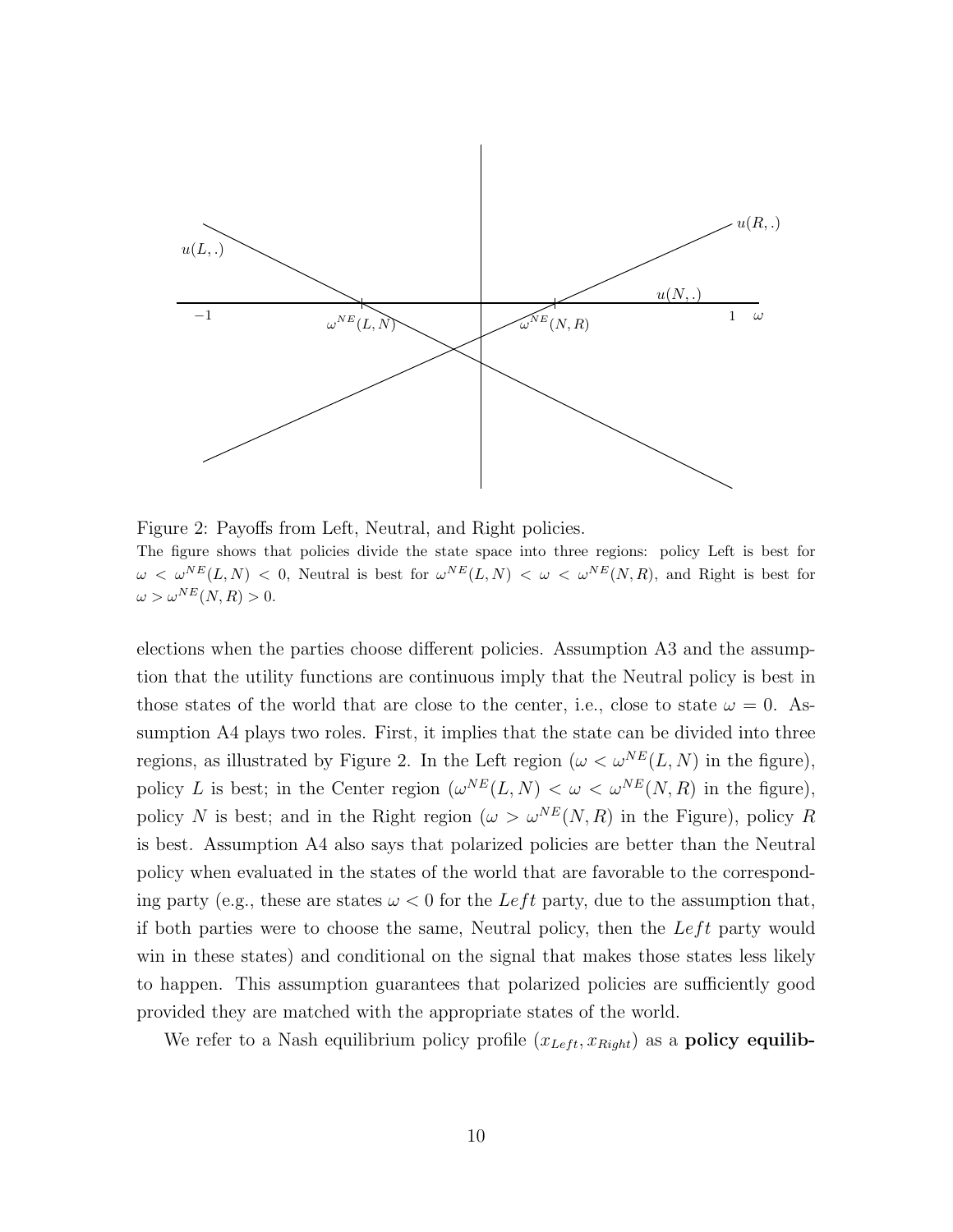rium. <sup>5</sup> Our objective is to characterize and compare policy equilibria under both the NE and RVE voting assumptions.<sup>6</sup>

The following definition characterizes the information precision of the environment.

**Definition 1.** An environment has  $z \in (0, 1)$  information precision if, for all  $\omega, \omega' \in \Omega$ ,  $|q(s_R | \omega) - q(s_R | \omega')| \leq z.$ 

We will obtain stronger results for environments where signals are not very informative in the sense that they have  $z$  information precision and  $z$  is sufficiently small. In the limit, as  $z \to 0$ , the signals become completely uninformative about the state of the world and  $q(s_R | \cdot)$  is constant.

We conclude by discussing several examples to illustrate the environment.

Unemployment policies. For example, the primitives may represent an election between two candidates who offer solutions to fight unemployment. The state of the world captures the true underlying cause for unemployment. In high states of the world, unemployment is mostly due to weak demand; in low states of the world, it is due to workers lacking the right skills. Voters observe information correlated with the true cause for unemployment, such as reasons for job loss, types of job listings, or the current premium for skilled labor.

The Left policy corresponds to spending resources in education and training, which is a good policy to lower unemployment in low states of the world. The Right policy corresponds to lowering corporate taxes to incentivize employment, which is a good policy in high states. There is also a Neutral policy that mitigates the costs of unemployment by a magnitude that does not depend on whether unemployment is due to weak demand or poor skills. A typical example is welfare policy intended to bring people out of poverty. In particular, the Neutral policy does not depend on the state of the world, and we normalize its payoff to zero.

Crime policies. Alternatively, the model may capture an election between two district attorneys in a county plagued by drug-related crime. There is a choice between

<sup>5</sup>We restrict parties to choose pure strategies because the interpretation of mixed strategies is not very appealing in this setting. It turns out, however, that equilibrium is in dominant strategies and the main results would go through with mixed strategies. In addition, in Section 6 we show that the main results go through when parties can choose from a continuum of policies.

 ${}^{6}$ Our focus on Nash equilibrium of the policy game does not implicitly require nor preclude that parties are sophisticated and understand whether voters behave according to NE or RVE. In particular, it is possible to adhere to a learning interpretation of Nash equilibrium (e.g., Fudenberg and Levine, 1998) and to view the parties as naively responding to past experience.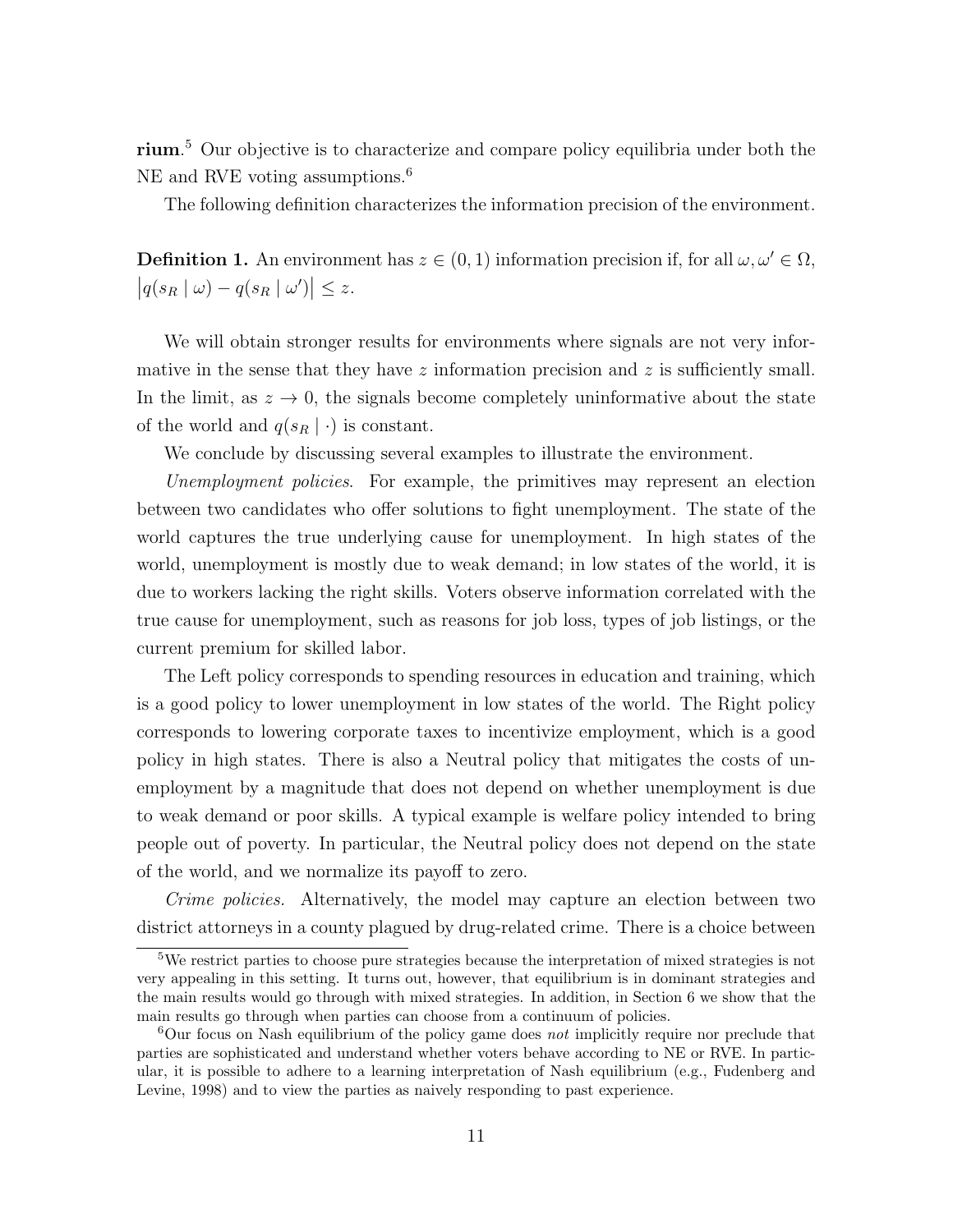a "Left" intervention that targets the supply for drugs and a "Right" intervention that targets demand. There is also a Neutral policy under which prosecution efforts are not increased for drug-related crimes. Drug-related crime is constant across states, but crime is mostly driven by the demand side in high states and by the supply side in low states.

In the above examples, the payoff of the Left and Right policies is monotone in the state. The next two examples illustrate that the model is also applicable to nonmonotone policies provided that voters evaluate parties with respect to a benchmark. The benchmark can be the payoff in a control group or the payoff before the party in control enacts its policy; for empirical evidence of the use of such comparisons, see Healy and Malhotra (2010).

Union election. Consider two candidates competing in a local union election. Workers/voters have the quadratic utility  $\Pi(x,\omega) = -(x-\omega)^2$ . The Left candidate can make a relatively tough demand  $x = L < 0$  and the Right candidate can make a relatively soft demand  $x = R > 0$ . Both candidates can also make a Neutral demand of  $x = 0$ . The interpretation is that, the higher the state of the world, the higher the firm's bargaining power and, therefore, the softer is the optimal demand by the union. Workers also observe, as a benchmark, the payoffs  $\Pi(0,\omega)$  of a non-unionized sector that is equivalent to implementing a Neutral policy  $x = 0$ . Workers evaluate their union representative against this benchmark,

$$
u(x,\omega) = \Pi(x,\omega) - \Pi(0,\omega) = -x^2 + 2x\omega.
$$

In particular, higher states make it more desirable to adopt softer demands, so that the benchmark comparison naturally leads to two policies,  $L$  and  $R$ , with payoffs that are monotone in the state, and to a Neutral policy with payoff that is independent of the state of the world.

Expansionary vs. contractionary policies.<sup>7</sup> The natural rate of unemployment is given by a function  $\bar{U}(\omega)$  that is decreasing in the state. The actual unemployment rate is

$$
U(x,\omega) = \bar{U}(\omega) + x > 0,
$$

where x is the policy. A policy  $x = L < 0$  is a fiscal stimulus and decreases unemploy-

<sup>7</sup>This example is based on a model by Persson and Tabellini (2000, p. 426).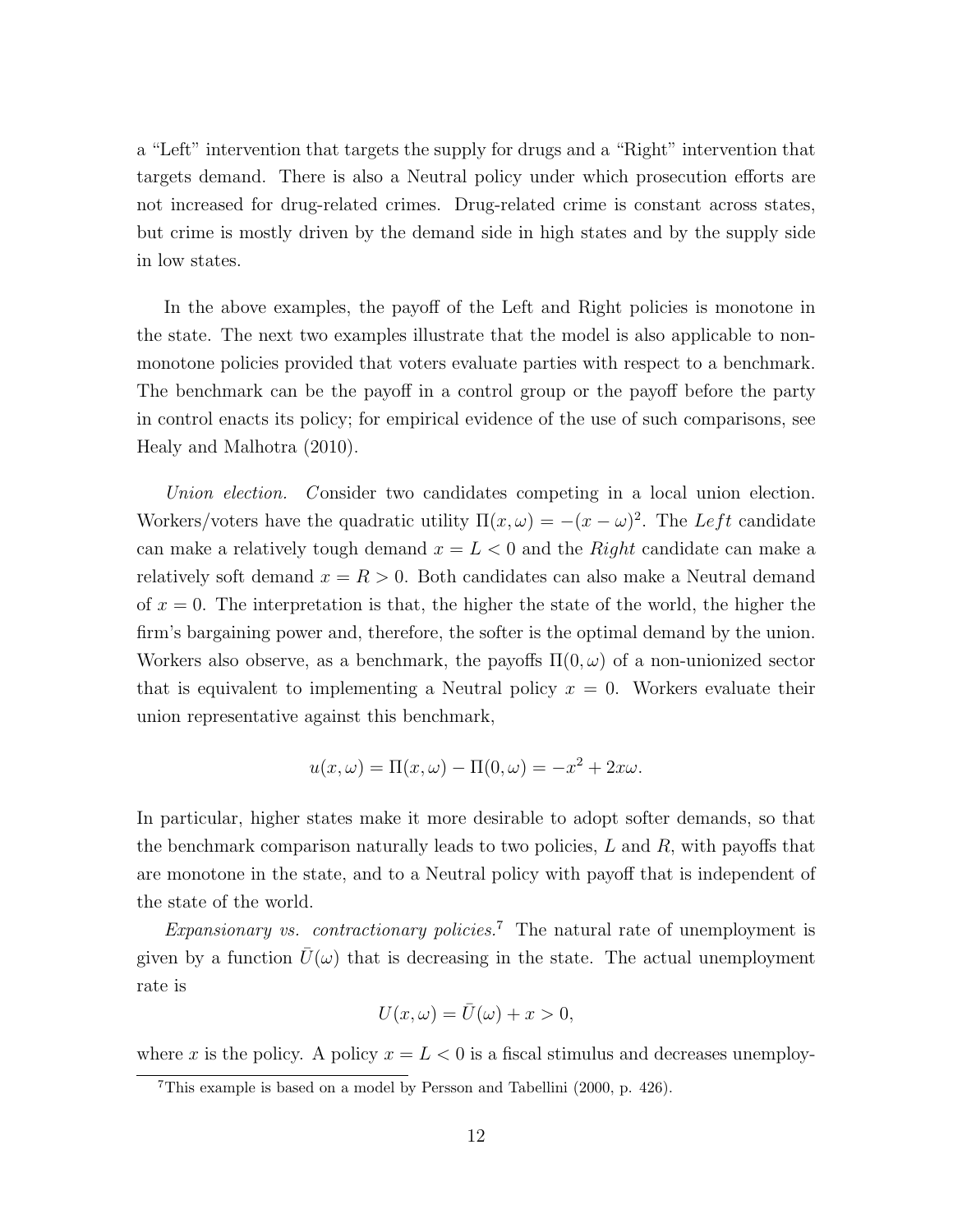ment; a policy  $x = R > 0$  is contractionary (e.g., expenditure reduction) and increases unemployment. The Neutral policy  $x = 0$  results in the natural unemployment rate. Voters dislike both unemployment and increases in government expenditure, and their utility is given by

$$
\Pi(x,\omega) = -(U(x,\omega))^2 + x.
$$

At the beginning of a period, the Neutral policy of  $x = 0$  is in place and voters observe the effects of this benchmark policy. Then, the party in power implements its chosen policy and voters observe the effects of this policy. Voters then assess the extent to which the policy implemented by the party was beneficial; thus

$$
u(x,\omega) = \Pi(x,\omega) - \Pi(0,\omega) = -x^2 - 2x\overline{U}(\omega) + x,
$$

so that  $u(L, \cdot)$  is decreasing and  $u(R, \cdot)$  is increasing. In particular, higher states represent better economic fundamentals and make  $x = R > 0$  policies more desirable; similarly,  $x = L < 0$  policies are more desirable when fundamentals are bad.

# 4 Voting equilibria with exogenous policies

We begin by characterizing voter behavior of the non-partisan voters for all cases where the parties follow different policies  $l < r$ , where  $l, r \in \{L, N, R\}$ ; i.e.,  $(x_{Left}, x_{Right}) \in$  $\{(L, N), (L, R), (N, R)\}.$ 

#### 4.1 NE voting with exogenous policies

The fact that (symmetric) NE voting is characterized by full information equivalence implies the following result.

**Proposition 1.** NE voting outcome for fixed policies  $(l, r)$ ,  $l \leq r$ : There is a unique cutoff state  $\omega^{NE}(l,r)$  such that the Left party wins the election in all states  $\omega$  <  $\omega^{NE}(l,r)$  and the Right party wins the election in all states  $\omega > \omega^{NE}(l,r)$ . Moreover,

$$
\omega^{NE}(L, N) < 0 < \omega^{NE}(N, R)
$$

and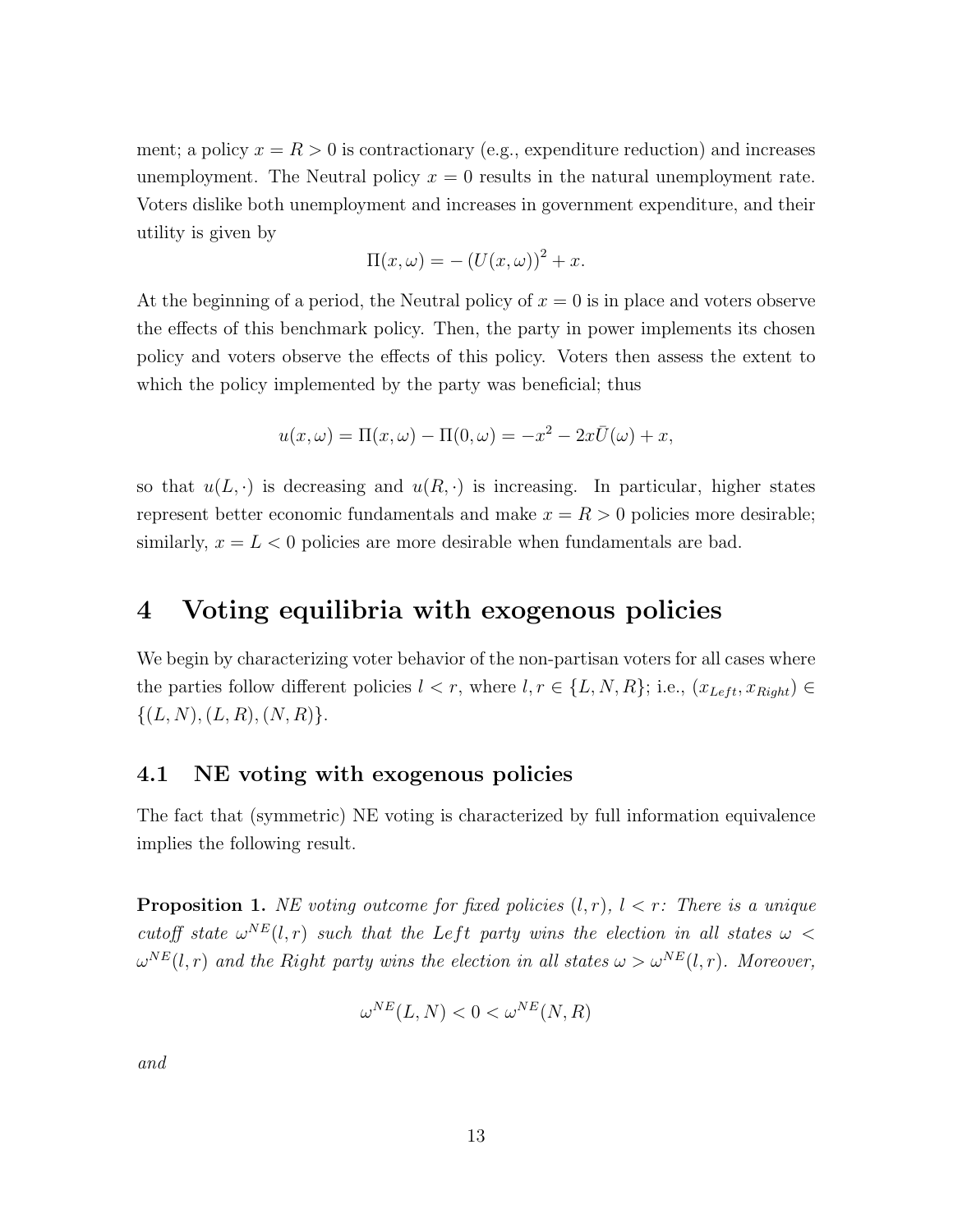$$
\omega^{NE}(L, N) < \omega^{NE}(L, R) < \omega^{NE}(N, R).
$$

Proof. See the Appendix.

Figure 2 in page 10 illustrates this result. The intersection of  $u(L, \cdot)$  with 0, the payoff of the Neutral policy, is at the cutoff state  $\omega^{NE}(L, N) < 0$ . Similarly, the intersection of  $u(R, \cdot)$  with 0 is at the cutoff state  $\omega^{NE}(N, R) > 0$ . Finally, the intersection of  $u(L, \cdot)$  and  $u(R, \cdot)$  must be strictly in between the previous two cutoffs. Note that the party choosing the low policy  $l$  is preferred for states below the cutoff and the party choosing the high policy  $r$  is preferred for states above the cutoff. So the behavior of perfectly informed voters is completely characterized by these cutoffs. The fact that full information equivalence characterizes Nash equilibrium in large elections yields the desired result.

#### 4.2 RVE voting with exogenous policies

We begin by providing the definition of RVE for fixed policies  $(l, r)$ , where  $l < r$ and  $l, r \in \{L, N, R\}$ . For simplicity, we sometimes drop  $(l, r)$  from the notation. Let  $\sigma : \{s_L, s_R\} \to [0, 1]$  denote a strategy of a representative voter, where  $\sigma(s)$  is the probability of voting for the higher policy r. For a fixed strategy  $\sigma$  and for any state  $\omega \in \Omega$ , define

$$
\kappa(\omega;\sigma) \equiv \sum_{s \in \{s_L,s_R\}} q(s \mid \omega) \sigma(s).
$$

to be the proportion of votes in favor of  $r$ .

In addition, for any signal  $s \in \{s_L, s_R\}$  and state  $\omega \in \Omega$ , define

$$
v(s; \omega) \equiv E[u(r, W) \mid W \ge \omega, S = s] - E[u(l, W) \mid W \le \omega, S = s].
$$
 (1)

**Definition 2.** A state  $\omega^{RVE}$  is a retrospective voting equilibrium (RVE) cutoff for fixed policies  $(l, r)$ ,  $l < r$ , if there exists a strategy  $\sigma$  satisfying the following conditions:

(i) Cutoff outcome:  $\kappa(\tilde{\omega};\sigma) \geq 1/2$  for all  $\tilde{\omega} > \omega^{RVE}$  and  $\kappa(\tilde{\omega};\sigma) \leq 1/2$  for all  $\tilde{\omega} < \omega^{RVE}$ .

 $\Box$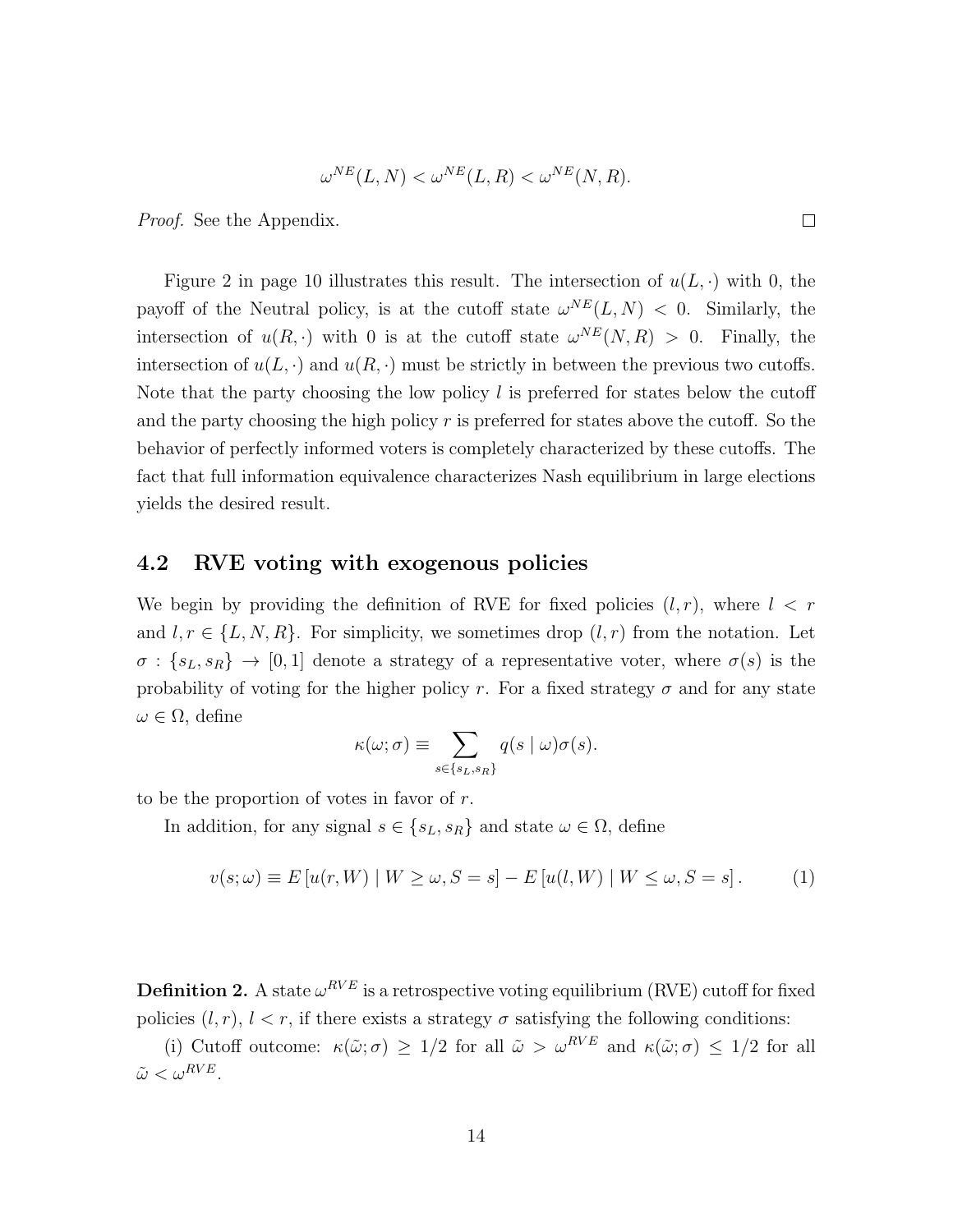(ii) Optimality:  $v(s, \omega^{RVE}) > 0$  implies  $\sigma(s) = 1$  and  $v(s, \omega^{RVE}) < 0$  implies  $\sigma(s)=0.$ 

The first condition in Definition 2 says that the election outcome is characterized by a cutoff state  $\omega^{RVE}$  with the property that less than 50% of the electorate vote for Right if  $\omega < \omega^{RVE}$  and more than 50% vote for Right if  $\omega > \omega^{RVE}$ . In particular, the party choosing policy l wins in states  $\omega < \omega^{RVE}$  and the party choosing r wins in states  $\omega > \omega^{RVE}$ . The cutoff state  $\omega^{RVE}$ , in turn, is determined by the strategy followed by the voters,  $\sigma$ . The second condition says that the strategy followed by the voters,  $\sigma$ , must be optimal given their perceptions, as captured by v in equation (1). Their perceptions are derived from the parties' actual observed equilibrium performance, which in turn depends on the cutoff state  $\omega^{RVE}$ .

Esponda and Pouzo (forthcoming) provide an explicit learning foundation for Definition 2. In particular, the perceptions captured by  $v$  in equation 1 are a *characteri*zation of the steady state beliefs of voters in an environment with repeated elections. In other words, voters do not explicitly compute the conditional expectations in (1). Instead, voters simply keep track of the past performance of the parties, conditional on their private information, and vote in each period for the party that has exhibited the best performance. To see the intuition, consider a retrospective voter who observes signal s in an election. The way she tries to predict the performance of policy  $r$  is by looking at past elections where r was implemented and she also had observed signal s. As she accumulates more past data, her beliefs converge to the first term in the RHS of equation (1). This term is simply the expected payoff of policy  $r$ , conditional on signal s and also on the event that policy  $r$  is implemented and, therefore, observed. A similar intuition explains the second term in the RHS of equation (1).

Esponda and Pouzo (forthcoming) also provide the following characterization result for an RVE cutoff. For each signal  $s \in \{s_L, s_R\}$ , define the *personal cutoff* 

$$
c(s) \equiv \arg\min_{\omega \in \Omega} |v(s; \omega)|.
$$
 (2)

Since  $\Omega$  is compact and  $v(s; \cdot)$  is continuous and increasing (by A2-A3), the personal cutoffs are unique and satisfy  $c(s_R) \leq c(s_L)$ . For a given RVE cutoff  $\omega^{RVE}$ , optimal behavior is characterized by the relationship between  $\omega^{RVE}$  and the personal cutoffs: If  $c(s) < \omega^{RVE}$ , this means that  $v(s; \omega^{RVE}) > 0$  and, therefore, it is optimal to vote for the Right party (i.e., policy r) after observing signal s. Similarly, if  $c(s) > \omega^{RVE}$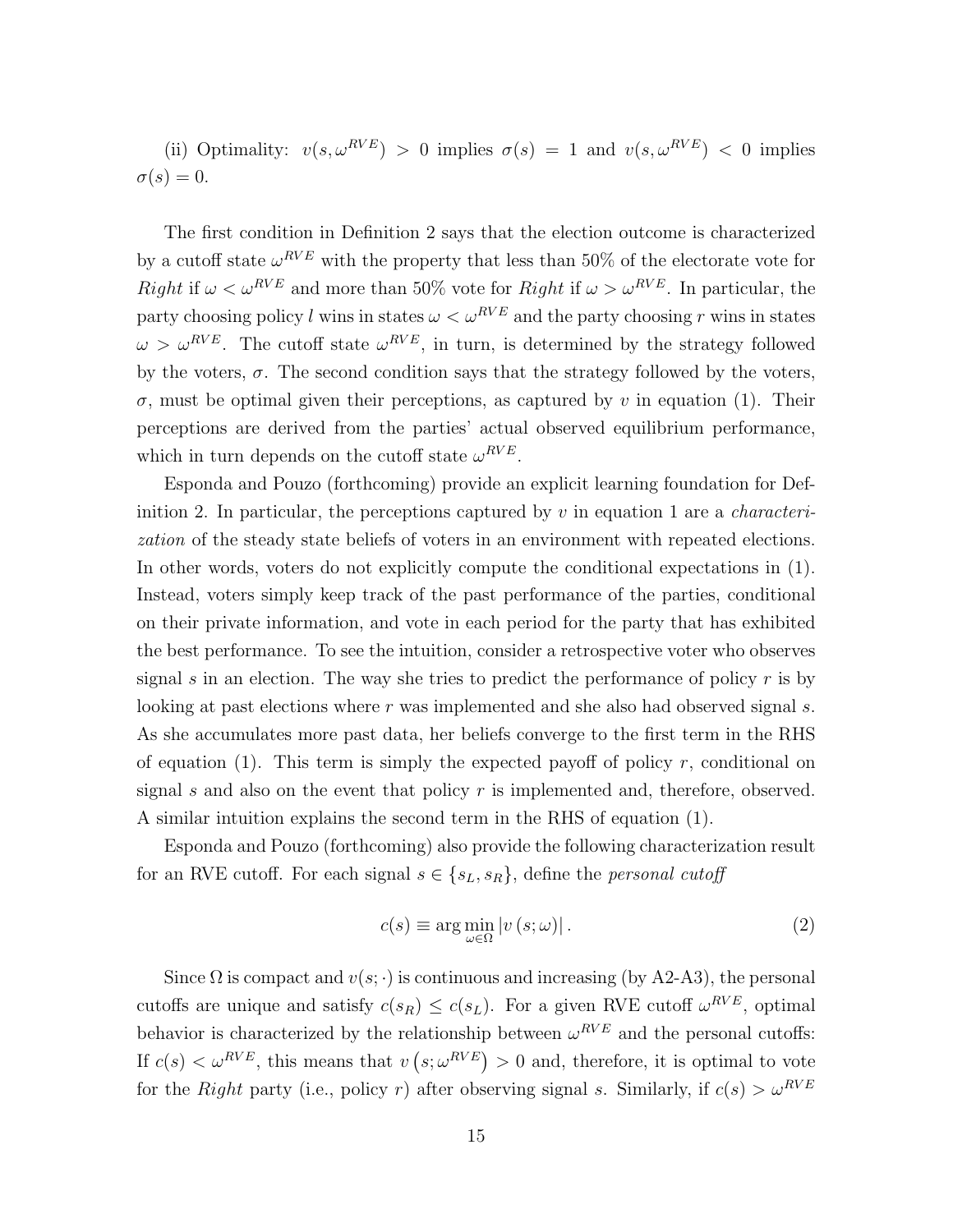it is optimal to vote for the Left party (i.e., policy l). In particular, for any election cutoff  $\omega \in \Omega$ ,

$$
\overline{\kappa}(\omega) \equiv \sum_{\{s \in \{s_L, s_R\}: c(s) < \omega\}} q(s \mid \omega) \tag{3}
$$

may be interpreted as the proportion of players that vote for the Right party in state  $\omega$  when the RVE cutoff is also given by  $\omega$ .<sup>8</sup>

Esponda and Pouzo (forthcoming) show that there is a unique RVE cutoff and that it is essentially given by the state where the proportion of votes for the Right party, as captured by the function  $\bar{\kappa}$ , equals 1/2.

**Theorem 1.** (Esponda and Pouzo forthcoming) For fixed policies  $(l, h)$ ,  $l < h$ , there is a unique RVE voting cutoff, given by  $\omega^{RVE} = \inf \{ \omega \in \Omega : \overline{\kappa}(\omega) \geq 1/2 \}.$ 

By Theorem 1, an RVE cutoff can be found in four simple steps. Figures 3 and 4 depict these steps for fixed policies  $(L, R)$ . First, we compute the belief functions  $v(s; \cdot), s \in \{s_L, s_R\}.$  Second, we use this function to find the personal cutoffs  $c(s)$ , which solve  $v(s; c(s)) = 0$ , as illustrated by Figure 3. Third, we compute the vote share for  $R$ ,  $\bar{\kappa}$ . This function satisfies

$$
\overline{\kappa}(\omega) = \begin{cases}\n0 & \text{if } \omega \le c(s^R) \\
q(s_R \mid \omega) & \text{if } c(s^R) < \omega \le c(s^L) \\
1 & \text{if } \omega > c(s^L)\n\end{cases}
$$
\n(4)

Finally, we intersect  $\bar{\kappa}(\cdot)$  with 1/2 to find the RVE cutoff  $\omega^{RVE}$ , as illustrated by Figure 4.

To see intuitively why  $\omega^{RVE}$  is the equilibrium cutoff with retrospective voters, consider any other potential cutoff, say  $\omega' < \omega^{RVE}$  depicted in Figure 4. If the outcome were characterized by  $\omega'$ , this means that L would be chosen for  $\omega < \omega'$  and R would be chosen for  $\omega > \omega'$ . A voter's perception of the difference in expected performance of R vs. L, satisfies  $v(s_R; \omega') > 0$  when the signal is  $s_R$  and  $v(s_L; \omega') < 0$ when the signal is  $s<sub>L</sub>$ . In particular, a voter would find it optimal to vote for R after observing  $s_R$  and to vote for L after observing  $s_L$ . If voters vote in this manner, the proportion of votes for the Right party would be  $q(s_R | \omega') < 1/2$  at state  $\omega'$ . By

<sup>&</sup>lt;sup>8</sup>The interpretation is exact except when  $\omega$  is one of the personal cutoffs.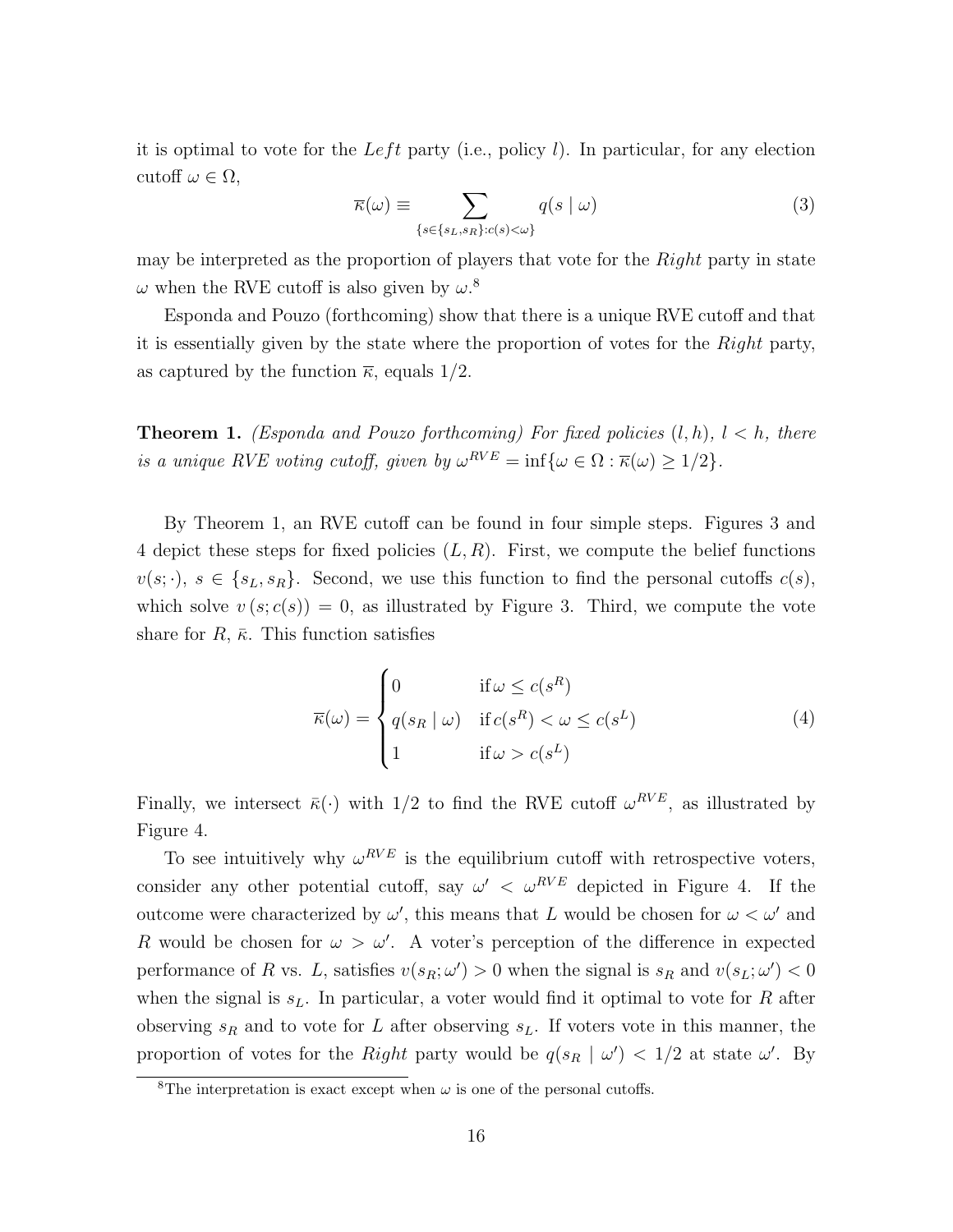

Figure 3: Payoffs, beliefs, and personal cutoffs for fixed policies  $(L, R)$ . The figure shows the payoffs  $u(L, \cdot)$  and  $u(R, \cdot)$ , the belief functions  $v(s_L; \cdot)$  and  $v(s_R; \cdot)$ , and the corresponding personal cutoffs  $c(s_L)$  and  $c(s_R)$  for fixed policies  $(L, R)$ .



Figure 4: Retrospective voting equilibrium (RVE) for fixed policies  $(L, R)$ . The figure shows how to use the personal cutoffs to construct the vote share function  $\bar{\kappa}$ , and how to then find the equilibrium cutoff  $\omega^{RVE}$  by intersecting the vote share function with  $1/2$ , which corresponds to majority rule.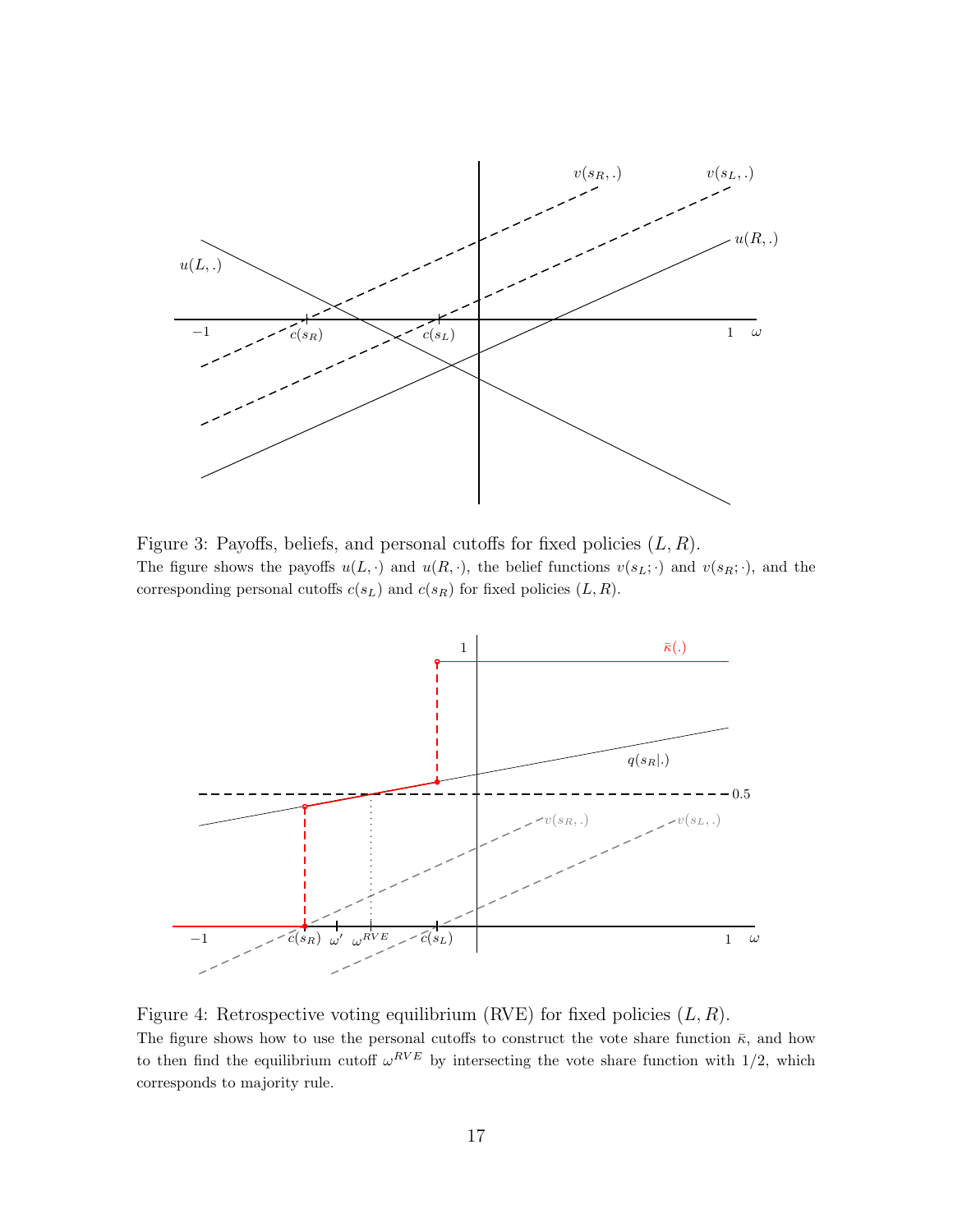continuity of  $q(s_R | \cdot)$ , the proportion of votes for *Right* would also be below 1/2 for states slightly above  $\omega'$ . But this means that  $Left$  will be chosen with probability 1 for states slightly above  $\omega'$ , therefore contradicting that  $\omega'$  can be an RVE cutoff to begin with.

EXAMPLE 1. The state is uniformly distributed in  $[-1, 1]$  and the utility functions are  $u(L, \omega) = -\omega - 1/3$  and  $u(R, \omega) = \omega - 1/4$ . The Left party chooses policy L and the Right party chooses R. In particular,  $c^{FB} = -1/24$  is the first-best election cutoff, i.e., R is preferred in states  $\omega > c^{FB}$  and L in states  $\omega < c^{FB}$ . In addition, each voter privately observes signal  $s_R$  with probability  $q(s_R | \omega) = .6 + z\omega/2$ , where  $z \in (0, 0.8)$  is a parameter representing information precision.

Simple algebra yields

$$
v(s_R; \omega) = E[W \mid W \ge \omega, S = s_R] - E[-W \mid W < \omega, S = s_R] + 1/12
$$
  
= 
$$
\frac{.3(1 - \omega^2) + \frac{z}{6}(1 - \omega^3)}{.6(1 - \omega) + \frac{z}{4}(1 - \omega^2)} + \frac{.3(\omega^2 - 1) + \frac{z}{6}(\omega^3 + 1)}{.6(\omega + 1) + \frac{z}{4}(\omega^2 - 1)} + 1/12,
$$

and, similarly,

$$
v(s_L; \omega) = \frac{.2(1 - \omega^2) - \frac{z}{6}(1 - \omega^3)}{.4(1 - \omega) - \frac{z}{4}(1 - \omega^2)} + \frac{.2(\omega^2 - 1) - \frac{z}{6}(\omega^3 + 1)}{.4(\omega + 1) - \frac{z}{4}(\omega^2 - 1)} + \frac{1}{12}.
$$

Solving for  $v(s; \cdot) = 0$  for  $s \in \{s_L, s_R\}$ , we obtain the personal cutoffs  $c(s_R; z)$  and  $c(s_L; z)$ , which we index by the the information parameter z. Finally, since  $\bar{\kappa}(\cdot)$  is characterized by (4), we know that the equilibrium cutoff will either be  $c(s_R; z)$ ,  $c(s_L; z)$ , or the solution to  $q(s_R | \omega) = 1/2$ , which in this case is given max $\{-2/z, -1\}$ . In this example,  $-2/z < c(s_R; z)$  for all  $z \in (0, 0.8)$ , and so the intersection of  $\bar{\kappa}(\cdot)$  and 1/2 occurs at  $c(s_R; z)$ . Therefore, the RVE cutoff is  $\omega^{RVE}(L, R; z) = c(s_R; z)$  for all  $z \in (0, 0.8)$ . Moreover, it is easy to check that  $c(s_R; z)$  is decreasing in z and that  $\lim_{z\to 0} c(s_R; z) < c^{FB}$ . In particular, the Right party is elected too often compared to the first-best outcome (or, equivalently, the NE outcome), and this bias becomes more pronounced as the precision of information increases.<sup>9</sup>  $\Box$ 

We now apply Theorem 1 to obtain a characterization of RVE voting outcomes for different policy profiles.

<sup>9</sup>Esponda and Pouzo (forthcoming) had already pointed out that welfare may decrease with better information under RVE; see that paper for more on comparative statics.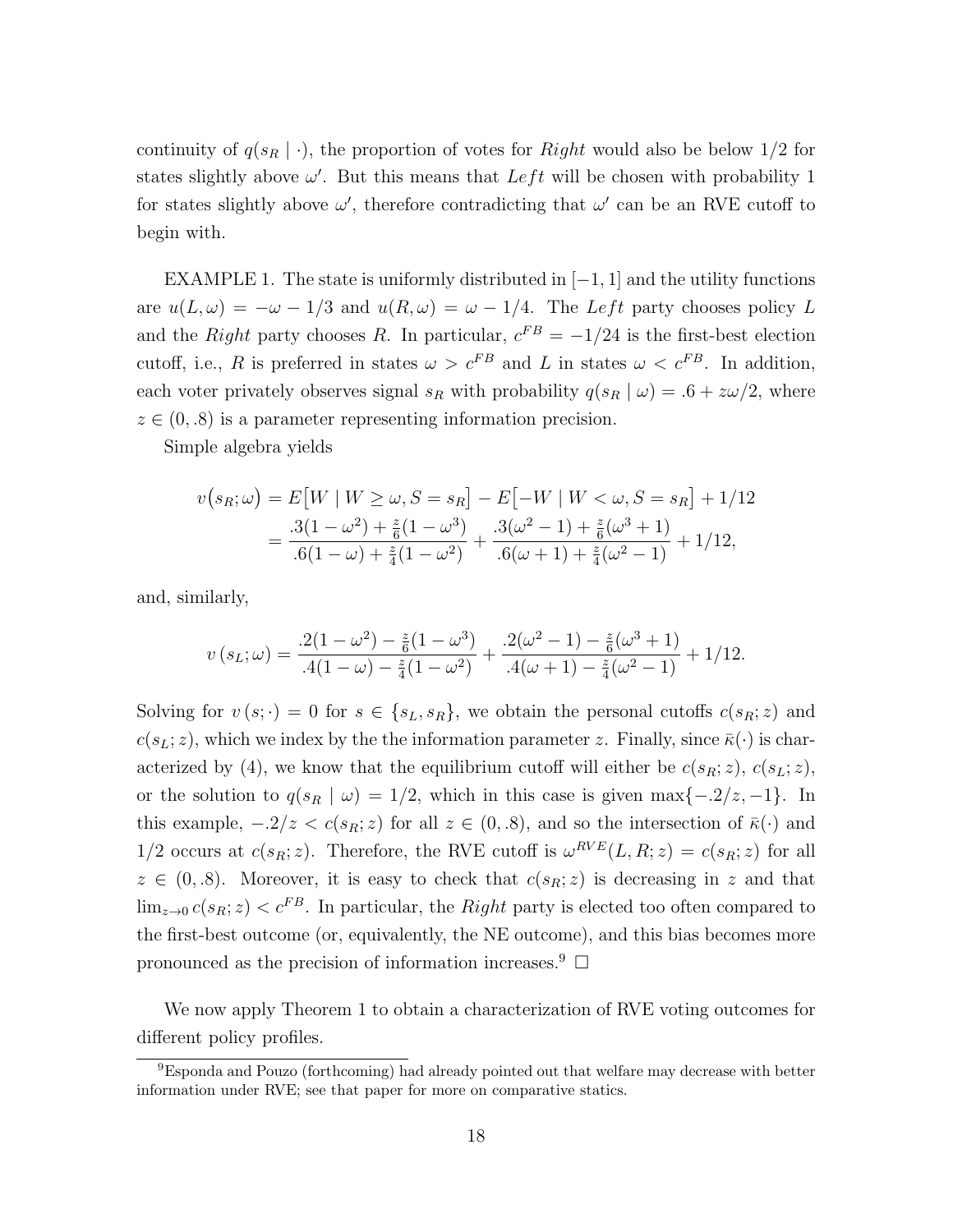**Proposition 2.** RVE voting outcome for fixed policies  $(l, r)$ ,  $l \leq r$ : There is a unique cutoff state  $\omega^{RVE}(l,r)$  such that the Left party wins the election in all states  $\omega < \omega^{RVE}(l,r)$  and the Right party wins the election in all states  $\omega > \omega^{RVE}(l,r)$ . Moreover,

$$
\omega^{RVE}(N,R) < 0 < \omega^{RVE}(L,N)
$$

and

$$
\omega^{RVE}(N,R) \le \omega^{RVE}(L,R) \le \omega^{RVE}(L,N).
$$

Finally, there exists  $\bar{z} > 0$  such that, in any environment with information precision  $z \leq \overline{z}$  and satisfying  $E[u(R, W) | S = s_R] < u(L, -1)$  and  $E[u(L, W) | S = s_L] <$  $u(R, 1)$ , the previous two inequalities are strict.

Proof. See the Appendix.

We now discuss the intuition behind Proposition 2. Consider first the statement that  $\omega^{RVE}(N,R) < 0$ . Consider what would happen if, contrary to the statement, the cutoff were given by  $\omega^* \geq 0$ . We argue that, if that were the case, then voters would prefer to vote for the Right party for every signal, and so the Right party would be elected with probability 1 in all states, i.e.,  $\omega^* = -1$ , which is a contradiction. The reason voters would want to vote for *Right* for every signal is that, even for signal  $s_L$ , which is the least favorable for  $Right$ ,

$$
E[u(R, W) | W \ge \omega^*, S = s_L] \ge E[u(R, W) | W \ge 0, S = s_L] > 0,
$$

where the first inequality follows from the facts that  $u(R, \cdot)$  is increasing and  $\omega^* \geq 0$ and the second by A4. Another way of stating this result is that it must be the case that  $c_{(N,R)}(s_L)$  < 0 because, by definition, the personal cutoff  $c_{(N,R)}(s_L)$  is the state at which the expected utility of R conditional on the state being higher and signal  $s<sub>L</sub>$  is exactly zero. Since  $c_{(N,R)}(s_R) < c_{(N,R)}(s_L) < 0$ , it follows by Theorem 1 that the RVE cutoff, which is always between  $c_{(N,R)}(s_R)$  and  $c_{(N,R)}(s_L)$ , must be strictly negative. A similar arguments establishes that  $\omega^{RVE}(L, N) > 0$ .

Next, fix a voter with signal s and suppose that we start from policy positions  $(N, R)$ , where we argued above that the personal cutoff satisfies  $c_{(N,R)}(s) < 0$ , and consider a change to policies  $(L, R)$ . The effect of this change is illustrated by Figure 5. The voters' evaluation of the Right party if the election cutoff were given by  $c_{(N,R)}(s)$ 

 $\Box$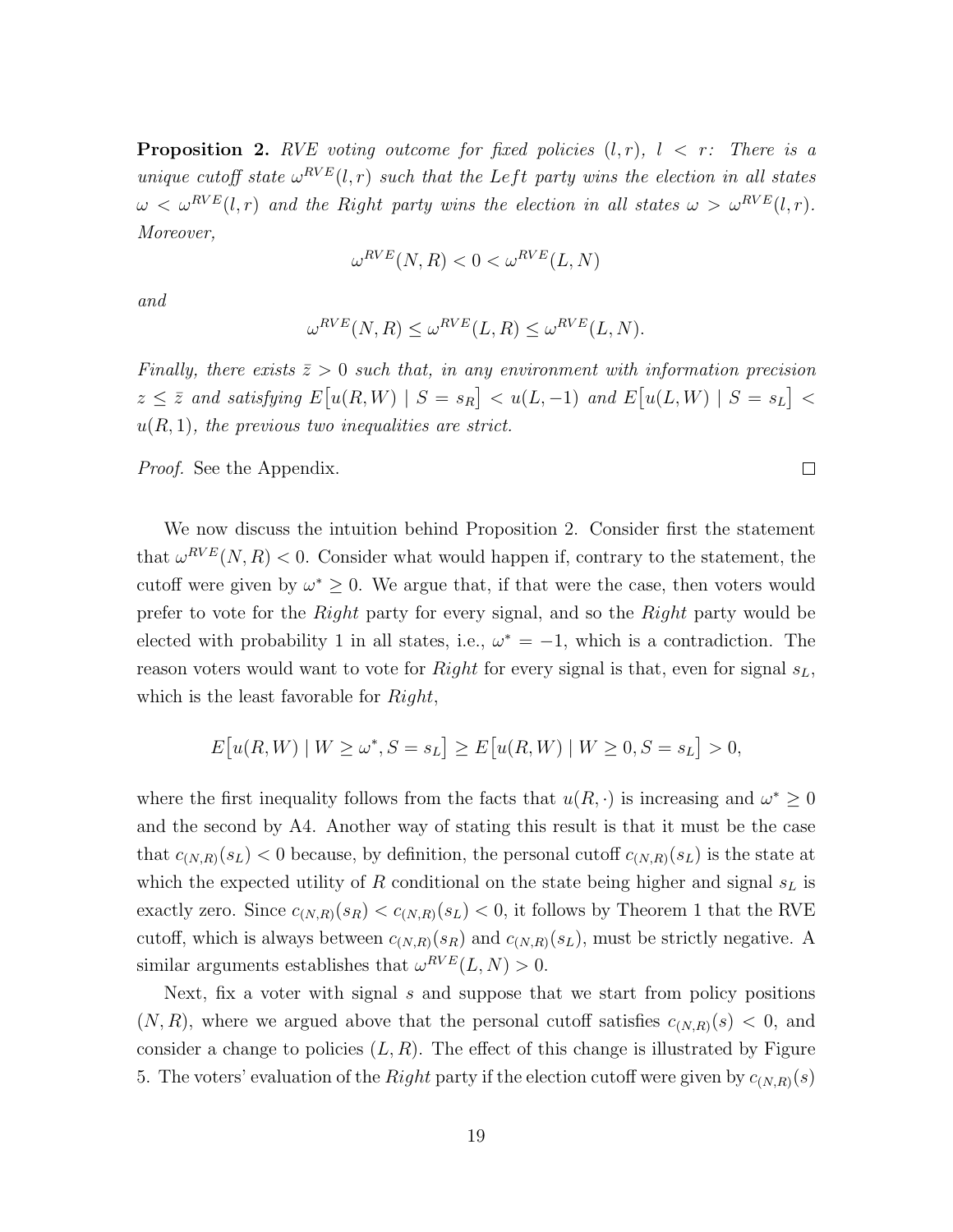

Figure 5: Comparing RVE cutoffs for  $(L, R)$  vs.  $(N, R)$ . Going from policies  $(N, R)$  to  $(L, R)$  shifts the function  $\bar{\kappa}(\cdot)$  to the right and, consequently, the RVE cutoff, thus implying that  $\omega^{RVE}(N,R) \leq \omega^{RVE}(L,R)$ . The figure illustrates that it is possible that  $\omega^{RVE}(N,R) = \omega^{RVE}(L,R).$ 

would continue to be zero, because the *Right* party continues to choose policy  $R$ . But now the evaluation of the Left party would go from 0 to a strictly positive value, because A4 says that the expected payoff of Left conditional on being chosen in states  $\omega < 0$  is strictly positive; since  $u(L, \cdot)$  is decreasing and  $c_{(N,R)}(s) < 0$ , the expected payoff must also be strictly positive conditional on Left being chosen in states below  $c_{(N,R)}(s)$ . Therefore, fixing the cutoff  $c_{(N,R)}(s)$ , the Left party is perceived to be better by switching from policy N to L. Consequently, the personal cutoffs under  $(L, R)$  will be to the right of the original cutoffs. A move to the right increases the observed performance of the  $Right$  party and decreases the observed performance of the  $Left$ party, bringing them once again to be perceived to be equal at  $c_{(L,R)}(s) > c_{(N,R)}(s)$ . The above argument is true for all s. Therefore, the change in personal cutoffs shifts the  $\bar{\kappa}(\cdot)$  function to the right and, by Theorem 1, it also shifts the equilibrium cutoff to the right, and we obtain  $\omega^{RVE}(N,R) \leq \omega^{RVE}(L,R)$ . As illustrated by Figure 5, however, the inequality may not be strict. A similar argument establishes that  $\omega^{RVE}(L, N) \geq \omega^{RVE}(L, R).$ 

Finally, we argue that the previous two inequalities comparing the RVE cutoffs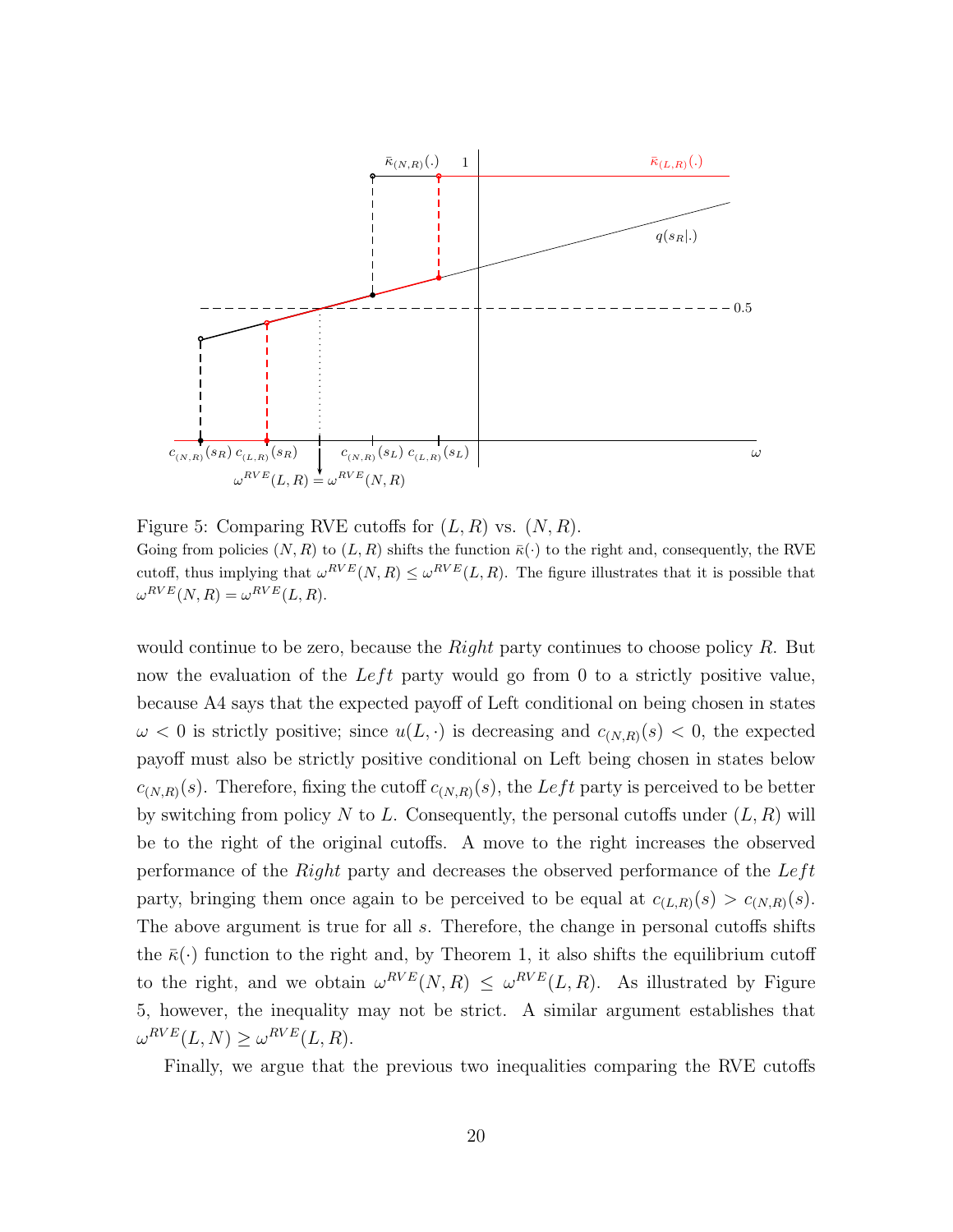for  $(N, R)$ ,  $(L, N)$ , and  $(L, R)$  are both strict under additional assumptions—that at least one of them is strict follows trivially from the first claim in the proposition. The first assumption is that the signals are sufficiently uninformative. To see the intuition, consider the limiting case where there are no signals (outside the limit, the argument goes through due to continuity). Then, because the personal cutoffs are strictly ranked (e.g.,  $c_{(L,R)} > c_{(N,R)}$ ), it follows that the equilibrium cutoff, which coincides with the personal cutoff in this case, will also be strictly ranked, except possibly if one of these cutoffs is already  $-1$  or 1. The second set of assumptions,  $E[u(R, W) | S = s_R] < u(L, -1)$  and  $E[u(L, W) | S = s_L] < u(R, 1)$ , require that neither  $L$  or  $R$  are sufficiently superior to the other policy, thus ruling out extreme cutoffs −1 and 1.

### 5 Endogenous policies and polarization

The following proposition characterizes equilibrium under both NE and RVE voting when the parties can choose policies.

#### Proposition 3. Policy equilibrium:

(i) Under NE voting,  $x_{Left} = x_{Right} = N$  is the unique policy equilibrium.

(ii) Under RVE voting,  $x_{Left} = x_{Right} = N$  is not an equilibrium and  $x_{Left} = L$ ,  $x_{Right} = R$  is the unique policy equilibrium in weakly undominated strategies. Moreover, there exists  $\bar{z} > 0$  such that, in any environment with information precision  $z \leq \bar{z}$ and satisfying  $E[u(R, W) | S = s_R] < u(L, -1)$  and  $E[u(L, W) | S = s_L] < u(R, 1)$ ,  $x_{Left} = L$ ,  $x_{Right} = R$  is the unique policy equilibrium.

Proof. See the Appendix.

Proposition 3 is the main result of the paper. It says that, under the assumption of NE voting, the two parties choose convergent policies but, under the assumption of RVE voting, the two parties choose polarized policies. This result follows immediately from the characterization for fixed policies derived in Propositions 1 and 2 in Section 4, but it is still convenient to reiterate the main intuition.

Consider first the case of NE voting, where the result says that both parties choose the Neutral policy in equilibrium. This result extends the standard Downsian logic

 $\Box$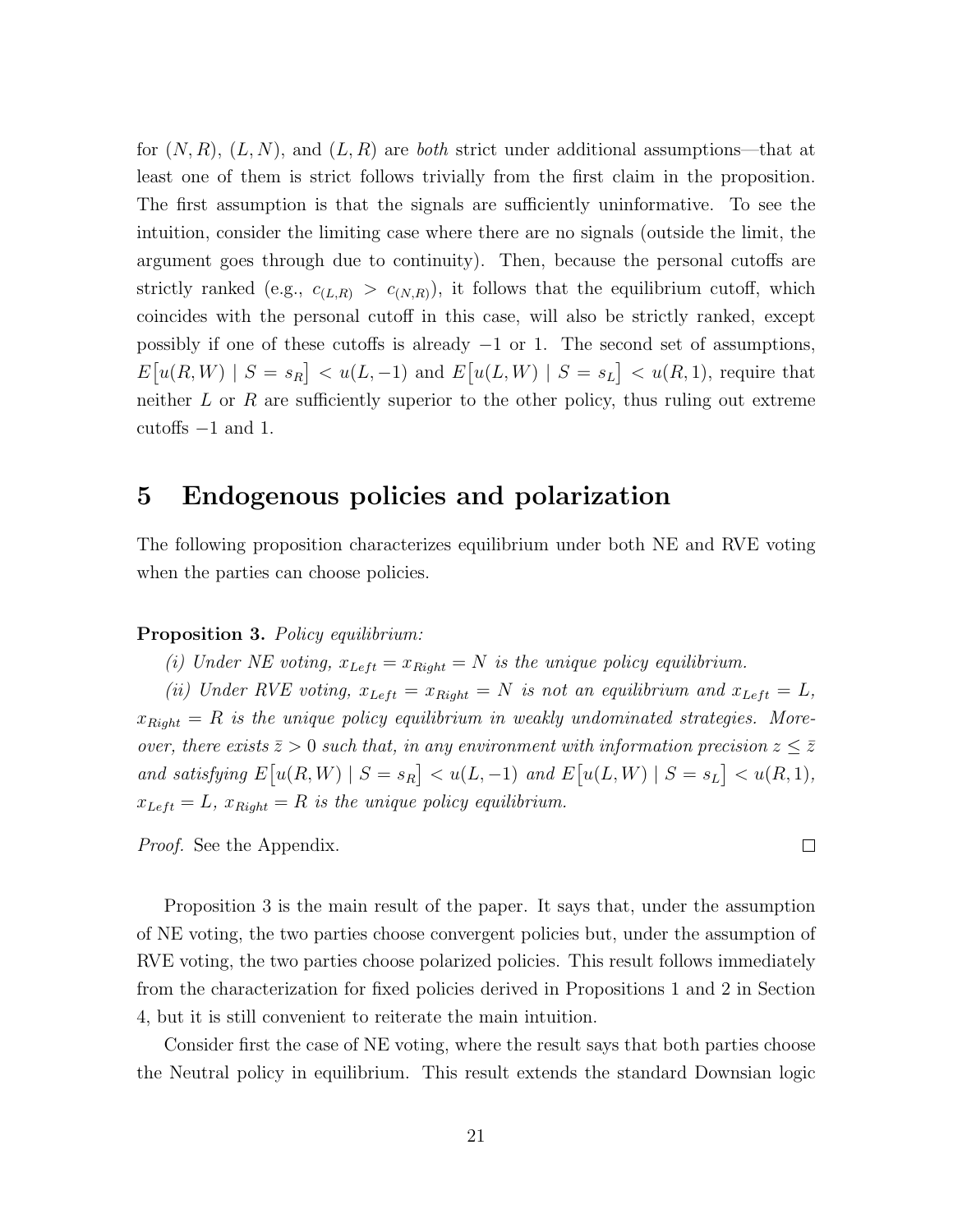of the median voter theorem to a setting where there is uncertainty about the best alternative. The intuition is as follows. Under NE voting, the election outcome coincides with the full information outcome (Feddersen and Pesendorfer, 1997). Thus, it is as if voters were able to compare, for each state, not only the payoff of the elected party but also the correct payoff that would result from electing the other party. If both parties are choosing the Neutral policy, then, by assumption, the Right party wins in states  $\omega > 0$  and the Left party wins in states  $\omega < 0$ . Suppose that, say, the Right party deviates to the polarized policy  $R$ . Then the election cutoff changes from 0 to  $\omega^{NE}(N, R) > 0$ , and so the *Right* party now loses in all states between 0 and  $\omega^{NE}(N, R)$ ; see Figure 2 in page 10. In other words, by polarizing, the Right party continues to win in states closest to 1 and to lose in states closest to -1, but it now also loses in center states where the Neutral policy is superior to the Right policy. Thus, parties do not have incentives to polarize under NE and end converging to a common, middle platform.

The previous logic does not apply under RVE voting. Suppose that both parties were choosing the Neutral policy, corresponding to an equilibrium cutoff of 0. A deviation by, say, the Right party to the polarized policy R moves the equilibrium cutoff to the left, therefore increasing the set of states where Right wins the election. Intuitively, by deviating to R, the Right party manages to increase its observed performance. The reason is that the policy  $R$  is much better suited for the high states of the world in which the *Right* party is elected. The better observed performance of the deviating party prompts voters to increase their support towards it. Thus, the equilibrium cutoff moves to the left of the original cutoff.

The key feature driving these different results is that, under NE, voters are sophisticated and understand counterfactual payoffs. Thus, voters favor Neutral policies because they realize that polarized policies, while being attractive in some extreme states of the world, would produce bad outcomes both in intermediate states and states on the opposite extreme. Under RVE, in contrast, voters judge parties exclusively on observed performance, and polarization is attractive because it increases observed performance.

We conclude by comparing welfare under both NE and RVE voting. It is not surprising that, given fixed policies, NE voting yields higher welfare than RVE voting. But, once parties choose their policies endogenously, this prediction can be reversed. In particular, we show that, in environments with sufficiently low information precision,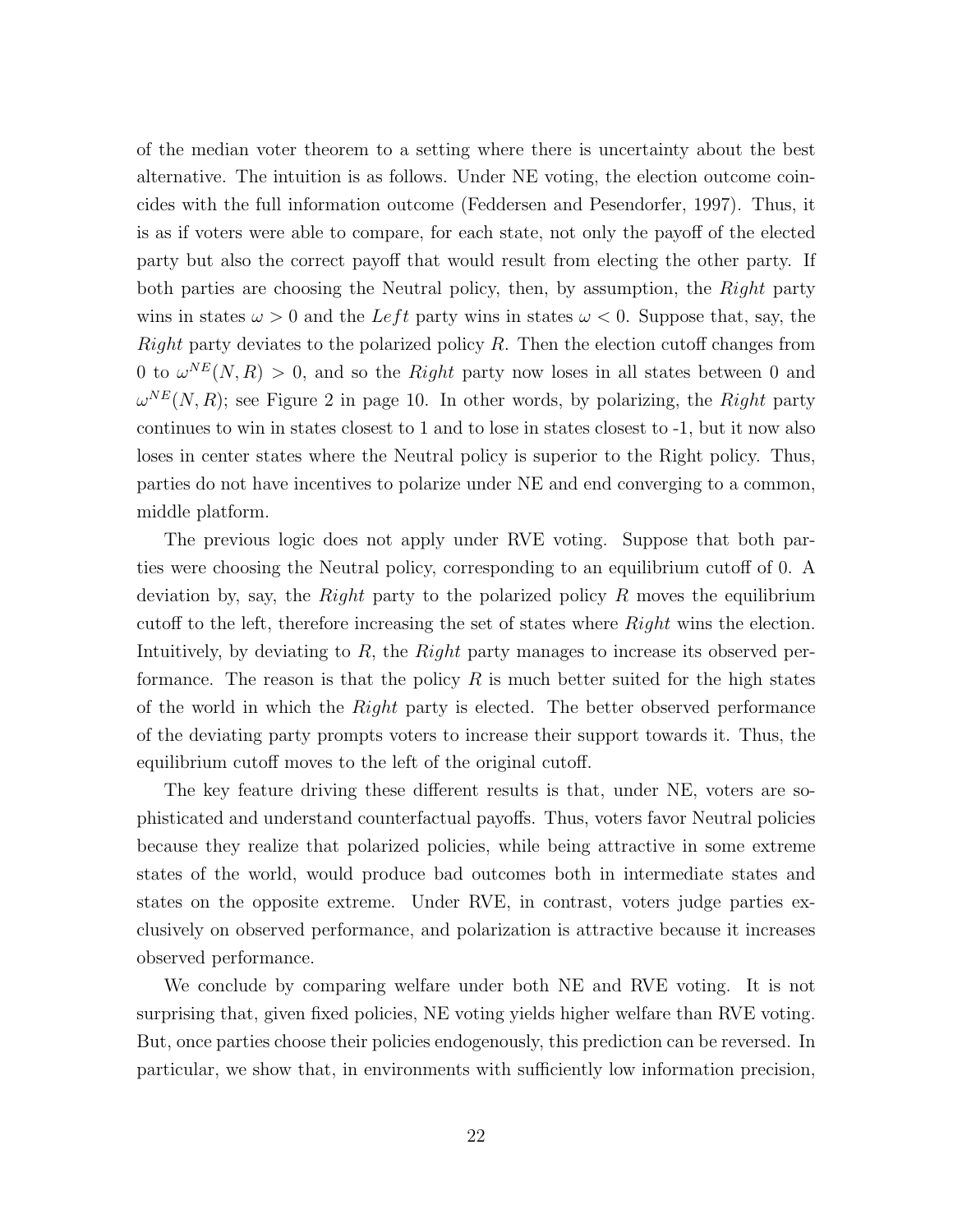voter welfare is higher under RVE compared to NE voting.

**Proposition 4.** There exists  $\hat{z} > 0$  such that, in any environment with information precision  $z \leq \hat{z}$ , any policy equilibrium under RVE yields strictly higher expected welfare than the unique policy equilibrium under NE.

Proof. See the Appendix.

 $\Box$ 

Broadly speaking, the reason why welfare is higher under RVE voting is that parties choose polarized policies, resulting in a better match between policies and the state of the world. In particular, when the Left party chooses policy  $L$  and the Right party chooses  $R$ , the Left party is elected in the "left" states of the world, where policy L tends to be best, and the Right party is elected in the "right" states of the world, where policy R tends to be best. In contrast, while Nash voting is efficient in aggregating information for fixed policies, it does poorly if policies are endogenous when compared to retrospective voting.

The intuition behind Proposition 4 is best seen by focusing attention on the RVE equilibrium in weakly undominated strategies,  $(L, R)$ , and by considering the limiting case where voters have no private information (outside the limit, the argument goes through due to continuity). Under RVE voting and essentially no private information, there is essentially a unique personal cutoff  $c(s_R) \approx c(s_L)$  and this cutoff is, by Theorem 1, the equilibrium cutoff,  $\omega^{RVE}$ . In particular, it must be the case that, if both parties are elected with positive probability, the observed performance of both parties is equalized.<sup>10</sup> Otherwise, voters would always want to vote for one of the parties, and this party would get elected with probability 1 in all states. In particular, if the policies are  $(L, R)$ , then it must be the case that

$$
E[u(R,W) \mid W \ge \omega^{RVE}] = E[u(L,W) \mid W \le \omega^{RVE}].
$$
\n(5)

If  $\omega^{RVE} \geq 0$ , then the first of these terms must be strictly positive, because A2, A3(i) and A4 imply that  $E[u(R, W) | W \ge 0] > 0$  and A3(i) says that  $u(R, \cdot)$  is increasing. Thus, by the equality in (5), the second term must also be strictly positive. A similar argument shows that both terms are also strictly positive if  $\omega^{RVE} < 0$ .

<sup>&</sup>lt;sup>10</sup>The result also holds if one of the parties is elected with probability 1 in all states, but we ignore this case when providing the intuition. See the proof for the complete argument.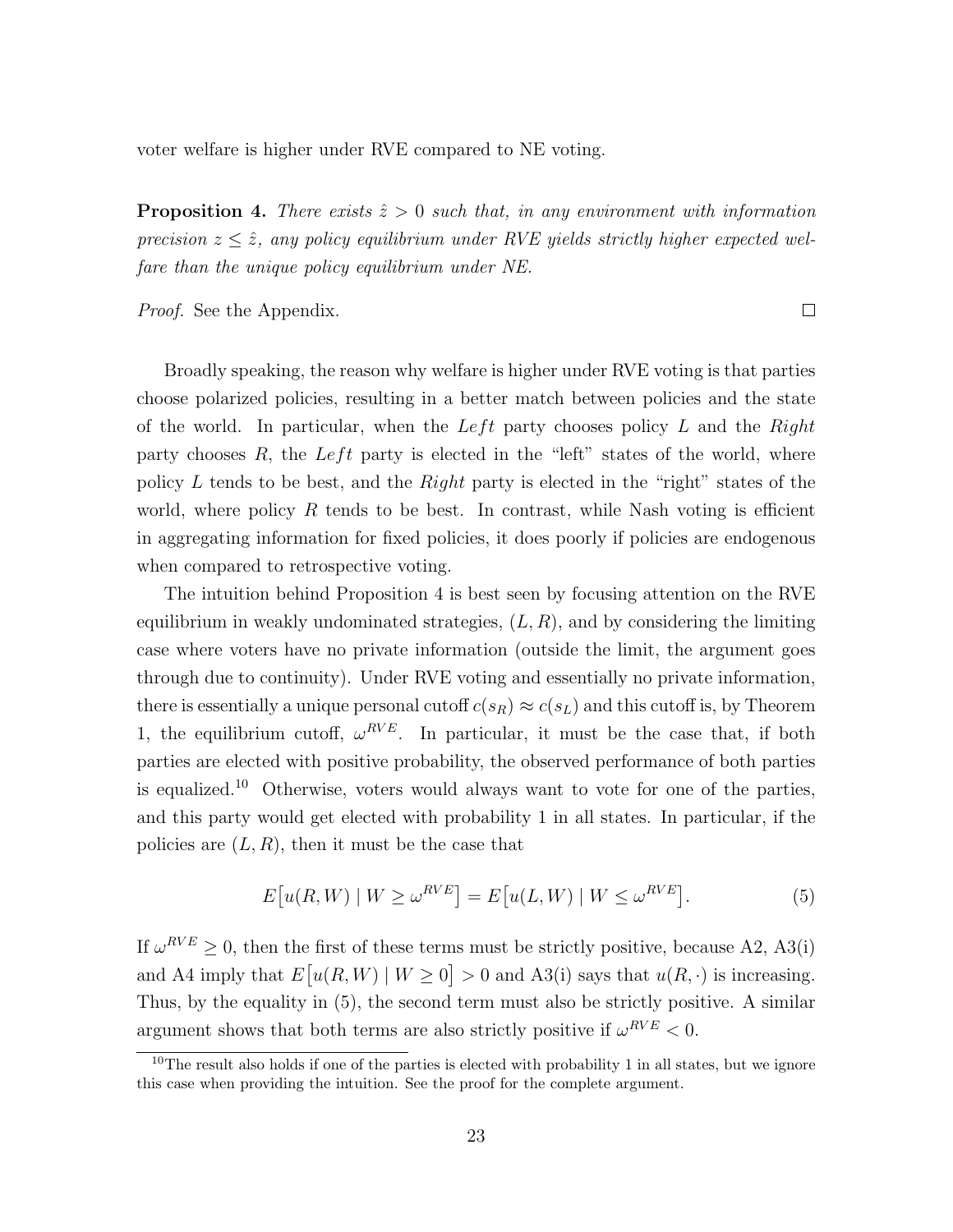Expected voter welfare in an RVE equilibrium with policies  $(L, R)$  is given by

$$
G(\omega^{RVE})E[u(L,W) \mid W \leq \omega^{RVE}] + (1 - G(\omega^{RVE}))E[u(R,W) \mid W \geq \omega^{RVE}],
$$

and so it follows that expected voter welfare in this RVE policy equilibrium is strictly positive because it is the weighted average of two strictly positive terms. In contrast, the unique policy equilibrium under NE is  $(N, N)$ , and voter welfare is equal to 0 in all states under the NE policies.

EXAMPLE 1, continued from page 18. For a hypothetical equilibrium cutoff  $\omega \in$  $(-1, 1)$ , voter welfare in the example is given by

$$
Welfare(\omega) \equiv \Pr(W \ge w) \left( E[W \mid W \ge w] - \frac{1}{4} \right) + \Pr(W < w) \left( E[W \mid W < w] - \frac{1}{3} \right)
$$
\n
$$
= -\omega^2 / 2 - \omega / 24 + 5 / 24.
$$

The function  $Welfare(\cdot)$  is strictly concave, maximized at the first-best cutoff  $\omega =$  $c^{FB} = -1/24$ , and strictly higher than zero in the interval [-.68, .60]. Previously, we established that the RVE cutoffs for  $z \in (0, .8)$  are strictly lower than  $c^{FB} < 0$ and higher than  $\lim_{z\to 8} c(s_R; z)$ . Since  $\lim_{z\to 8} c(s_R; z) = -.21 > -.68$ , it follows that welfare is strictly greater than 0 under RVE for all z.

In example 1, welfare under RVE is strictly greater than the welfare under NE (which is zero) for all values of the information precision parameter,  $\iota$ . In the following example, we illustrate the importance of the condition in Proposition 4 by showing that the opposite result may be true if signals are sufficiently informative.

EXAMPLE 2. The state is uniformly distributed in  $[-1, 1]$  and the utility functions are  $u(L, \omega) = -0.0001\omega - b_L$  and

$$
u(R,\omega) = \begin{cases} -\frac{b_R}{(1+\omega)^{1.1}} & \text{if } \omega \le 0 \\ 3\omega - b_R & \text{if } \omega > 0 \end{cases}.
$$

where  $b_R = 0.7941$  and  $b_L = 0.0004$ .<sup>11</sup> In addition, each voter privately observes signal

<sup>&</sup>lt;sup>11</sup>Our choice of  $u(R,.)$  formally violates A1(i) because it is not differentiable and is not bounded at  $\omega = -1$ . By continuity arguments, the results in this example continue to hold if we approximate  $u(R,.)$  by a truncated and smooth function. To keep the exposition as simple as possible, we do not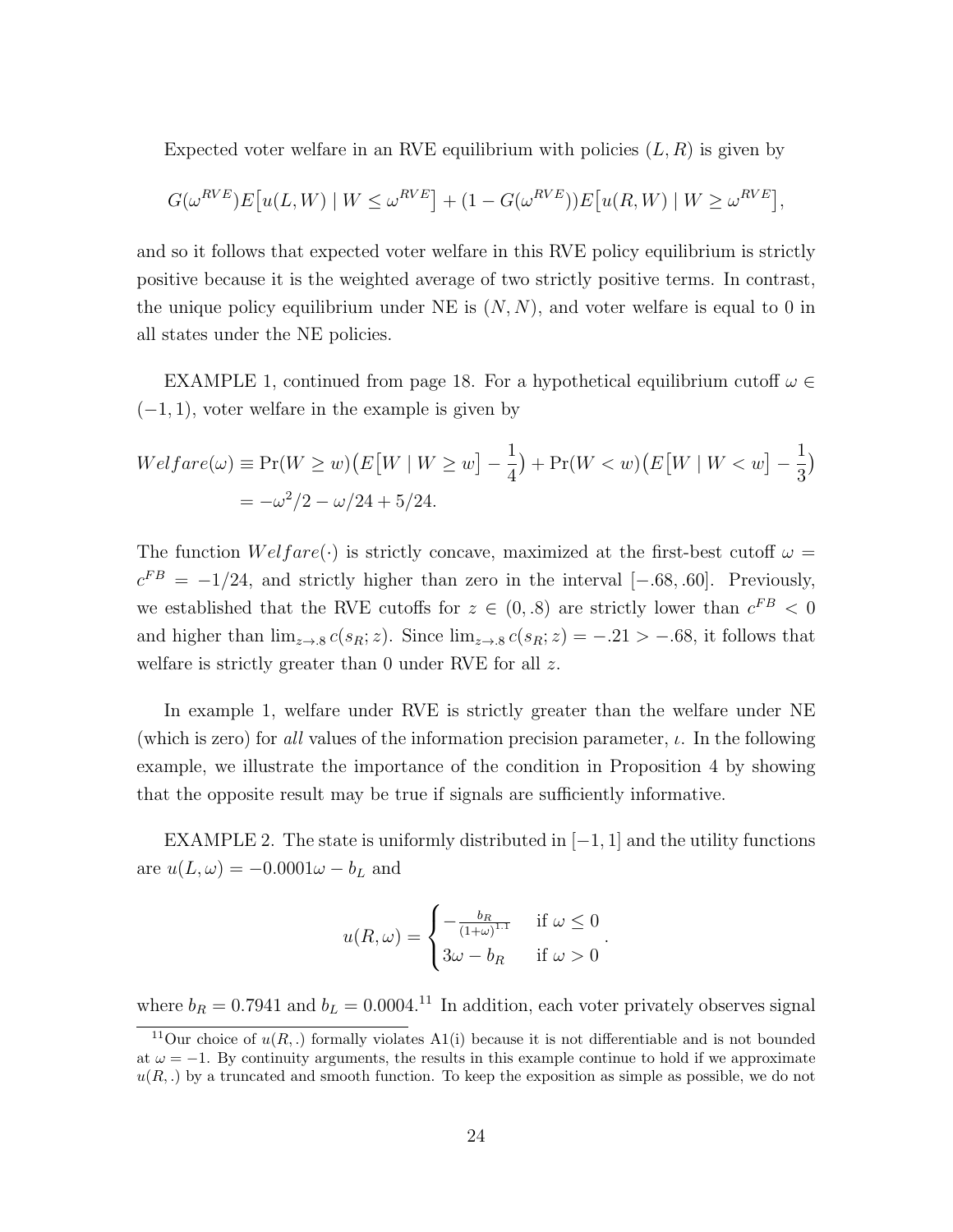$s_R$  with probability

$$
q(s_R | \omega) = \begin{cases} 0.52 (1 - z(-\omega)^8) & \text{if } \omega \le 0 \\ 0.52 + z0.48\omega^{1/8} & \text{if } \omega > 0 \end{cases}.
$$

where  $z \in (0, 1]$  is a parameter representing information precision. Simple but tedious algebra yields, for any  $\omega \leq 0$ ,

$$
v(s_R; \omega) = \frac{-b_R \times 0.52 \times \int_{\omega}^0 \frac{1 - z(-x)^8}{(1 + x)^{1.1}} dx + 0.7059 \times 0.52 + 0.3388 \times z}{0.52(1 - \omega) + z \frac{0.52}{9} \omega^9 + z \frac{0.48}{1.125}} + 0.0009 \frac{(\omega^2 - 1) - z(\omega^{10} - 1)}{9(\omega + 1) - z(\omega^9 + 1)} + b_L.
$$

Also, voter welfare is given by

$$
Welfare(\omega) = 0.5 \left( 10b_R(1 - (1 + \omega)^{-0.1}) + 0.7056 - b_L \omega - \frac{0.0001}{2} \omega^2 \right).
$$

For all  $\omega \in [-1,0], \text{Welfare}(\cdot)$  is strictly concave and increasing. Numerical computations indicate that welfare is positive for values of z less than  $\hat{z} \approx 0.99$  and negative for higher values. For example, consider the case where  $z = 0.999$ . Solving for  $v(s_R; \cdot) = 0$ , we obtain the personal cutoff  $c(s_R; z) \approx -0.6434$ . The solution to  $q(s_R | \omega^o) = 1/2$ , is given by  $\omega^o \approx -0.6654$ . Since,  $c(s_R; z) > \omega^o$ , the RVE cutoff is given by  $c(s_R; z)$ . At this value, welfare is  $Welfare(c(s_R; z)) \approx -0.0848$ .  $\Box$ 

### 6 Discussion and extensions

The model above was deliberately kept simple to investigate the importance of allowing policies to be both endogenous and state dependent when assessing the consequences of having a naive electorate. The objective of this section is to argue that the main insights continue to be relevant in richer environments.

heterogeneous voter prefences. For simplicity, we assumed that all voters have the same preferences. Alternatively, we can assume an ordering over preferences such that the equilibrium cutoff under NE and RVE is determined exclusively by the

follow this approach. Also, the parameters  $(b_R, b_L)$  were chosen to ensure that A4 holds given the signal structure in this example.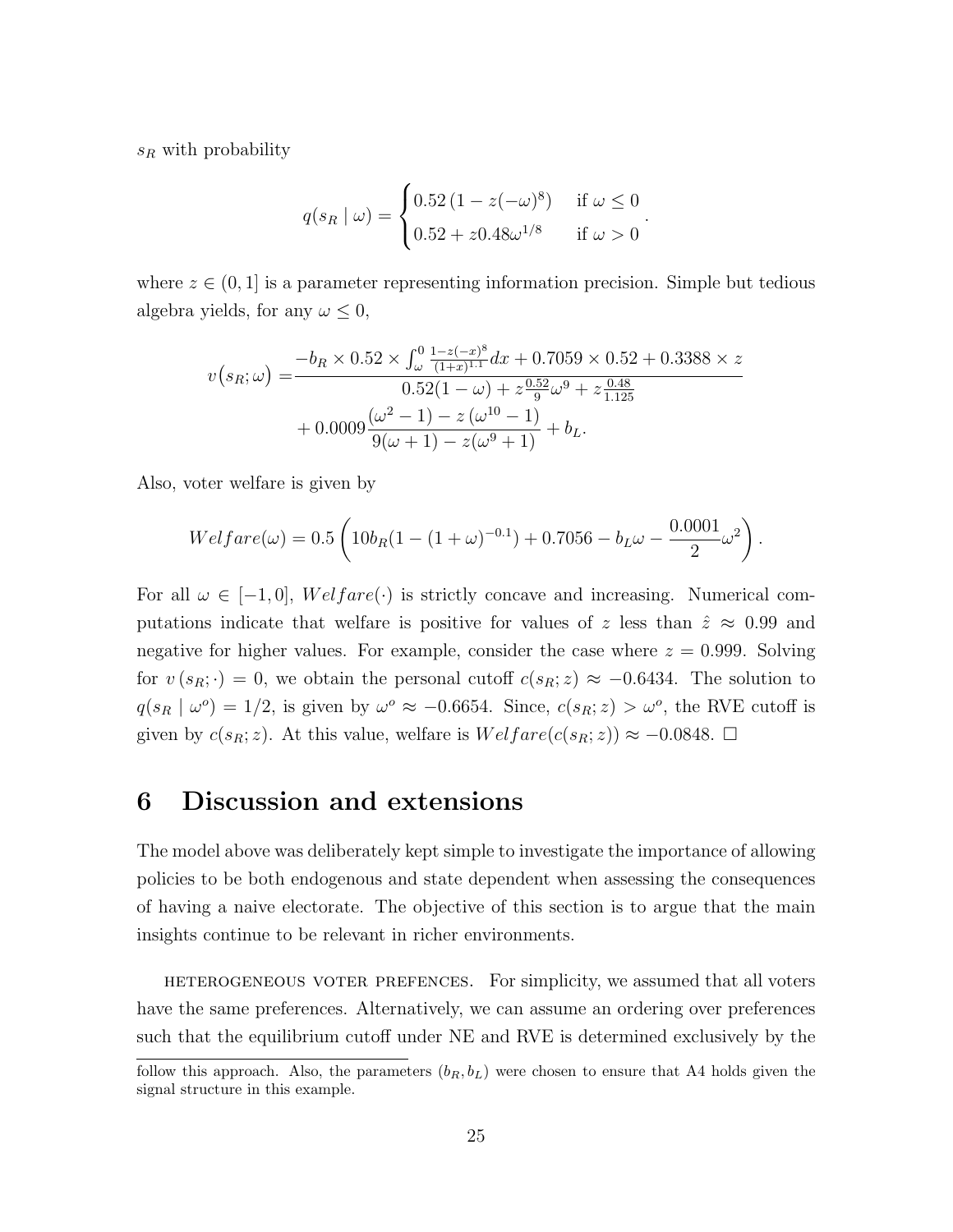preferences of the median voter. We can then interpret the analysis in this paper as being done with respect to the median voter and derive the same polarization and welfare results, where welfare corresponds to the welfare of the median voter.

timing: commitment and observability of the state. An important assumption is that parties must commit to a non-state contingent policy during the campaign stage. This assumption is both common and natural in models of political economy. Consider first the assumption of non-state contingent policies. For candidates to be able to make contingent promises, voters would need to be able to understand and agree on the definition of a state and also observe the state ex post to corroborate if parties indeed followed their promises. Not surprisingly, precise contingent promises are not common in the real world.

Consider next the assumption that candidates can commit in the campaign stage. Without commitment, a key issue is whether or not elected politicians can observe the state of the world before choosing policy. With perfect information about the state of the world and no commitment power, politicians would of course be able and willing to choose the best policy after being elected. But the polarization result is still robust to intermediate cases where there is partial commitment or observability. For example, suppose that there is partial commitment in the sense that politicians incur a cost of reneging on their campaign promises. Once elected, if they happen to observe additional information about the state of the world, they might learn that there is a better policy. But they would keep the original promise provided that the cost of reneging is higher than the benefit from choosing a better policy. Note also that the benefit from choosing a better policy is rather limited under RVE, because it is already the case that parties are being chosen in states of the world in which their policies tend to be best.

To summarize, polarization will be observed in settings where elected politicians remain uncertain about the state of the world when choosing policy or in settings where politicians have little uncertainty but where they are required to propose policies during the campaign and face significant costs of breaking these promises. There are several policy issues for which little additional information will be revealed between the election and the actual exercise of power. For example, in the recent financial crisis, there was (and still is) a lot of uncertainty about the optimal policy. The evidence also suggests that candidate repositioning is costly and, thus, the assumption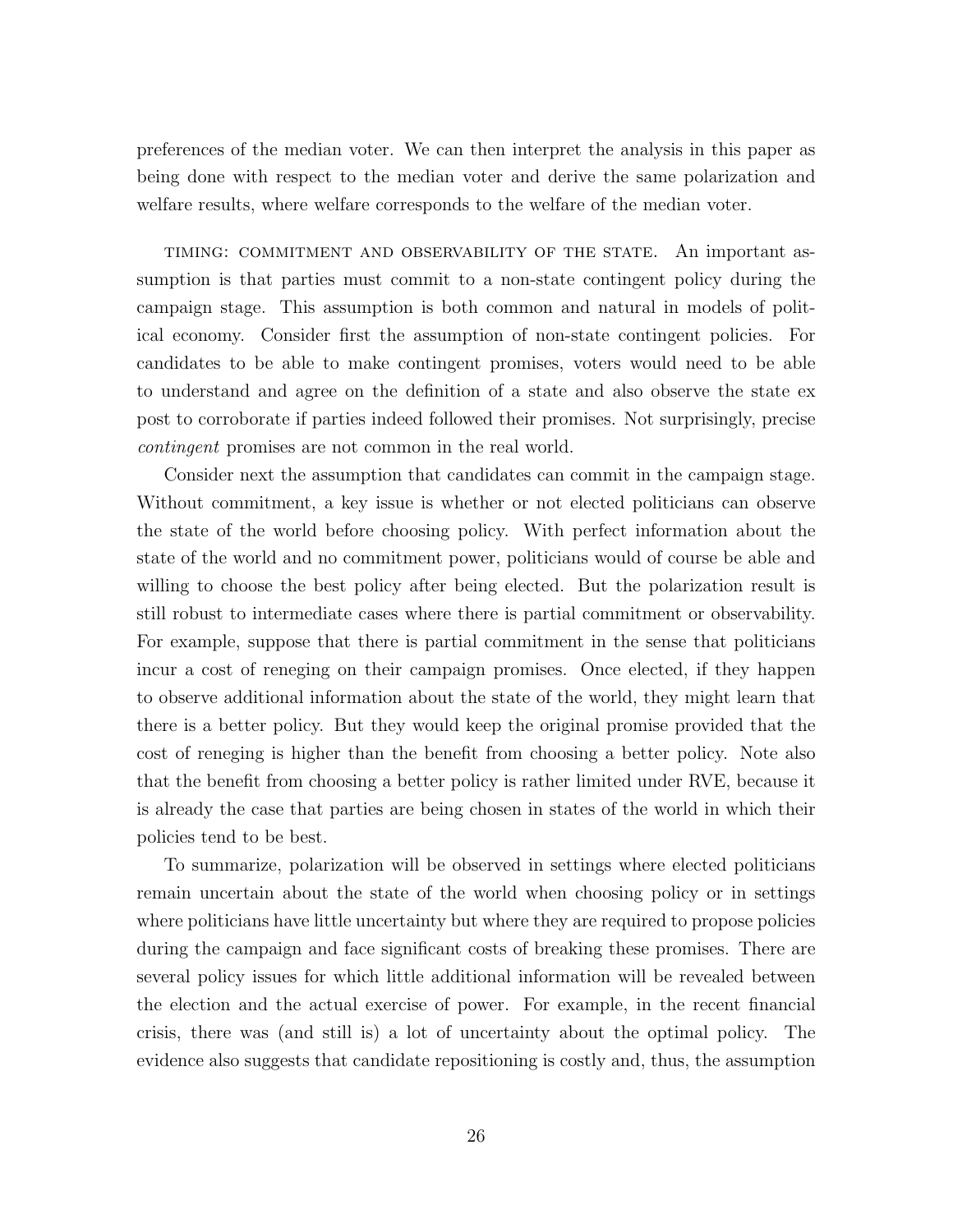of commitment captures a realistic aspect of the world.<sup>12</sup>

constrained platforms. In the model, we did not allow parties to cross platforms. For example, the Right party was not allowed to choose the Left policy. We view this assumption as capturing a realistic aspect of electoral systems with two ideologically opposed parties. In practice, candidates first choose to belong to a party platform (such as the Republican or Democratic parties in the U.S.) and then run for office. The party labels then constrain candidates to choose policies that are coherent with the platform they have chosen, and the empirical evidence appears consistent with this view.<sup>13</sup>

While candidates are often constrained by their parties' platforms, they can still decide to choose policies that are closer to the center or policies that are more polarized and may appeal more to the base. It is important, however, to take this constraint into account when interpreting our results. Our goal is limited to explaining whether candidates faced with these constraints will decide to exacerbate their positions or not. The objective of this paper is not to explain the emergence of a two party system to begin with, and we view this emergence as being orthogonal to whether or not voters are sophisticated, as embodied by NE, or naive, as embodied by RVE.

It is nevertheless interesting to consider what would happen if parties were able to cross platforms. To do this, we need to make an assumption about the outcome of the election if the parties chose the same policies,  $(R, R)$  or  $(L, L)$ . Suppose, to be consistent with our earlier assumption, that the  $Left$  party would get elected in states  $\omega$  < 0 and the Right party in states  $\omega > 0$ .<sup>14</sup> Then it is still true that  $(N, N)$  is a policy equilibrium under NE, since a deviation to  $L$  or  $R$  by *either* party would make that party worse off. In fact, by arguments similar to those in Section 5, it follows that  $(N, N)$  continues to be an equilibrium under NE even if parties can cross platforms.

<sup>12</sup>Tomz and Van Houweling (forthcoming) provide evidence that it is costly for candidates to change course and reposition. They also look at several electoral debates to study how politicians have used rhetoric to criticize, deny, or excuse changes in position. They find that candidates typically cannot use rhetoric to erase the costs of repositioning and that voters dislike repositioning and punish candidates for breaking pledges.

<sup>&</sup>lt;sup>13</sup>Ansolabehere et al.  $(2001)$  show that local politicians in the U.S. are constrained by the national parties' ideologies and Gerber and Morton (1998) show that the fact that many candidates have to go through primaries and appeal to more ideological voters also constrains the types of positions they can take. In addition, a literature in political science argues that political parties play the role of brand labels. These brand names are valuable to voters and candidates, because they help voters make decisions and they help candidates win elections (e.g., Snyder and Ting, 2002).

<sup>&</sup>lt;sup>14</sup>Alternatively, we could consider a symmetric model where  $\omega$  follows a uniform distribution and assume that each party is equally likely to win in each state.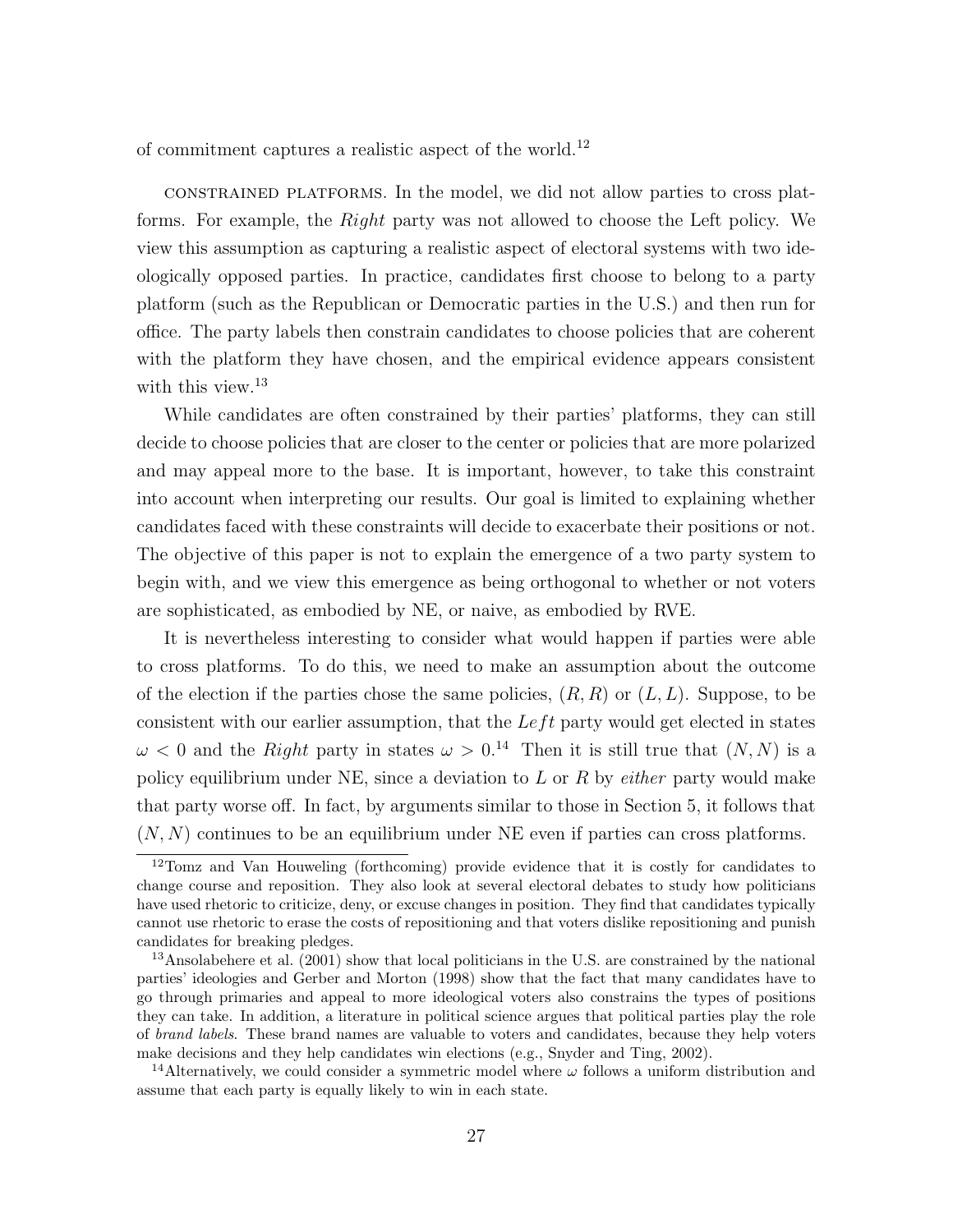For the case of RVE voting, it is still the case that  $(N, N)$  is not an equilibrium, since either party can do better by deviating to a polarized policy, following the arguments in the paper. But it is possible that now  $(L, L)$  or  $(R, R)$  could constitute an equilibrium, depending on the assumption that we make regarding what happens when both parties chooses the same polarized policies. Thus, it is possible to have both parties choosing the same polarized policy. Of course, in a richer model, one may expect entry by a third party advocating a policy on the opposite side of the ideological spectrum. Or, alternatively, one could imagine a world where there are two parties targeting opposite extremes of the ideological spectrum and a non-negligible fraction of partisan voters. These partisan voters automatically vote for their ideologically preferred party provided that such party does not cross platforms, while the non-partisan voters behave as assumed in the previous sections. For example, "right partisans" vote for the Right party if the Right party chooses policies N or R, but abstain if the Right party chooses policy  $L$ . We can show that if the fraction of partisan voters is high enough, then  $(L, L)$  and  $(R, R)$  are not equilibria and that the only equilibrium under RVE is  $(L, R)$ .

continuum of policies and tie-breaking rule. For tractability, we assumed that there were only three policies,  $L, N$ , and  $R$ , and that, if both parties choose the same policy  $N$ , then the equilibrium cutoff is 0. It is possible to extend our results to a more general model where there is a continuum of policies available to each party and where the tie-breaking rule is not arbitrary but rather arises endogenously from the choice of policy space. For example, suppose that policies are represented by the  $[-1, 1]$  interval and that the Left party can choose any policy  $L \leq -\varepsilon$  and the Right party can choose any policy  $R \geq -\varepsilon$ , where  $\varepsilon > 0$  captures the distance to the Neutral policy. The utility of voters is  $u(x, \omega)$ , where  $x \in [-1, 1]$  is the policy and  $\omega$  is the state of the world. Suppose that  $u(L, \cdot)$  is decreasing for all  $L < 0$ , that  $u(R, \cdot)$  is decreasing for all  $R > 0$ , and that  $u(0, \omega) = 0$  for all  $\omega$ . In particular, policies  $L < 0$ are Left policies, policies  $R > 0$  are Right policies, and the policy of 0 is what we called the Neutral policy. By restricting parties to choose different policies, we do not have to specify a tie-breaking rule. But we can naturally define a policy equilibrium to be the limit of policy equilibria as  $\varepsilon$  goes to zero. We show in Appendix B that, together with some assumptions that are the analog of assumptions A3-A4 in the paper, this model continues to deliver policy convergence under NE and policy divergence under RVE.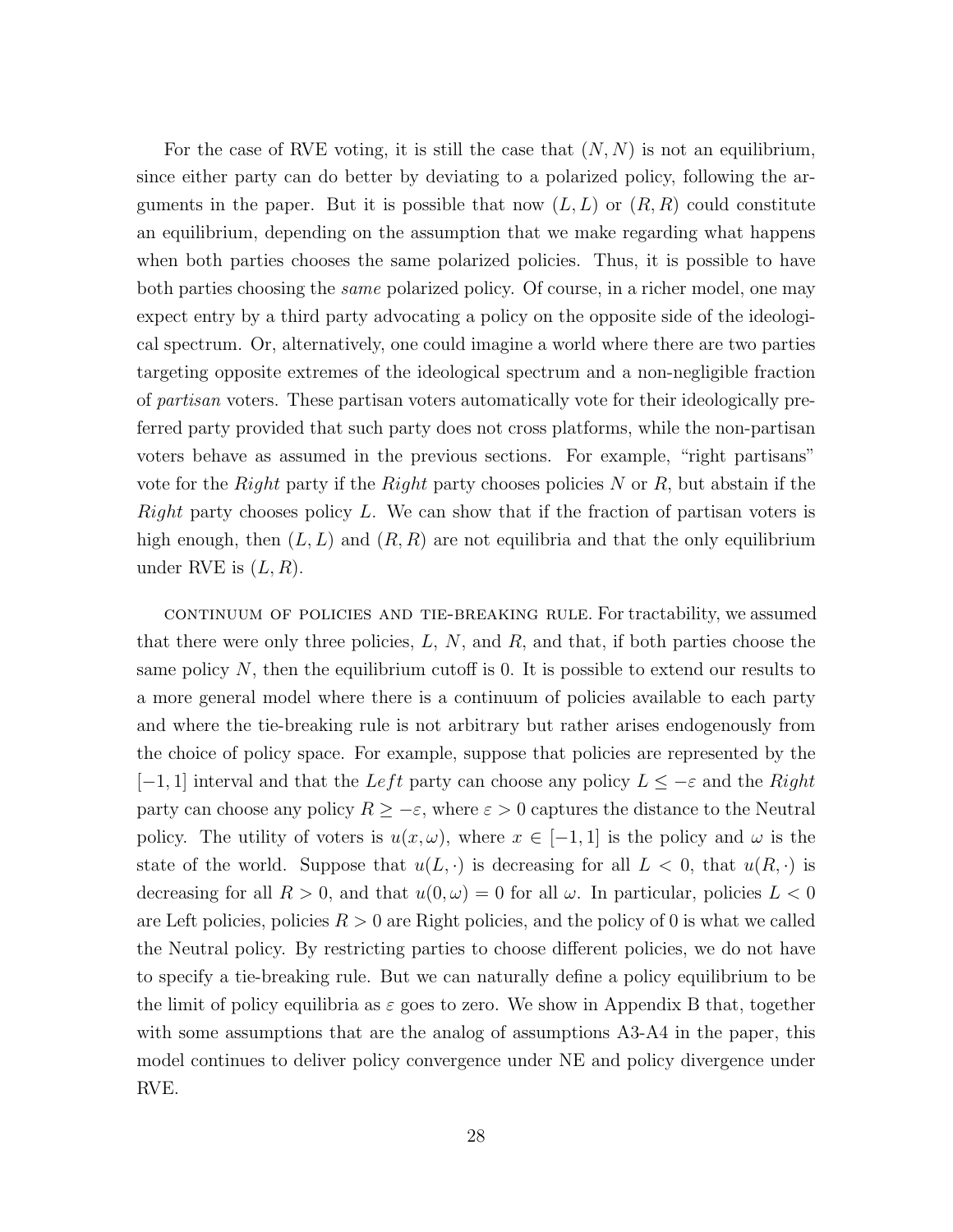# 7 Conclusion

We provide a new perspective on two issues that are often viewed negatively: voter naiveté and party polarization. We study a model where two parties compete by committing to policies and voters subsequently vote for their preferred party. We contrast sophisticated with naive voting. The former is embodied by Nash equilibrium while the latter is formalized via the notion of a retrospective voting equilibrium. Retrospective voters do not understand the mapping between states and outcomes induced by a policy; instead, they simply vote for the party that has delivered the best performance in the past. We find that parties have an incentive to polarize under retrospective, compared to Nash, voting. Moreover, this polarization often results in higher welfare due to a better match between policies and fundamentals. These results provide a new and favorable perspective on voter naiveté and party polarization. The results also imply that it is important to take the responses of the parties into account before concluding if voter naiveté can be detrimental to democracy.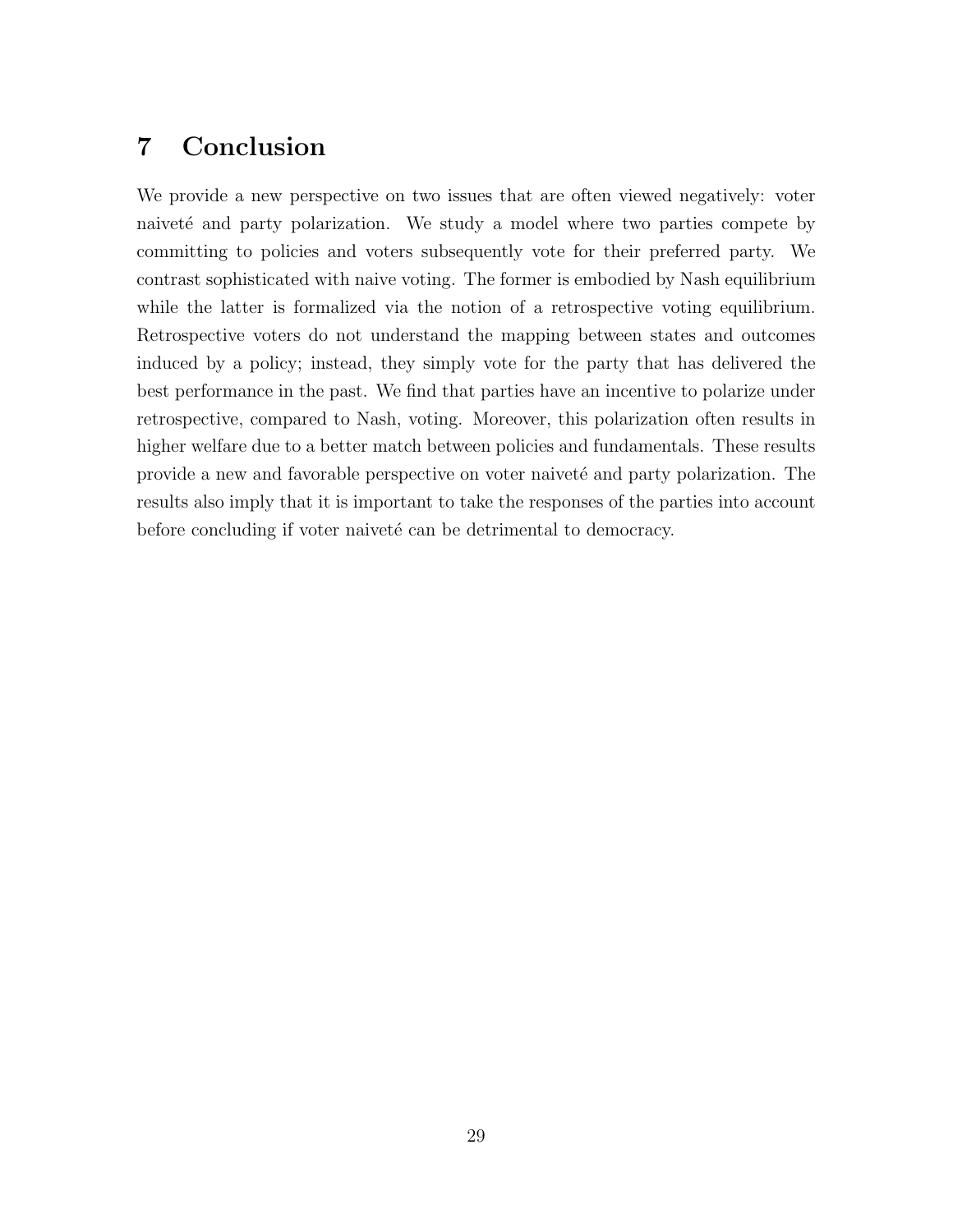# References

- Achen, C.H. and L.M. Bartels, "Blind retrospection: Electoral responses to drought, flu, and shark attacks," working paper, 2004.
- Alesina, A. and H. Rosenthal, "Polarized platforms and moderate policies with checks and balances," Journal of Public Economics, 2000, 75 (1), 1–20.
- Ansolabehere, Stephen, James M Snyder, and Charles Stewart III, "Candidate positioning in US House elections," American Journal of Political Science, 2001, pp. 136–159.
- Aragones, E. and T. Palfrey, "An Economic Model of Representative Democracy," Journal of Economic Theory, 2002, 103, 131–161.
- Barro, R., "The Control of Politicians: An Economic Model," *Public Choice*, 1973, 14, 19–42.
- Benoit, Kenneth, Michael Laver et al., Party policy in modern democracies, Routledge, 2006.
- Besley, T. and S. Coate, "An Economic Model of Representative Democracy<sup>\*</sup>," Quarterly Journal of Economics, 1997, 112 $(1)$ , 85-114.
- Bisin, Alberto, Alessandro Lizzeri, and Leeat Yariv, "Government policy with time inconsistent voters," The American Economic Review, 2015, 105 (6), 1711– 1737.
- Calvert, R. L., "Robustness of the multidimensional voting model: Candidate motivations, uncertainty, and convergence," American Journal of Political Science, 1985, pp. 69–95.
- Converse, P.E., "Assessing the capacity of mass electorates," Annual Review of Political Science, 2000, 3 (1), 331–353.
- Delli Carpini, M.X. and S. Keeter, What Americans know about politics and why it matters, Yale Univ Press, 1997.
- Downs, A., An economic theory of democracy, New York: Harper and Row, 1957.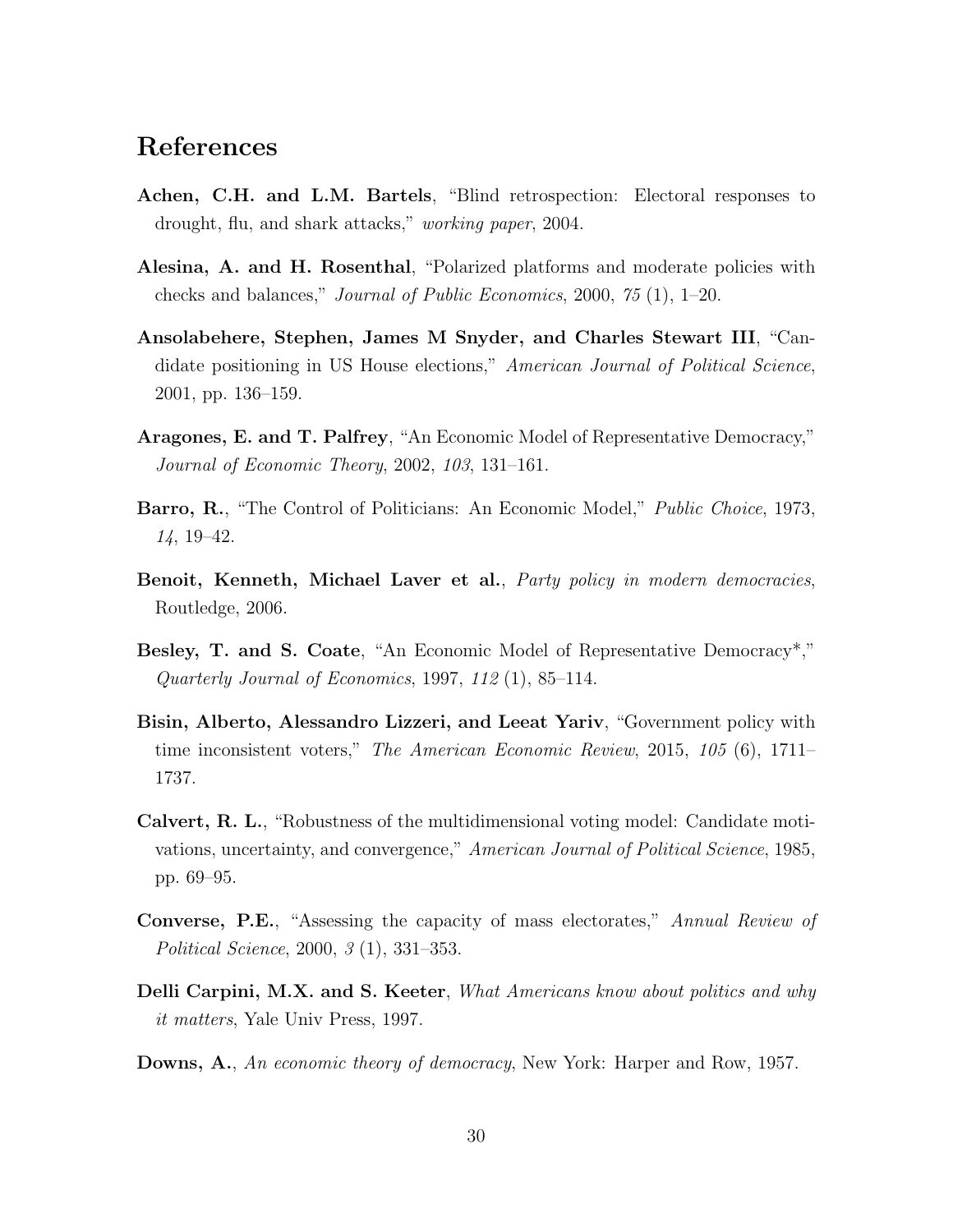- Esponda, I. and D. Pouzo, "Conditional Retrospective Voting in Large Elections," forthcoming in American Economic Journal: Microeconomics, forthcoming.
- $\equiv$  and E.I. Vespa, "Endogenous Sample Selection: A Laboratory Study," working paper, 2015.
- Eyster, E. and T. Kittsteiner, "Party platforms in electoral competition with heterogeneous constituencies," *Theoretical Economics*, 2007, (2), 41–70.
- Feddersen, T. and W. Pesendorfer, "Voting behavior and information aggregation in elections with private information," Econometrica, 1997, pp. 1029–1058.
- Ferejohn, J., "Incumbent performance and electoral control," Public choice, 1986,  $50(1), 5-25.$
- Fiorina, M.P., Retrospective voting in American national elections, Yale University Press, 1981.
- Fudenberg, D. and D.K. Levine, The theory of learning in games, Vol. 2, The MIT press, 1998.
- Gerber, Elisabeth R and Rebecca B Morton, "Primary election systems and representation," Journal of Law Economics and Organization, 1998, 14 (2), 304–324.
- Gul, F. and W. Pesendorfer, "Partisan politics and election failure with ignorant voters," Journal of Economic Theory, 2009, 144 (1), 146–174.
- Healy, A. and N. Malhotra, "Random Events, Economic Losses, and Retrospective Voting: Implications for Democratic Competence," Quarterly Journal of Political Science, 2010, 5 (2), 193–208.
- Kamada, Yuichiro and Fuhito Kojima, "Voter preferences, polarization, and electoral policies," American Economic Journal: Microeconomics, 2014, 6 (4), 203– 236.
- Kartik, N. and R. P. McAfee, "Signaling character in electoral competition," The American economic review, 2007, pp. 852–870.
- Key, V.O., The responsible electorate, Vintage Books New York, 1966.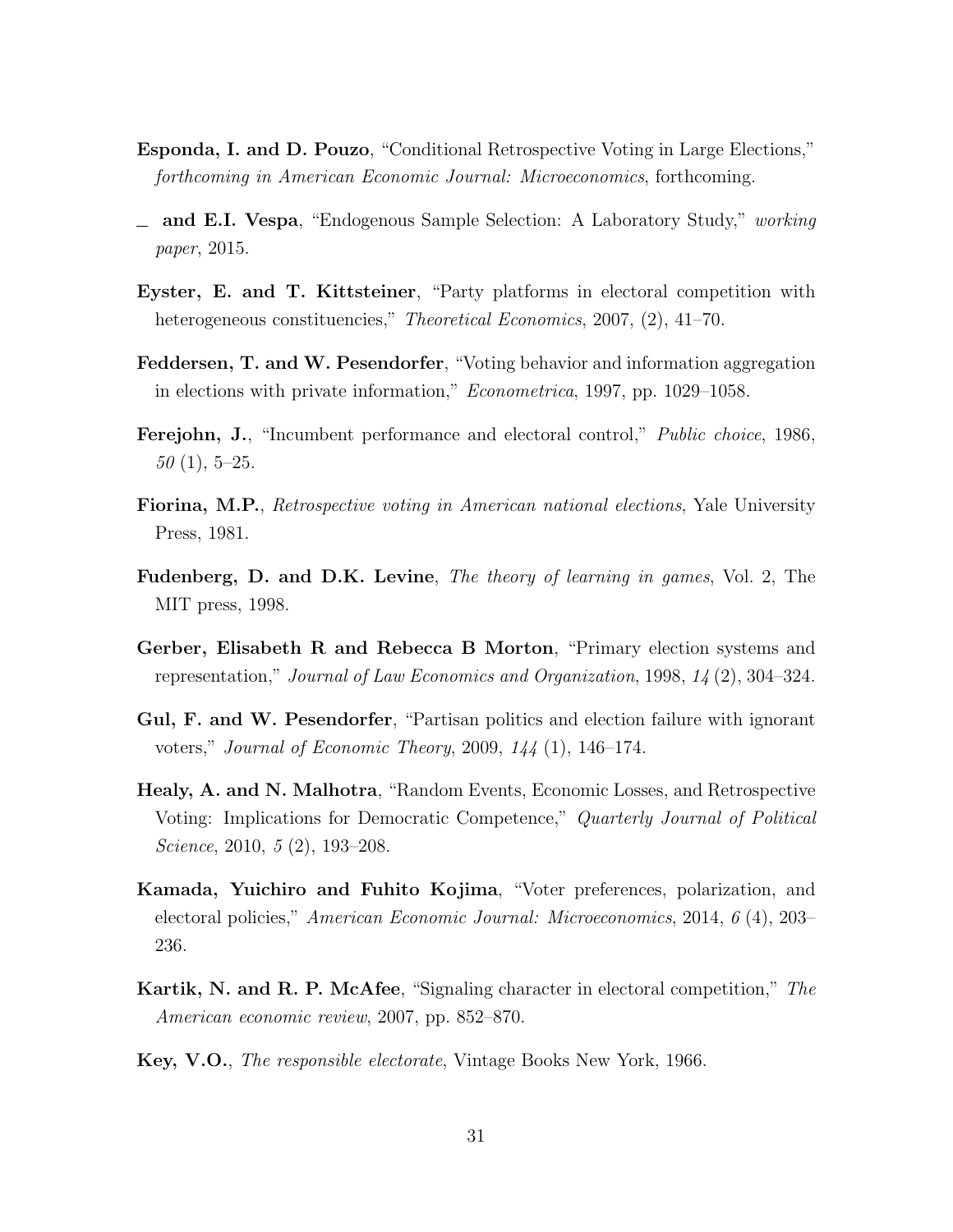- Leigh, A., "Does the World Economy Swing National Elections?," Oxford Bulletin of Economics and Statistics, 2009, 71 (2), 163–181.
- Levy, G. and R. Razin, "Does Polarisation of Opinions Lead to Polarisation of Platforms? The Case of Correlation Neglect," Quarterly Journal of Political Science, 2015, 10, 321–355.
- Lizzeri, Alessandro and Leeat Yariv, "Collective Self Control," working paper, 2015.
- McCarty, N.M., K.T. Poole, and H. Rosenthal, *Polarized America: The dance* of ideology and unequal riches, MIT Press Cambridge, MA, 2006.
- McMurray, J. C., "Ideology as Opinion: Polarization in a Spatial Model of Commonvalue Elections," working paper, 2015.
- Osborne, M. J. and A. Slivinski, "A model of political competition with citizencandidates," The Quarterly Journal of Economics, 1996, 111 (1), 65–96.
- **Palfrey, T. R.**, "Spatial equilibrium with entry," The Review of Economic Studies, 1984, 51 (1), 139–156.
- Snyder, James M and Michael M Ting, "An informational rationale for political parties," American Journal of Political Science, 2002, pp. 90–110.
- Spiegler, R., "Placebo reforms," The American Economic Review, 2013, 103 (4), 1490–1506.
- T., Persson and G. Tabellini, Political economics Explaining economic policy, MIT Press: Cambridge, 2000.
- Tomz, Michael and Robert Van Houweling, *Political Repositioning* forthcoming.
- Wittman, D., "Candidates with policy preferences: A dynamic model," Journal of Economic Theory, 1977, 14 (1), 180–189.
- Wolfers, J., "Are Voters Rational? Evidence from Gubernatorial Elections," working paper, 2007.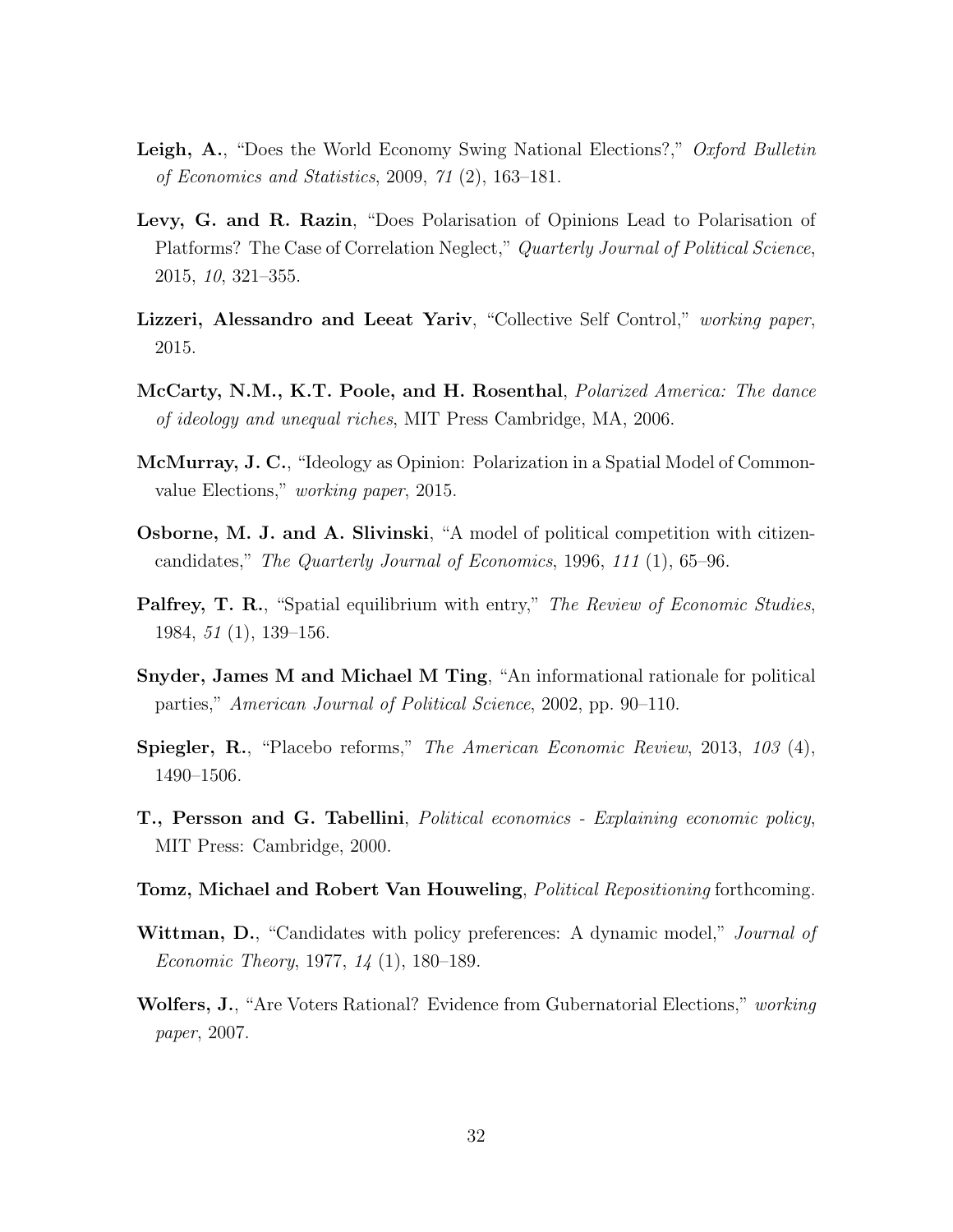# Appendix A: Proof of results

Proof of Proposition 1. By A3, A4, and continuity of the utility functions (A1), there is a unique cutoff state  $\omega^{NE}(l,r)$  that solves  $u(l,\omega) = u(r,\omega)$ . In addition, by A3,  $u(l, \omega) < u(r, \omega)$  for all  $\omega < \omega^{NE}(l, r)$  and  $u(l, \omega) > u(r, \omega)$  for all  $\omega > \omega^{NE}(l, r)$ . By full information equivalence (Feddersen and Pesendorfer, 1997), the NE voting outcome in large elections is asymptotically equal to the outcome arising under perfect information about the state. Thus, the party choosing l wins in states  $\omega < \omega^{NE}(l,r)$ and the party choosing r wins in states  $\omega > \omega^{NE}(l, r)$ .

We now compare these cutoff states for different policies. For policies  $(L, N)$ , the cutoff solves  $u(L, \omega) = 0$  and, by A3,  $\omega^{NE}(L, N) < 0$ . A similar argument establishes that  $\omega^{NE}(N, R) > 0$ . Finally, for policies  $(L, R)$ , the cutoff solves  $u(L, \omega) = u(R, \omega)$ and, by A3,  $\omega^{NE}(L, R) \in (\omega^{NE}(L, N), \omega^{NE}(N, R))$ .  $\Box$ 

**Proof of Proposition 2.** Consider first fixed policies  $(N, R)$ , so that  $v(s; \omega)$  =  $E[u(R, W) \mid W \geq w, S = s]$ . By A4,  $v(s_L; 0) > 0$ . Because  $v(s_L; \cdot)$  is increasing, then the personal cutoff  $c(s_L) < 0$ . By Theorem 1,  $\omega^{RVE}(N,R) \leq c(s_L)$ . Therefore,  $\omega^{RVE}(N,R) < 0$ . A similar argument yields  $\omega^{RVE}(L,N) > 0$ .

Next, we compare the personal cutoffs for fixed policies  $(N, R)$  and  $(L, R)$ . Let  $v_{(x_{Left},x_{Right})} \equiv v$  and  $c_{(x_{Left},x_{Right})}(s)$  denote the corresponding belief function and the personal cutoff given s for policies  $(x_{Left}, x_{Right})$ . Note that  $v_{(N,R)}(s; \omega) = E[u(R, W)]$  $W \geq w, S = s$  and  $v_{(L,R)}(s; \omega) = E[u(R, W) | W \geq w, S = s] - E[u(L, W) |$  $W \leq w, S = s$ . By A2, A3(i), and A4, for all s,  $v_{(N,R)}(s; 0) > 0$  and  $v_{(N,R)}(s; \omega)$  –  $v_{(L,R)}(s;\omega) = E[u(L,W) \mid W \leq w, S = s] > 0$  for all  $\omega \leq 0$ . Thus,  $c_{(N,R)}(s) \leq$  $c_{(L,R)}(s)$  for all s. By Theorem 1, it follows that  $\omega^{RVE}(N,R) \leq \omega^{RVE}(L,R)$ . A similar argument yields  $\omega^{RVE}(L, N) \geq \omega^{RVE}(L, R)$ .

Finally, consider an environment with information precision  $z$  and compare policies  $(N, R)$  and  $(L, R)$ . By the definition of information precision and A1(iii),  $|q(s|\omega)/q(s|\omega')-$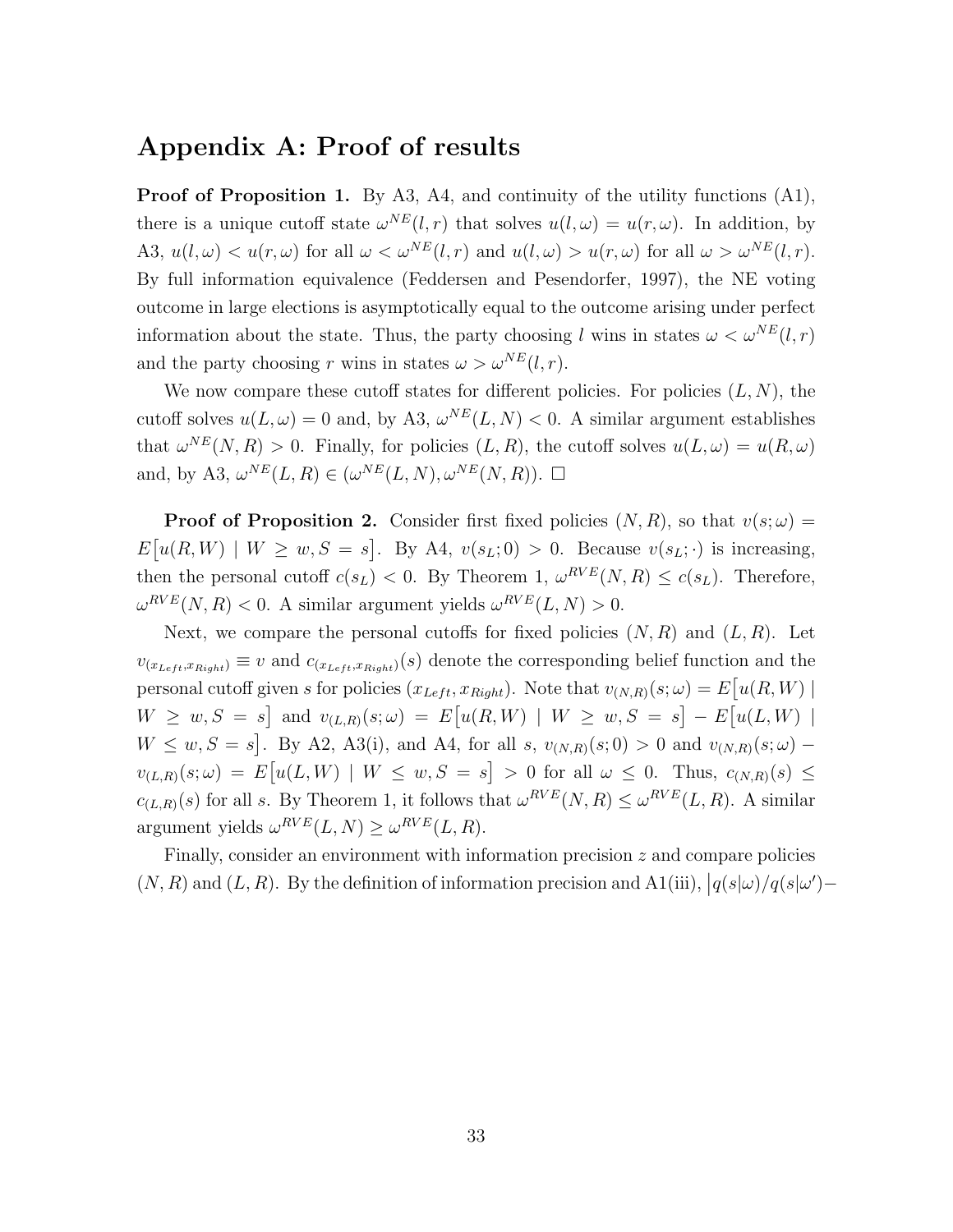$1 \le z/d$  for all  $\omega, \omega' \in \Omega$  and  $s \in \{s_L, s_R\}$ . Thus, for any  $z < d$ ,

$$
E[u(R,W) | W \ge \omega, S = s_R] - E[u(R,W) | W \ge \omega, S = s_L]
$$
  
= 
$$
\int_{\omega}^{1} u(R, \tilde{\omega}) \Big( \frac{q(s_R|\tilde{\omega})}{\int_{\omega}^{1} q(s_R | x)g(x)dx} - \frac{q(s_L|\tilde{\omega})}{\int_{\omega}^{1} q(s_L | x)g(x)dx} \Big) G(d\tilde{\omega})
$$
  

$$
\le \int_{\omega}^{1} |u(R, \tilde{\omega})| \Big| \frac{1}{\int_{\omega}^{1} \frac{q(s_R|x)}{q(s_R|\tilde{\omega})}g(x)dx} - \frac{1}{\int_{\omega}^{1} \frac{q(s_L|x)}{q(s_L|\tilde{\omega})}g(x)dx} \Big| G(d\tilde{\omega})
$$
  

$$
\le \Big( \frac{1}{1 - z/d} - \frac{1}{1 + z/d} \Big) \int_{\omega}^{1} |u(R, \tilde{\omega})| (1 - G(\omega))^{-1} G(d\tilde{\omega})
$$
  

$$
= \frac{2z/d}{(1 - z/d)(1 + z/d)} E[|u(R, W)| | W \ge \omega].
$$

Since the utility function is bounded, the above expression goes to zero as  $z$  goes to zero. This fact and the fact, implied by A3(i)-A4, that  $E[u(L, W) | W \leq \omega, S =$  $|s_R| > 0$  for all  $\omega \leq 0$ , imply that there exists  $\bar{z}_1 > 0$  such that, for all  $z < \bar{z}_1$ ,  $v_{(N,R)}(s_L;\omega) > v_{(L,R)}(s_R;\omega)$  for all  $\omega \leq 0$ . Thus, in such environments,  $c_{(N,R)}(s_L) \leq$  $c_{(L,R)}(s_R)$ , with equality holding if and only if both personal cutoffs are equal to -1. The assumption that  $E[u(R,W) | S = s_R] < u(L,-1)$ , however, implies that  $c_{(L,R)}(s_R) \neq$  $-1$ . Thus,  $c_{(N,R)}(s_L) < c_{(L,R)}(s_R)$  and, by Theorem 1,  $\omega^{RVE}(N,R) < \omega^{RVE}(L,R)$  for environments with  $z \le \bar{z}_1$ . A similar argument shows that there exists  $\bar{z}_2 > 0$  such that, for all  $z \le \bar{z}_2$ ,  $\omega^{RVE}(L, N) > \omega^{RVE}(L, R)$  if  $E[u(L, W) | S = s_L] < u(R, 1)$ holds. The claim follows by setting  $\bar{z} \equiv min\{\bar{z}_1, \bar{z}_2\}$ .  $\Box$ 

**Proof of Proposition 3.** Note that, by the full support assumption over  $\Omega$  $(A1)$ , the payoff of the Left  $[Right]$  party increases as the equilibrium cutoff increases [decreases] under both NE and RVE voting.

NE voting: We show that for each party, policy  $N$  is a dominant strategy. If the Left party chooses L, then the Right party prefers  $N$  to  $R$  because, by Proposition  $1, \omega^{NE}(L, N) < \omega^{NE}(L, R)$ . And, if the Left party chooses N, then the Right party prefers N to R because, by Proposition 1,  $\omega^{NE}(N, N) = 0 < \omega^{NE}(N, R)$ . Thus, N is a dominant strategy for the Right party. Similarly, the facts that  $\omega^{NE}(N, R)$  $\omega^{NE}(L, R)$  and  $\omega^{NE}(N, N) = 0 > \omega^{NE}(L, N)$  (see Proposition 1) imply that N is a dominant strategy for the  $Left$  party.

RVE voting: By Proposition 2,  $\omega^{RVE}(L, R) \leq \omega^{RVE}(L, N)$  and  $\omega^{RVE}(N, R) < 0$  $\omega^{RVE}(N, N)$ , implying that R weakly dominates N for the Right party. Similarly,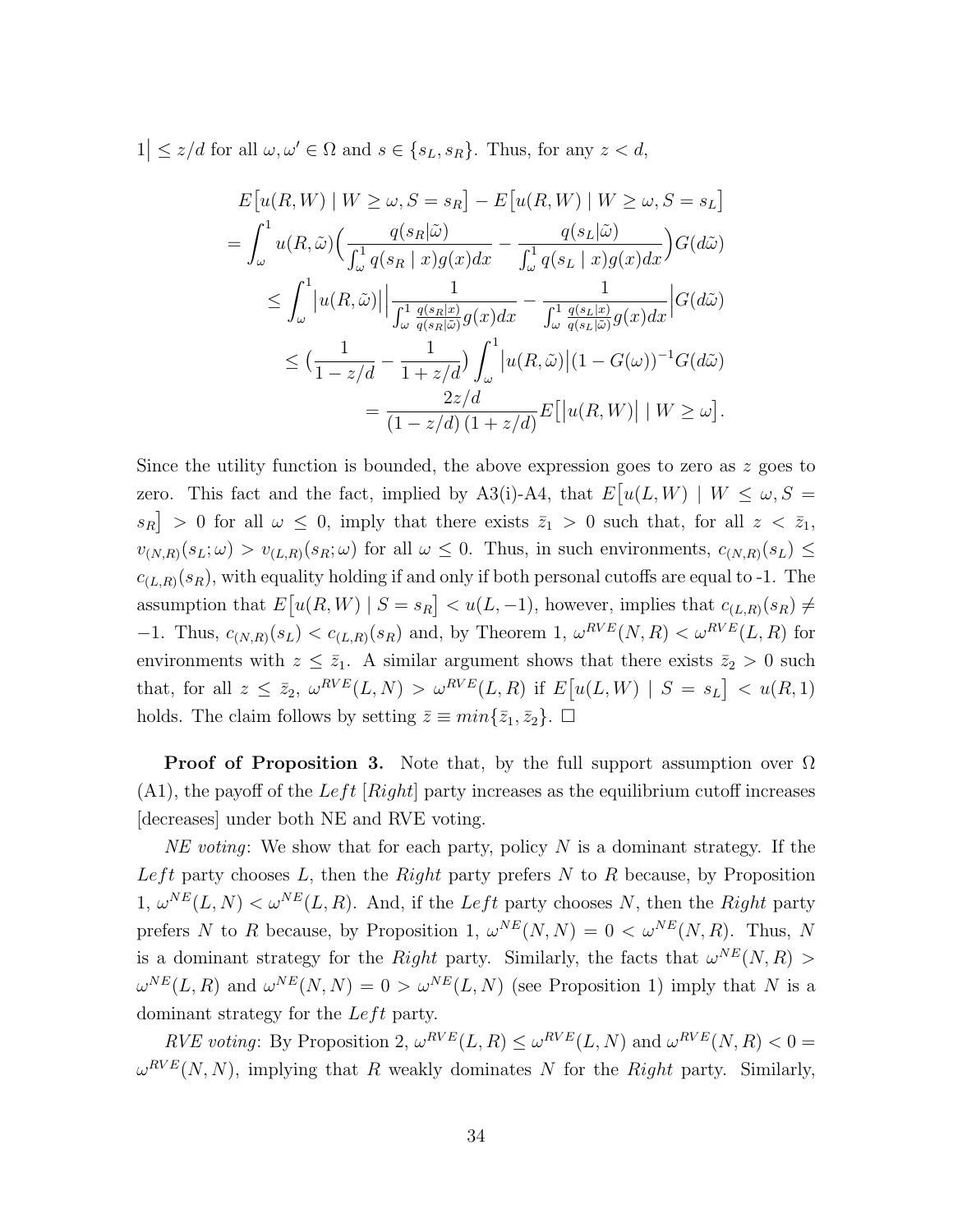by Proposition 2,  $\omega^{RVE}(L, N) > 0 = \omega^{RVE}(N, N)$  and  $\omega^{RVE}(L, R) \geq \omega^{RVE}(N, R)$ , implying that  $L$  weakly dominates  $N$  for the  $Left$  party. Moreover, by Proposition 2, there exists  $\bar{z} > 0$  such that, in any environment with information precision  $z \leq \bar{z}$ and satisfying  $E[u(R, W) | S = s_R] < u(L, -1)$  and  $E[u(L, W) | S = s_L] < u(R, 1)$ , the previous inequalities regarding the RVE cutoffs are strict. Therefore,  $L$  and  $R$  are strictly dominant strategies for the Left and Right parties, respectively, and so  $(L, R)$ is the unique policy equilibrium.  $\square$ 

Proof of Proposition 4. By Proposition 3, the unique policy equilibrium under NE is  $(N, N)$  and, therefore, welfare is equal to zero at every state. For comparison, consider  $(L, R)$ , which, by Proposition 3, is a policy equilibrium under RVE in weakly undominated strategies,  $(L, R)$ . Suppose that  $\omega^{RVE}(L, R) \leq 0$ ; the argument for the other case is analogous and, therefore, omitted. By Theorem 1,  $v(s_R; \omega^{RVE}(L, R)) \geq 0$ . The previous inequality, A3(i), A4, and  $\omega^{RVE}(L, R) \leq 0$  imply that  $E[u(L, W) | W \leq$  $\omega^{RVE}(L, R), s_R$  > 0 and  $E[u(R, W) | W \ge \omega^{RVE}(L, R), s_R] > 0$ . The first of these inequalities and A2 imply that

$$
E[u(L, W) | W \le \omega^{RVE}(L, R)] > 0.
$$

Moreover, by algebra similar to that in the proof of Proposition 2, it follows that, for an environment with information precision  $z < d$ ,

$$
E[u(R,W) \mid W \ge \omega^{RVE}(L,R)] \ge E[u(R,W) \mid W \ge \omega^{RVE}(L,R), s_R]
$$

$$
-\frac{z/d}{1-z/d}E[|u(R,W)| \mid W \ge \omega^{RVE}(L,R)].
$$

The above inequality, the previous result that  $E[u(R, W) | W \ge \omega^{RVE}(L, R), s_R] > 0$ , and the assumption that  $u(R, \cdot)$  is bounded imply that there exists  $\hat{z}$  such that, for an environment with information precision  $z \leq \hat{z}$ ,

$$
E[u(R,W) \mid W \ge \omega^{RVE}(L,R)] > 0.
$$

Since expected welfare under  $(L, R)$  is given by the weighted average of  $E[u(L, W)]$  $W \leq \omega^{RVE}(L, R)$  and  $E[u(R, W) | W \geq \omega^{RVE}(L, R)]$ , the fact that each of these two terms is strictly positive implies that expected welfare is strictly positive, and so strictly higher than welfare under  $(N, N)$ .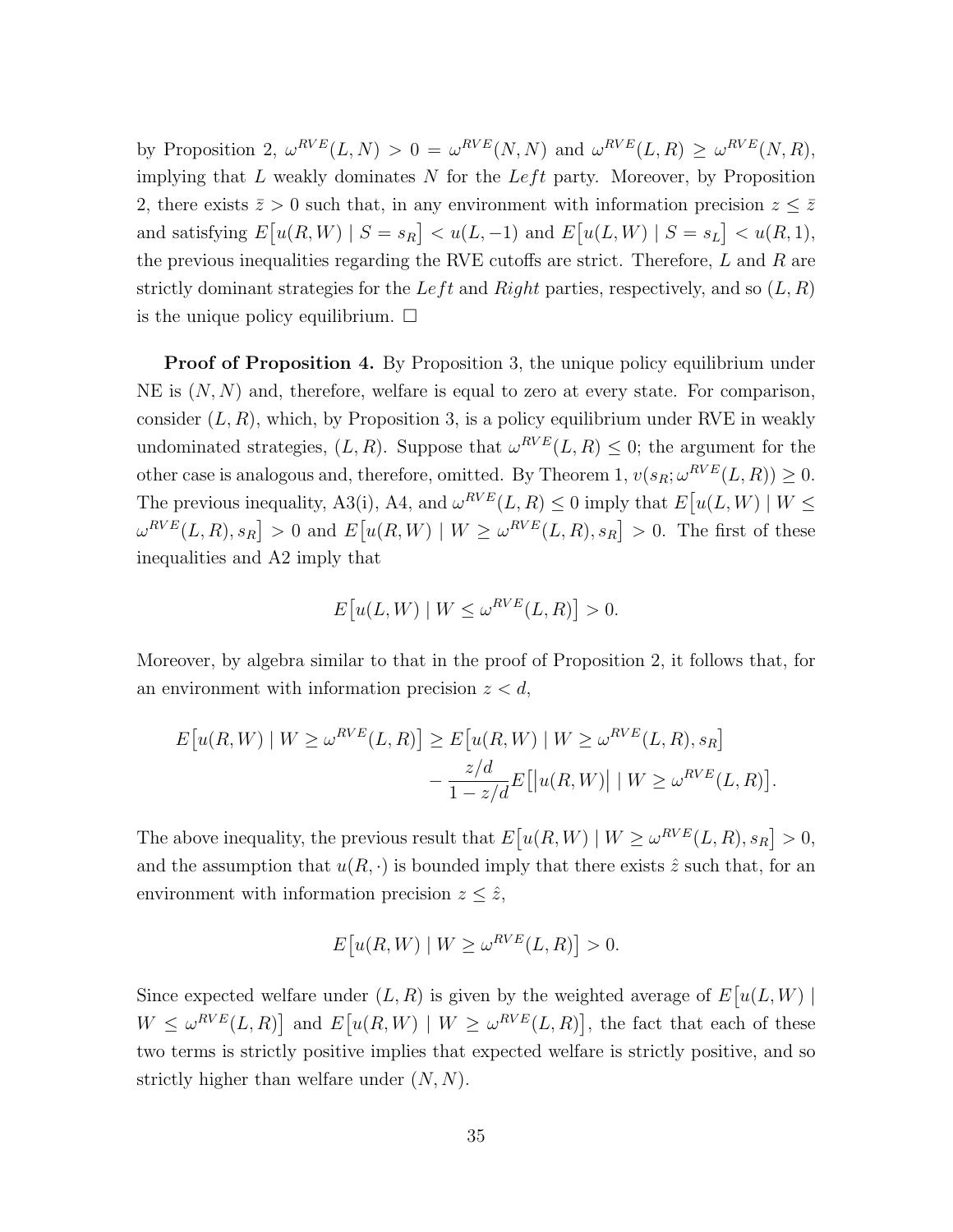By Proposition 3, it remains to consider  $(N, R)$  and  $(L, N)$  as potential equilibria under RVE. Suppose that  $(N, R)$  is an equilibrium policy under RVE. By Theorem 1, the lowest possible equilibrium cutoff is  $c_{(N,R)}(s_R)$  and satisfies

$$
v(s_R; c_{(N,R)}(s_R)) = E[u(R,W) | W \ge c_{(N,R)}(s_R), s_R] \ge 0.
$$

This inequality and A3(i)-A4 imply that  $E[u(R, W) | W \geq \omega^{RVE}(N, R)] > 0$  for any equilibrium cutoff  $\omega^{RVE}(N,R) \geq c_{(N,R)}(s_R)$ . Thus, expected welfare is given by a weighted average of the previous term, which is strictly positive, and zero, from policy N. Moreover, the weight on the strictly positive term is strictly positive because, by Proposition 2,  $\omega^{RVE}(N,R)$  < 0. Therefore, the expected welfare under the RVE policy  $(N, R)$  is strictly positive. A similar argument establishes that expected welfare under an RVE policy  $(L, N)$  is also strictly positive.  $\square$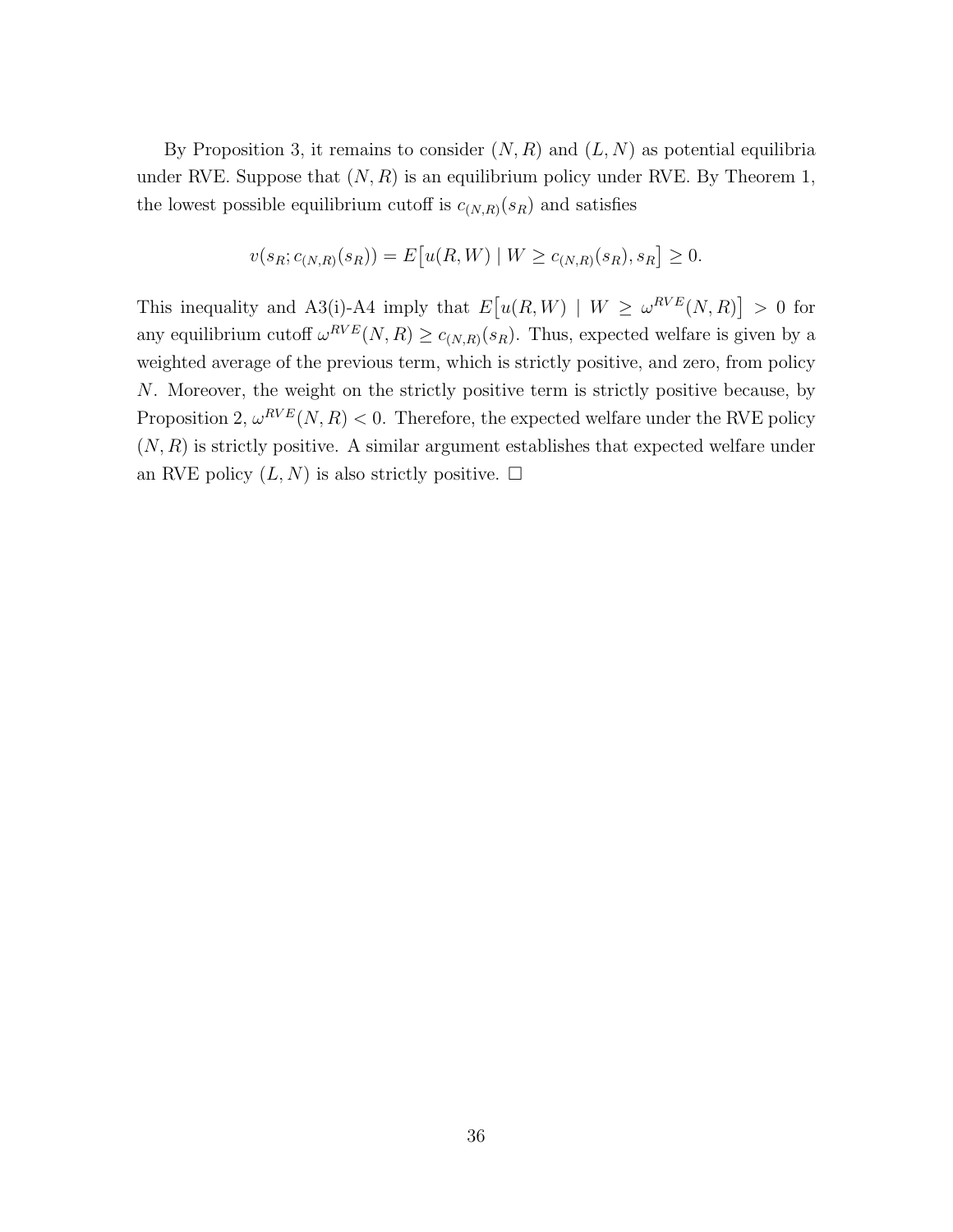# Appendix B: Continuum of policies

In this Appendix, we present the model with a continuum of policies spelled out in Section 6. For simplicity, we restrict attention to the case of no private information (which should be interpreted as the limiting case of information precision going to zero; see Esponda and Pouzo (forthcoming)).<sup>15</sup> We replace assumptions A3 and A4 with the following assumptions:

**A3'.** (Monotone policies) (i)  $u(L, \cdot)$  is decreasing for all  $L < 0$ ,  $u(R, \cdot)$  is increasing for all  $R > 0$ , and  $u(0, \omega) = 0$  for all  $\omega \in \Omega$ ; (ii)  $u(x, 0) < 0$  for all policies  $x \neq 0$ ; (iii) For all  $\omega \in \Omega$ : If  $u(R, \omega) < 0$ , then  $u(R', \omega) < u(R, \omega)$  for all  $R' > R$ ; similarly, if  $u(L, \omega) < 0$ , then  $u(L', \omega) < u(L, \omega)$  for all  $L' < L$ .

**A4'.** (Potential value of polarization) There exist policies  $\bar{L} < 0$  and  $\bar{R} > 0$  such that  $E[u(\bar{L}, W) | W \le 0] > 0$  and  $E[u(\bar{R}, W) | W \ge 0] > 0$ .

These assumptions are the analogs of A3 and A4. The added assumption is A3'(iii), which provides an ordering for polarized policies. It roughly says that, the more polarized a policy, then the worse it is in "neutral" states. For example, if a polarized policy R is worse than the neutral policy, then a more polarized policy  $R' > R$  must be even worse.

As mentioned in the text, party Left is restricted to  $L \leq -\varepsilon$  and party Right to  $R \geq \varepsilon$ , where  $\varepsilon > 0$ . A policy equilibrium (under NE or RVE) is defined to be the limit of a sequence of policy equilibria as  $\varepsilon$  goes to zero.

**Proposition 5.** The Neutral policy profile  $(0,0)$  is the unique policy equilibrium when voters play NE, but it is not an equilibrium when voters play RVE. Moreover, any policy equilibrium under RVE yields strictly higher welfare than the unique policy equilibrium under NE.

*Proof.* Suppose voters play NE. Consider an  $\varepsilon$ -game, where  $L \le -\varepsilon$  and  $R \ge \varepsilon$ , and the policies  $\bar{L}$  and  $\bar{R}$  defined in A4' are feasible, i.e.,  $\varepsilon \leq \max\left\{-\bar{L}, \bar{R}\right\}$ . First, we show that  $L = -\varepsilon$  is the unique best response to any R such that the NE cutoff  $\omega^{NE}(-\varepsilon, R)$ is interior. For any deviation  $L < -\varepsilon$ ,

$$
0 > u\left(R, \omega^{NE}(-\varepsilon, R)\right) = u\left(-\varepsilon, \omega^{NE}(-\varepsilon, R)\right) > u\left(L, \omega^{NE}(-\varepsilon, R)\right),\tag{6}
$$

<sup>15</sup>By continuity, the results extend to settings with sufficiently low information precision.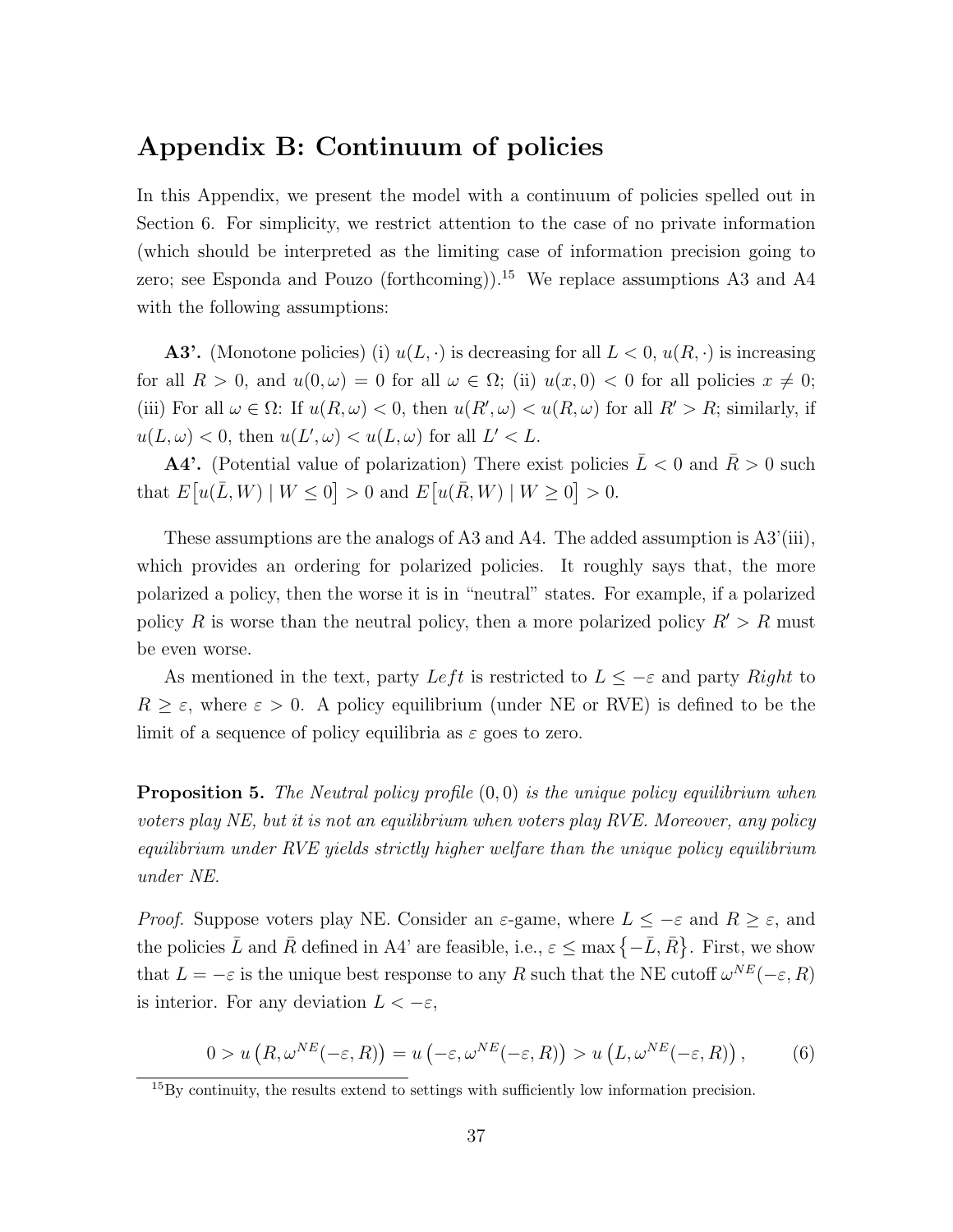where the first inequality follows because, by monotonicity of  $u$  (A3'(i)) and by A3'(ii),  $u(R, \cdot)$  and  $u(L, \cdot)$  must be strictly negative at their point of intersection  $\omega^{NE}(-\varepsilon, R)$ ; the equality follows by full information equivalence and the assumption that  $\omega^{NE}(-\varepsilon, R)$  is interior; and the last inequality follows by A3'(iii) and the result that  $u(-\varepsilon,\omega^{NE}(-\varepsilon,R))$  < 0. Equation (6) and (B1) imply that  $\omega^{NE}(L,R)$  <  $\omega^{NE}(-\varepsilon, R)$ , so that the Left party is strictly worse off from deviating to any policy that is more polarized than  $L = -\varepsilon$ .

Second, we show that  $L = -\varepsilon$  is the (not necessarily unique) best response to any R such that the NE cutoff  $\omega^{NE}(-\varepsilon, R)$  is not interior. Note that  $\omega^{NE}(-\varepsilon, R) = -1$ is not possible, since that would imply that  $u(-\varepsilon, -1) < 0$ , which then implies, by A3'(iii), that  $u(L, -1) < 0$  for all  $L \leq -\varepsilon$ , thus contradicting that polarization can potentially be beneficial (A4'). So it must be the case that, if the cutoff is not interior,  $\omega^{NE}(-\varepsilon, R) = 1$ . But then the Left party cannot do better and  $-\varepsilon$  is a best response to R.

Third, note that a similar argument establishes that  $R = \varepsilon$  is a best response to any L, and it is a unique best response provided that the cutoff  $\omega^{NE}(L,\varepsilon)$  is interior. In particular,  $(-\varepsilon, \varepsilon)$  is a policy equilibrium of the  $\varepsilon$ -game.

Fourth, we establish that  $(-\varepsilon, \varepsilon)$  is the unique equilibrium. Suppose that there were another equilibrium,  $(L, R) \neq (-\varepsilon, \varepsilon)$ . Suppose, without loss of generality, that  $L \neq$  $-\varepsilon$ . Then, it must be the case that  $\omega^{NE}(L, R) = 1$  (otherwise, by the previous steps,  $-\varepsilon$  would be the unique best response). But then the *Right* party has a profitable deviation to  $\bar{R}$  (defined in A4'). To see this, note that  $u(\bar{R}, 1) > 0$  and that, by A3'(i) and A3'(ii),  $u(L, 1) < 0$ , which then implies, by A3'(i), that  $\omega^{NE}(L, \overline{R}) < 1$ . Thus,  $(L, R)$  is not an equilibrium, and there is a unique equilibrium  $(-\varepsilon, \varepsilon)$ . The result that  $(0, 0)$  is the unique policy equilibrium under NE follows by taking  $\varepsilon \to 0$ .

Now suppose that voters play RVE. Consider a sequence of policy equilibria  $(L_{\varepsilon}, R_{\varepsilon}).$ Suppose, in order to obtain a contradiction, that there exists a subsequence (which we still denote as  $\varepsilon$ ) along which  $\lim_{\varepsilon\to 0}(L_{\varepsilon}, R_{\varepsilon}) = (0,0)$ . By A4', there exist R and  $\overline{L}$  such that  $\overline{u}_R \equiv E[u(\overline{R}, W)|W \ge 0] > 0$  and  $\overline{u}_L \equiv E[u(\overline{L}, W)|W \le 0] > 0$ . Let  $\bar{u} \equiv \min{\{\bar{u}_R, \bar{u}_L\}}$ . Continuity of payoffs in policies and the assumption that  $\lim_{\varepsilon\to 0}(L_{\varepsilon}, R_{\varepsilon})=(0,0)$  imply that

$$
\lim_{\varepsilon \to 0} E[u(R_{\varepsilon}, W)|W \ge 0] = \lim_{\varepsilon \to 0} E[u(L_{\varepsilon}, W)|W \le 0] = 0.
$$